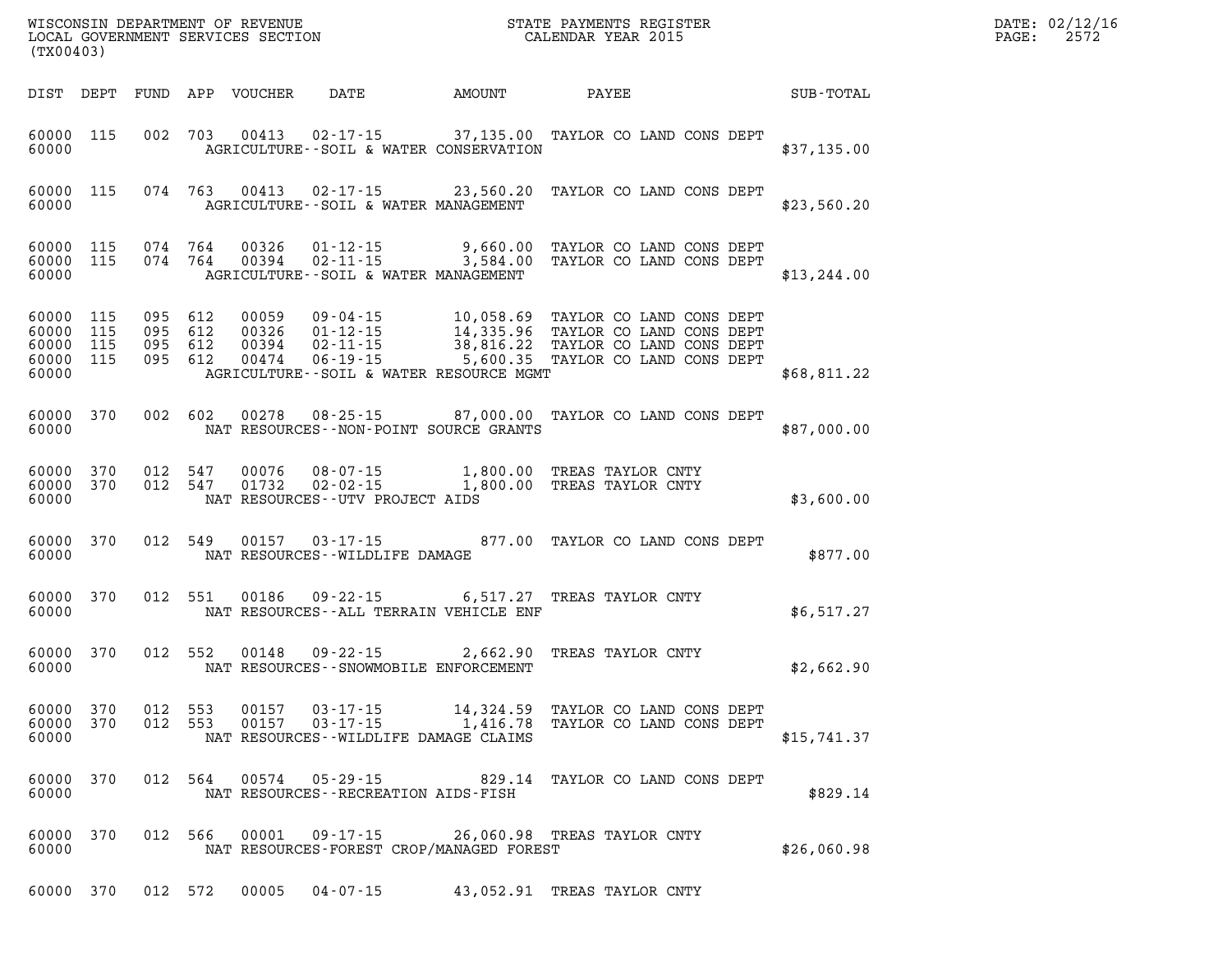| $\texttt{DATE}$ : | 02/12/16 |
|-------------------|----------|
| PAGE:             | 2573     |

|                                 | (TX00403)                                        |  |                                          |                        |                                               |                                                                                                                                                                                                                                                                                                                                                                                            |              | DATE: 02/12/1<br>PAGE:<br>2573 |
|---------------------------------|--------------------------------------------------|--|------------------------------------------|------------------------|-----------------------------------------------|--------------------------------------------------------------------------------------------------------------------------------------------------------------------------------------------------------------------------------------------------------------------------------------------------------------------------------------------------------------------------------------------|--------------|--------------------------------|
|                                 |                                                  |  |                                          |                        |                                               |                                                                                                                                                                                                                                                                                                                                                                                            |              |                                |
|                                 |                                                  |  |                                          |                        |                                               | 60000 MAT RESOURCES--URBAN FORESTRY/CO FORESTS                                                                                                                                                                                                                                                                                                                                             | \$43,052.91  |                                |
| 60000                           | 60000 370                                        |  |                                          |                        | NAT RESOURCES--SNOWMOBILE TRAIL AIDS          | 012 574 01537 01-21-15 5,987.57 TREAS TAYLOR CNTY                                                                                                                                                                                                                                                                                                                                          | \$5,987.57   |                                |
| 60000                           | 60000 370<br>60000 370                           |  |                                          |                        | NAT RESOURCES -- SNOWMOBILE TRAIL AIDS        | 012 575 00079 08-07-15 36,337.50 TREAS TAYLOR CNTY<br>012 575 00318 08-27-15 36,337.50 TREAS TAYLOR CNTY                                                                                                                                                                                                                                                                                   | \$72,675.00  |                                |
| 60000 370<br>60000              | 60000 370<br>60000 370<br>60000 370<br>60000 370 |  | 012 576<br>012 576<br>012 576<br>012 576 | 012 576 00324          | NAT RESOURCES - - ALL - TERRAIN VEHICLE TRAIL | 00077 08-07-15 11,100.00 TREAS TAYLOR CNTY<br>00078 08-07-15 14,560.00 TREAS TAYLOR CNTY<br>00285 08-26-15 11,100.00 TREAS TAYLOR CNTY<br>00323 08-27-15 14,560.00 TREAS TAYLOR CNTY<br>00324 08-27-15 14,560.00 TREAS TAYLOR CNTY                                                                                                                                                         | \$65,880.00  |                                |
| 60000                           | 60000 370                                        |  |                                          |                        | NAT RESOURCES-NATIONAL FOREST INCOME-FED      | 012 582 00006 06-01-15 13,579.25 TREAS TAYLOR CNTY                                                                                                                                                                                                                                                                                                                                         | \$13,579.25  |                                |
| 60000                           | 60000 370                                        |  | 012 584                                  |                        | NAT RESOURCES -- PMT IN LIEU OF TAXES         | 00030  09-01-15  64.39  TREAS TAYLOR CNTY                                                                                                                                                                                                                                                                                                                                                  | \$64.39      |                                |
| 60000                           | 60000 370                                        |  |                                          |                        | NAT RESOURCES--RU RECYCLING GRANT             | 074 670 43121 05-29-15 84,506.65 TREAS TAYLOR CNTY                                                                                                                                                                                                                                                                                                                                         | \$84,506.65  |                                |
| 60000                           | 60000 370                                        |  |                                          |                        | NAT RESOURCES--RU CONSOLIDATED GRANT          | 074 673 43121 05-29-15 4,239.17 TREAS TAYLOR CNTY                                                                                                                                                                                                                                                                                                                                          | \$4,239.17   |                                |
| 60000                           | 60000 395                                        |  |                                          |                        | TRANSPORTATION--ELDERLY & DISABLED            | 011 168 50060 06-09-15 68,117.00 COUNTY OF TAYLOR                                                                                                                                                                                                                                                                                                                                          | \$68,117.00  |                                |
|                                 | 60000 395                                        |  |                                          | 011 170 40468 02-24-15 |                                               | 5,448.86 TREAS TAYLOR CO<br>TRANSPORTATION--COUNTY FOREST ROAD AIDS                                                                                                                                                                                                                                                                                                                        | \$5,448.86   |                                |
| 60000 395<br>60000 395<br>60000 | 60000 395                                        |  |                                          |                        | TRANSPORTATION--GENERAL TRANSP AIDS-GTA       | $\begin{array}{cccc} 011 & 190 & 36060 & 01\textnormal{-}05\textnormal{-}15 & 159\textnormal{,}005.09 & \textnormal{COUNTY OF TAYLOR} \\ 011 & 190 & 52060 & 07\textnormal{-}06\textnormal{-}15 & 318\textnormal{,}010.18 & \textnormal{COUNTY OF TAYLOR} \\ 011 & 190 & 64060 & 10\textnormal{-}05\textnormal{-}15 & 159\textnormal{,}005.09 & \textnormal{COUNTY OF TAYLOR} \end{array}$ | \$636,020.36 |                                |
| 60000 395<br>60000 395<br>60000 |                                                  |  | 011 278                                  | 56067                  | TRANSPORTATION - - LRIP/TRIP/MSIP GRANTS      | 08-04-15 34,935.60 TREAS TAYLOR CO<br>011 278 68922 12-14-15 4,362.67 TREAS TAYLOR CO                                                                                                                                                                                                                                                                                                      | \$39,298.27  |                                |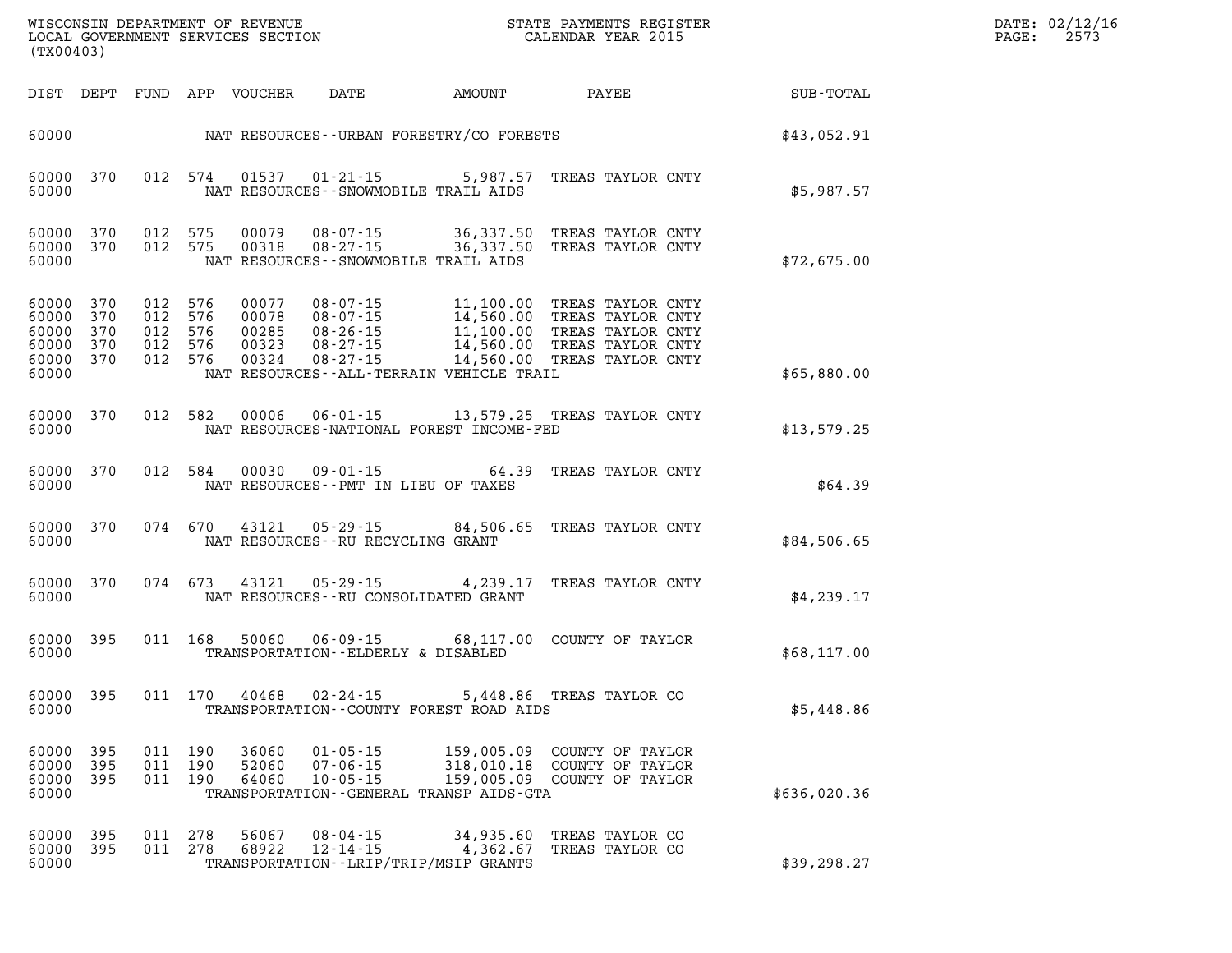| 60000          | 437 | 005 | 000 | 00000                 | $06 - 19 - 15$ | 308.93                                               | TAYLOR |                   | *            |
|----------------|-----|-----|-----|-----------------------|----------------|------------------------------------------------------|--------|-------------------|--------------|
| 60000          | 437 | 005 | 000 | 00000                 | $06 - 26 - 15$ | 5,402.33                                             | TAYLOR |                   | *            |
| 60000          | 437 | 005 | 000 | 00000                 | $07 - 06 - 15$ | 7,584.67                                             | TAYLOR |                   | $\star$      |
| 60000          | 437 | 005 | 000 | 00000                 | $07 - 30 - 15$ | 61,206.04                                            | TAYLOR | CHILD<br>SUPPORT  | $\star$      |
| 60000          | 437 | 005 | 000 | 00000                 | $08 - 05 - 15$ | 5,802.65                                             | TAYLOR |                   | $\star$      |
| 60000          | 437 | 005 | 000 | 00000                 | $08 - 21 - 15$ | 845.00                                               | TAYLOR | CHILD<br>SUPPORT  | *            |
| 60000          | 437 | 005 | 000 | 00000                 | $09 - 08 - 15$ | 8,027.82                                             | TAYLOR |                   | $\star$      |
| 60000          | 437 | 005 | 000 | 00000                 | 09-14-15       | 256,025.03                                           | TAYLOR |                   | $\star$      |
| 60000          | 437 | 005 | 000 | 00000                 | $10 - 05 - 15$ | 10,187.70                                            | TAYLOR |                   | $\star$      |
| 60000          |     |     |     |                       |                | CHILDREN & FAMILIES - - STATE/FEDERAL AIDS           |        |                   | \$642,686.71 |
| 60000<br>60000 | 455 | 002 | 202 | 03430                 | $01 - 06 - 15$ | 565.34<br>JUSTICE - - LAW ENFORCEMENT TRAINING REIMB |        | TREAS TAYLOR CNTY | \$565.34     |
| 60000<br>60000 | 455 | 002 | 221 | 14<br>JUSTICE - - LAW | $07 - 21 - 15$ | 190.00<br>ENFORCEMENT SERVICES AID                   |        | TREAS TAYLOR CNTY | \$190.00     |

**60000 437 005 000 00000 06-05-15 6,003.49 TAYLOR \*** 

| 60000 |  |  | 60000 435 005 162 01DHS 09-11-15<br>HS--AMBULANCE FUNDING ASSISTANCE GRANTS | 6,021.69 TAYLOR COU AMBULANCE SERV     |  |  | \$6,021.69 |
|-------|--|--|-----------------------------------------------------------------------------|----------------------------------------|--|--|------------|
| 60000 |  |  | 60000 435 005 163 01LGS 11-16-15<br>HS--PREPAID MEDICAL TRANSPORT REIMBURSE | 3,941.17 DHS PREPAID MEDICAL TRANSPORT |  |  | \$3,941.17 |

| DIST                                                                                                                       | DEPT                                                                                    | FUND                                                                                    | APP                                                                                     | <b>VOUCHER</b>                                                                                                    | DATE                                                                                                                                                                                                                                                                    | AMOUNT                                                                                                                                                                                    | PAYEE                                                                                                                                                                 | SUB-TOTAL      |
|----------------------------------------------------------------------------------------------------------------------------|-----------------------------------------------------------------------------------------|-----------------------------------------------------------------------------------------|-----------------------------------------------------------------------------------------|-------------------------------------------------------------------------------------------------------------------|-------------------------------------------------------------------------------------------------------------------------------------------------------------------------------------------------------------------------------------------------------------------------|-------------------------------------------------------------------------------------------------------------------------------------------------------------------------------------------|-----------------------------------------------------------------------------------------------------------------------------------------------------------------------|----------------|
| 60000<br>60000<br>60000<br>60000<br>60000<br>60000<br>60000<br>60000<br>60000<br>60000<br>60000<br>60000<br>60000<br>60000 | 435<br>435<br>435<br>435<br>435<br>435<br>435<br>435<br>435<br>435<br>435<br>435<br>435 | 005<br>005<br>005<br>005<br>005<br>005<br>005<br>005<br>005<br>005<br>005<br>005<br>005 | 000<br>000<br>000<br>000<br>000<br>000<br>000<br>000<br>000<br>000<br>000<br>000<br>000 | 90511<br>90514<br>90515<br>90517<br>90518<br>90519<br>90521<br>90600<br>90601<br>90604<br>90607<br>90609<br>90611 | $01 - 01 - 15$<br>$02 - 01 - 15$<br>$03 - 01 - 15$<br>$04 - 01 - 15$<br>$05 - 01 - 15$<br>$06 - 01 - 15$<br>$06 - 29 - 15$<br>$07 - 01 - 15$<br>$08 - 01 - 15$<br>$09 - 01 - 15$<br>$10 - 01 - 15$<br>$11 - 02 - 15$<br>$12 - 01 - 15$<br>HEALTH SERVICES - - STATE/FED | 397,912.00<br>316,416.00<br>396,706.00<br>100,043.00<br>750,117.00<br>259,295.00<br>29,452.00<br>247,799.00<br>244,008.00<br>919,112.00<br>215,951.00<br>256,142.00<br>264,857.00<br>AIDS | TAYLOR CO<br>TAYLOR CO<br>TAYLOR CO<br>TAYLOR CO<br>TAYLOR CO<br>TAYLOR CO<br>TAYLOR CO<br>TAYLOR CO<br>TAYLOR CO<br>TAYLOR CO<br>TAYLOR CO<br>TAYLOR CO<br>TAYLOR CO | \$4,397,810.00 |

**60000 437 005 000 00000 01-05-15 11,633.73 TAYLOR \* 60000 437 005 000 00000 01-30-15 52,318.14 TAYLOR CHILD SUPPORT 60000 437 005 000 00000 02-05-15 10,841.93 TAYLOR 60000 437 005 000 00000 02-05-15 10,841.93 TAYLOR \* 60000 437 005 000 00000 03-05-15 55,730.17 TAYLOR \* 60000 437 005 000 00000 04-06-15 51,049.65 TAYLOR \* 60000 437 005 000 00000 04-07-15 2,850.20 TAYLOR CHILD SUPPORT \* 60000 437 005 000 00000 04-17-15 21,312.56 TAYLOR \* 60000 437 005 000 00000 04-30-15 68,432.36 TAYLOR CHILD SUPPORT \* 60000 437 005 000 00000 05-05-15 7,124.31 TAYLOR \*** 

**WISCONSIN DEPARTMENT OF REVENUE STATE PAYMENTS REGISTER DATE: 02/12/16**  LOCAL GOVERNMENT SERVICES SECTION **(TX00403)**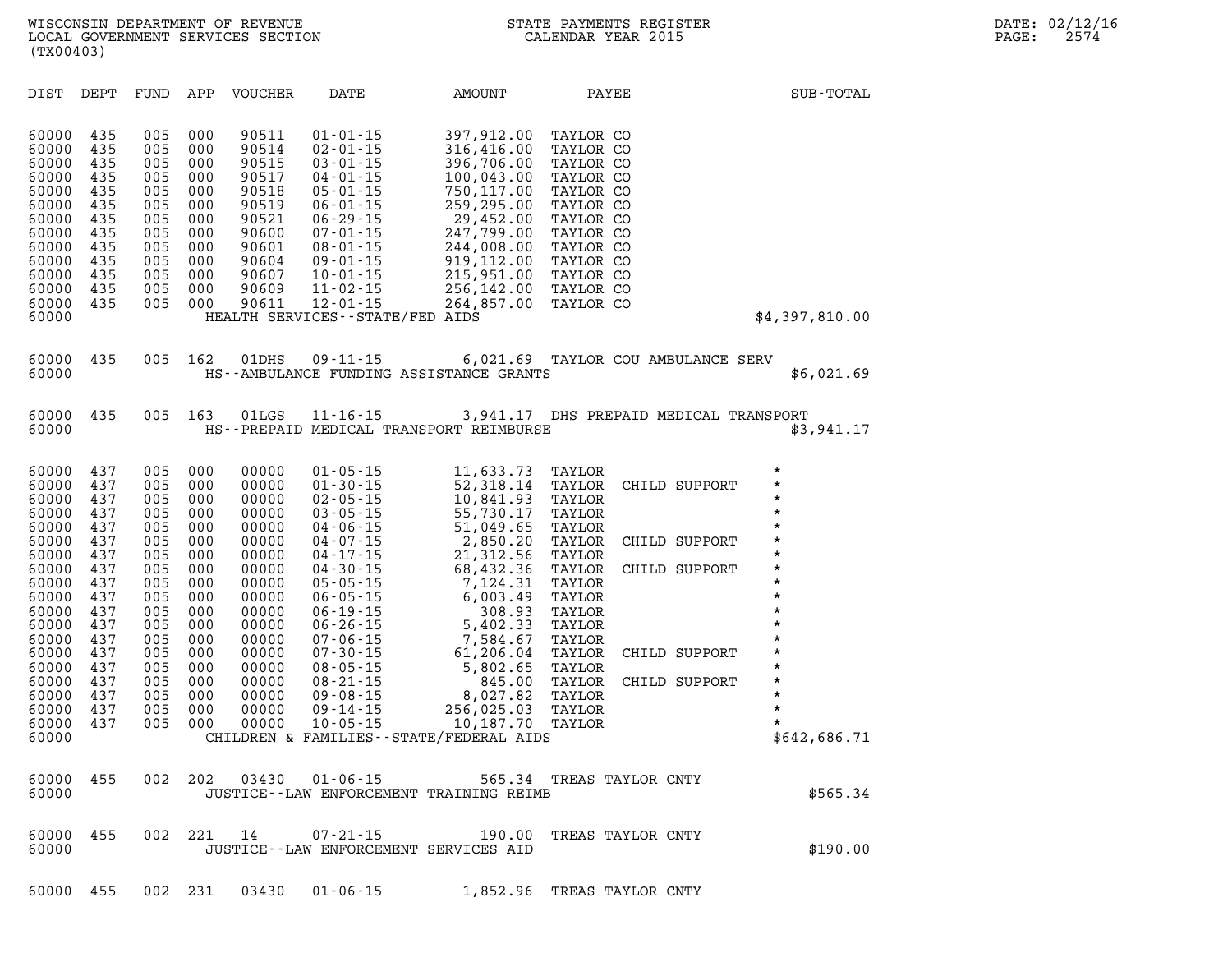| (TX00403)                                |            |                    |                    | WISCONSIN DEPARTMENT OF REVENUE<br>LOCAL GOVERNMENT SERVICES SECTION |                                                                                            |        | STATE PAYMENTS REGISTER<br>CALENDAR YEAR 2015                                                                                          |              | DATE: 02/12/16<br>2575<br>PAGE: |
|------------------------------------------|------------|--------------------|--------------------|----------------------------------------------------------------------|--------------------------------------------------------------------------------------------|--------|----------------------------------------------------------------------------------------------------------------------------------------|--------------|---------------------------------|
|                                          |            |                    |                    | DIST DEPT FUND APP VOUCHER                                           | DATE                                                                                       | AMOUNT | PAYEE                                                                                                                                  | SUB-TOTAL    |                                 |
| 60000 455<br>60000 455<br>60000          |            |                    | 002 231<br>002 231 | 04558<br>10                                                          | $02 - 20 - 15$ 4,000.00<br>$03 - 19 - 15$ 6,400.00<br>JUSTICE - - LAW ENFORCEMENT TRAINING |        | TREAS TAYLOR CNTY<br>TREAS TAYLOR CNTY                                                                                                 | \$12, 252.96 |                                 |
| 60000 455<br>60000                       |            |                    |                    |                                                                      | JUSTICE - - CEASE AND OTHER FEDERAL GRANTS                                                 |        | 002 241 03757 01-16-15 155.92 TREAS TAYLOR CNTY                                                                                        | \$155.92     |                                 |
| 60000 455<br>60000<br>60000<br>60000     | 455<br>455 | 002 271<br>002 271 | 002 271            | 04236<br>05729<br>07350                                              | 02-09-15<br>$07 - 16 - 15$ 8,972.42<br>JUSTICE - - TREATMENT ALT/DIVERSION GRANT           |        | 02-09-15 16,159.29 TREAS TAYLOR CNTY<br>04-22-15 16,002.08 TREAS TAYLOR CNTY<br>TREAS TAYLOR CNTY                                      | \$41,133.79  |                                 |
| 60000 455<br>60000 455<br>60000          |            |                    | 002 532<br>002 532 | 04<br>12                                                             | JUSTICE - - VICTIM/WITNESS ASSISTANCE SERV                                                 |        | 03-09-15 13,555.00 TREAS TAYLOR CNTY<br>07-27-15 13,241.98 TREAS TAYLOR CNTY                                                           | \$26,796.98  |                                 |
| 60000 455<br>60000<br>60000 455<br>60000 | 455        | 002 542            | 002 542<br>002 542 | 00532<br>04298<br>06355                                              | JUSTICE - - VICTIM ASSISTANCE                                                              |        | 08-17-15 2,332.00 TAYLOR CO DISTRICT ATTNY<br>02-13-15 2,332.00 TAYLOR CO DISTRICT ATTNY<br>05-26-15 2,333.00 TAYLOR CO DISTRICT ATTNY | \$6,997.00   |                                 |
| 60000 465<br>60000                       |            |                    | 002 337            | 01378                                                                | MILITARY AFFAIRS-EMERGENCY MGMT PLANNING                                                   |        | 06-24-15 4,007.00 TREAS TAYLOR CNTY                                                                                                    | \$4,007.00   |                                 |
| 60000 465<br>60000 465<br>60000          |            | 002 342            | 002 342            | 00941<br>01448                                                       | $01 - 15 - 15$<br>$06 - 25 - 15$<br>MILITARY AFFAIRS-EMERGENCY MGMT-FED FUND               |        | 15,929.67 TREAS TAYLOR CNTY<br>15,564.22 TREAS TAYLOR CNTY                                                                             | \$31,493.89  |                                 |
| 60000 465<br>60000                       |            |                    | 002 350            | 01010                                                                | 06-01-15<br>MILITARY AFFAIRS--HOMELAND SEC GRANT                                           |        | 1,262.50 TREAS TAYLOR CNTY                                                                                                             | \$1,262.50   |                                 |
| 60000 465<br>60000                       |            |                    | 072 364            | 01025                                                                | 01-20-15<br>MILITARY AFFAIRS-EMER MGMT-PLANNING AID                                        |        | 3,932.00 TREAS TAYLOR CNTY                                                                                                             | \$3,932.00   |                                 |
| 60000 485<br>60000                       |            |                    |                    |                                                                      | VETERANS AFFAIRS GRANTS                                                                    |        | 002 127 06061 06-12-15 1,000.00 TREAS TAYLOR CNTY                                                                                      | \$1,000.00   |                                 |
| 60000 485<br>60000                       |            |                    |                    |                                                                      | VETERANS AFFAIRS -- GRANTS TO COUNTIES                                                     |        | 082  267  06061  06-12-15  4,500.00  TREAS TAYLOR CNTY                                                                                 | \$4,500.00   |                                 |
| 60000 485<br>60000                       |            |                    |                    |                                                                      | VETERANS AFFAIRS -- GRANTS TO COUNTIES                                                     |        | 083 370 06061 06-12-15 4,500.00 TREAS TAYLOR CNTY                                                                                      | \$4,500.00   |                                 |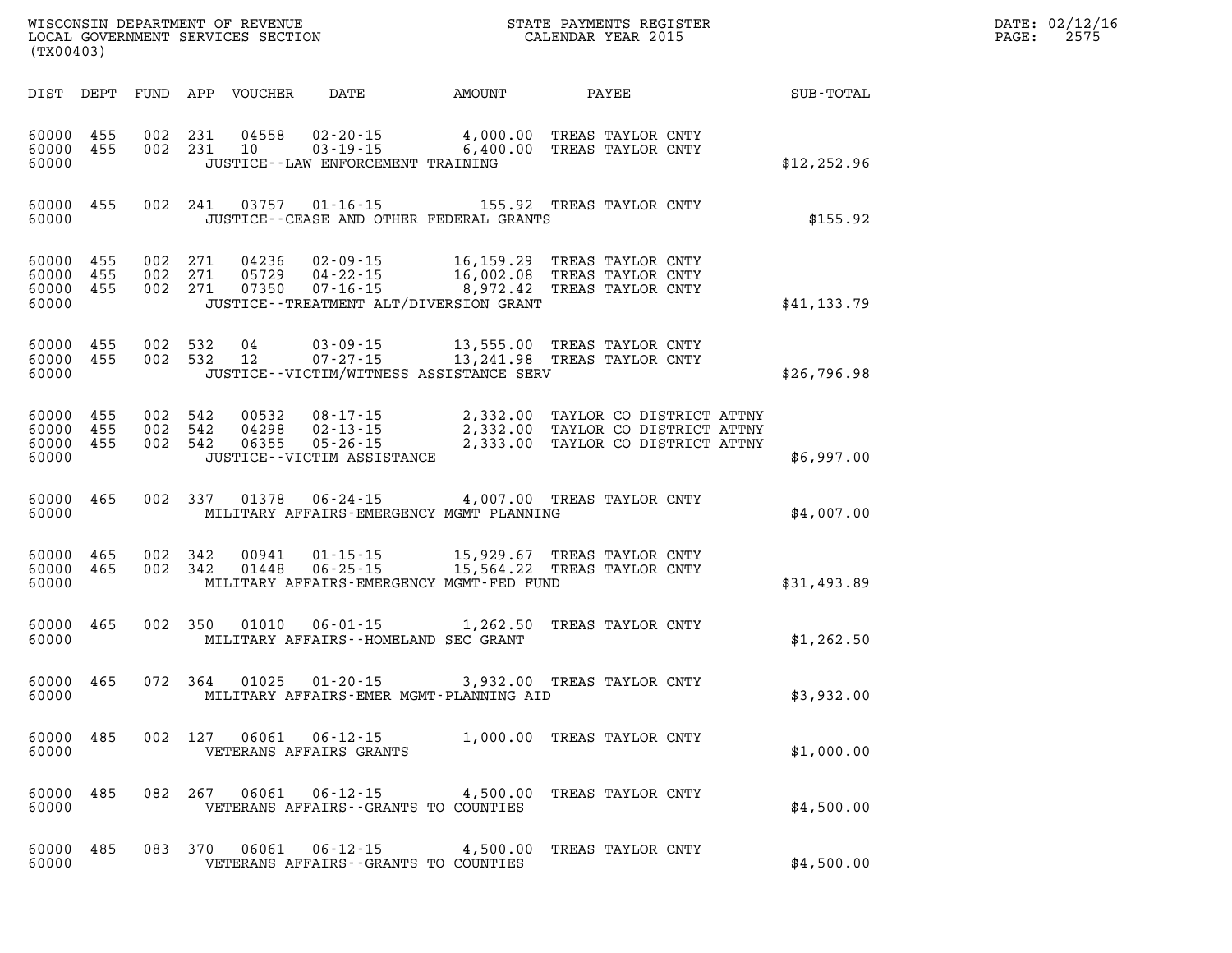| DIST                                                                                                                                                                                                                                            | DEPT                                                                                                                                                          | FUND                                                                                                                                                                                                      | APP                                                         | <b>VOUCHER</b>                                                                | DATE                                                | AMOUNT                                                                                                                                                                                                                                                                                                                    | PAYEE                                                                                                                                                                                                                                                                                                                                                                                                                                                                                                                                                          | SUB-TOTAL    |
|-------------------------------------------------------------------------------------------------------------------------------------------------------------------------------------------------------------------------------------------------|---------------------------------------------------------------------------------------------------------------------------------------------------------------|-----------------------------------------------------------------------------------------------------------------------------------------------------------------------------------------------------------|-------------------------------------------------------------|-------------------------------------------------------------------------------|-----------------------------------------------------|---------------------------------------------------------------------------------------------------------------------------------------------------------------------------------------------------------------------------------------------------------------------------------------------------------------------------|----------------------------------------------------------------------------------------------------------------------------------------------------------------------------------------------------------------------------------------------------------------------------------------------------------------------------------------------------------------------------------------------------------------------------------------------------------------------------------------------------------------------------------------------------------------|--------------|
| 60000<br>60000<br>60000<br>60000<br>60000<br>60000<br>60000<br>60000<br>60000<br>60000                                                                                                                                                          | 505<br>505<br>505<br>505<br>505<br>505<br>505                                                                                                                 | 002<br>002<br>002<br>002<br>002<br>002<br>002<br>$\begin{bmatrix} 505 & 002 \\ 505 & 002 \end{bmatrix}$                                                                                                   | 155<br>155<br>155<br>155<br>155<br>155<br>155<br>155<br>155 | 60084<br>60158<br>60443<br>60552<br>60615<br>60690<br>60767<br>60849<br>60890 |                                                     | 08-26-15<br>09-24-15<br>01-26-15<br>01-26-15<br>02-25-15<br>03-25-15<br>04-24-15<br>04-24-15<br>05-22-15<br>07-08-15<br>07-08-15<br>07-08-15<br>07-08-15<br>07-08-15<br>07-08-15<br>07-08-15<br>07-08-15<br>07-08-15<br>07-08-15<br>07-08-15<br>07-08-15<br>07-08-15<br>07<br>DOA-HOUSING ASSISTANCE-FEDERAL FUNDS        | TREAS TAYLOR CNTY<br>TREAS TAYLOR CNTY<br>TREAS TAYLOR CNTY<br>TREAS TAYLOR CNTY<br>TREAS TAYLOR CNTY<br>TREAS TAYLOR CNTY<br>TREAS TAYLOR CNTY<br>TREAS TAYLOR CNTY<br>TREAS TAYLOR CNTY                                                                                                                                                                                                                                                                                                                                                                      | \$11,903.00  |
| 60000<br>60000<br>60000<br>60000<br>60000<br>60000<br>60000<br>60000<br>60000<br>60000<br>60000<br>60000<br>60000<br>60000<br>60000<br>60000<br>60000<br>60000<br>60000<br>60000<br>60000<br>60000<br>60000<br>60000<br>60000<br>60000<br>60000 | 505<br>505<br>505<br>505<br>505<br>505<br>505<br>505<br>505<br>505<br>505<br>505<br>505<br>505<br>505<br>505<br>505<br>505<br>505<br>505<br>505<br>505<br>505 | 035<br>035<br>035<br>035<br>035<br>035<br>035<br>035<br>035<br>035<br>035<br>035<br>035<br>035<br>035<br>035<br>035<br>035<br>035<br>035<br>035<br>035<br>035<br>505 035<br>505 035<br>505 035<br>505 035 | 371<br>371<br>371<br>371<br>371<br>371<br>371               |                                                                               |                                                     | $\begin{array}{cccc} 371 & 60084 & 08\cdot 26\cdot 15 & 562\cdot 00 \\ 371 & 60084 & 08\cdot 26\cdot 15 & 123\cdot 00 \\ 371 & 60084 & 08\cdot 26\cdot 15 & 163\cdot 00 \\ 371 & 60158 & 09\cdot 24\cdot 15 & 182\cdot 00 \\ 371 & 60158 & 09\cdot 24\cdot 15 & 182\cdot 00 \\ 371 & 60443 & 01\cdot 26\cdot 15 & 1,074\$ | TREAS TAYLOR CNTY<br>TREAS TAYLOR CNTY<br>TREAS TAYLOR CNTY<br>TREAS TAYLOR CNTY<br>TREAS TAYLOR CNTY<br>TREAS TAYLOR CNTY<br>TREAS TAYLOR CNTY<br>TREAS TAYLOR CNTY<br>TREAS TAYLOR CNTY<br>TREAS TAYLOR CNTY<br>TREAS TAYLOR CNTY<br>TREAS TAYLOR CNTY<br>TREAS TAYLOR CNTY<br>TREAS TAYLOR CNTY<br>TREAS TAYLOR CNTY<br>TREAS TAYLOR CNTY<br>TREAS TAYLOR CNTY<br>TREAS TAYLOR CNTY<br>TREAS TAYLOR CNTY<br>TREAS TAYLOR CNTY<br>TREAS TAYLOR CNTY<br>TREAS TAYLOR CNTY<br>TREAS TAYLOR CNTY<br>TREAS TAYLOR CNTY<br>TREAS TAYLOR CNTY<br>TREAS TAYLOR CNTY | \$17,551.00  |
| 60000<br>60000<br>60000                                                                                                                                                                                                                         | 505<br>505                                                                                                                                                    |                                                                                                                                                                                                           | 089 166<br>089 166                                          | 04953<br>07571                                                                | DOA--LAND INFORMATION FUND                          | 01-21-15 1,000.00 TREAS TAYLOR CNTY<br>05-01-15 73,040.00 TREAS TAYLOR CNTY                                                                                                                                                                                                                                               |                                                                                                                                                                                                                                                                                                                                                                                                                                                                                                                                                                | \$74,040.00  |
| 60000<br>60000                                                                                                                                                                                                                                  | 835                                                                                                                                                           | 002                                                                                                                                                                                                       | 105                                                         | 44504                                                                         | $07 - 27 - 15$<br>REVENUE - - STATE SHARED REVENUES | 159,625.27 TREAS TAYLOR CNTY                                                                                                                                                                                                                                                                                              |                                                                                                                                                                                                                                                                                                                                                                                                                                                                                                                                                                | \$159,625.27 |
| 60000<br>60000                                                                                                                                                                                                                                  | 835                                                                                                                                                           | 002                                                                                                                                                                                                       | 109                                                         | 01060                                                                         | REVENUE--EXEMPT COMPUTER AID                        | 07-27-15 34,855.00 TREAS TAYLOR CNTY                                                                                                                                                                                                                                                                                      |                                                                                                                                                                                                                                                                                                                                                                                                                                                                                                                                                                | \$34,855.00  |
| 60000                                                                                                                                                                                                                                           | 835                                                                                                                                                           | 002                                                                                                                                                                                                       | 302                                                         | 10116                                                                         | $07 - 27 - 15$                                      | 1,845,967.44                                                                                                                                                                                                                                                                                                              | TREAS TAYLOR CNTY                                                                                                                                                                                                                                                                                                                                                                                                                                                                                                                                              |              |

**WISCONSIN DEPARTMENT OF REVENUE STATE PAYMENTS REGISTER DATE: 02/12/16 LOCAL GOVERNMENT SERVICES SECTION CALENDAR YEAR 2015 PAGE: 2576 (TX00403)**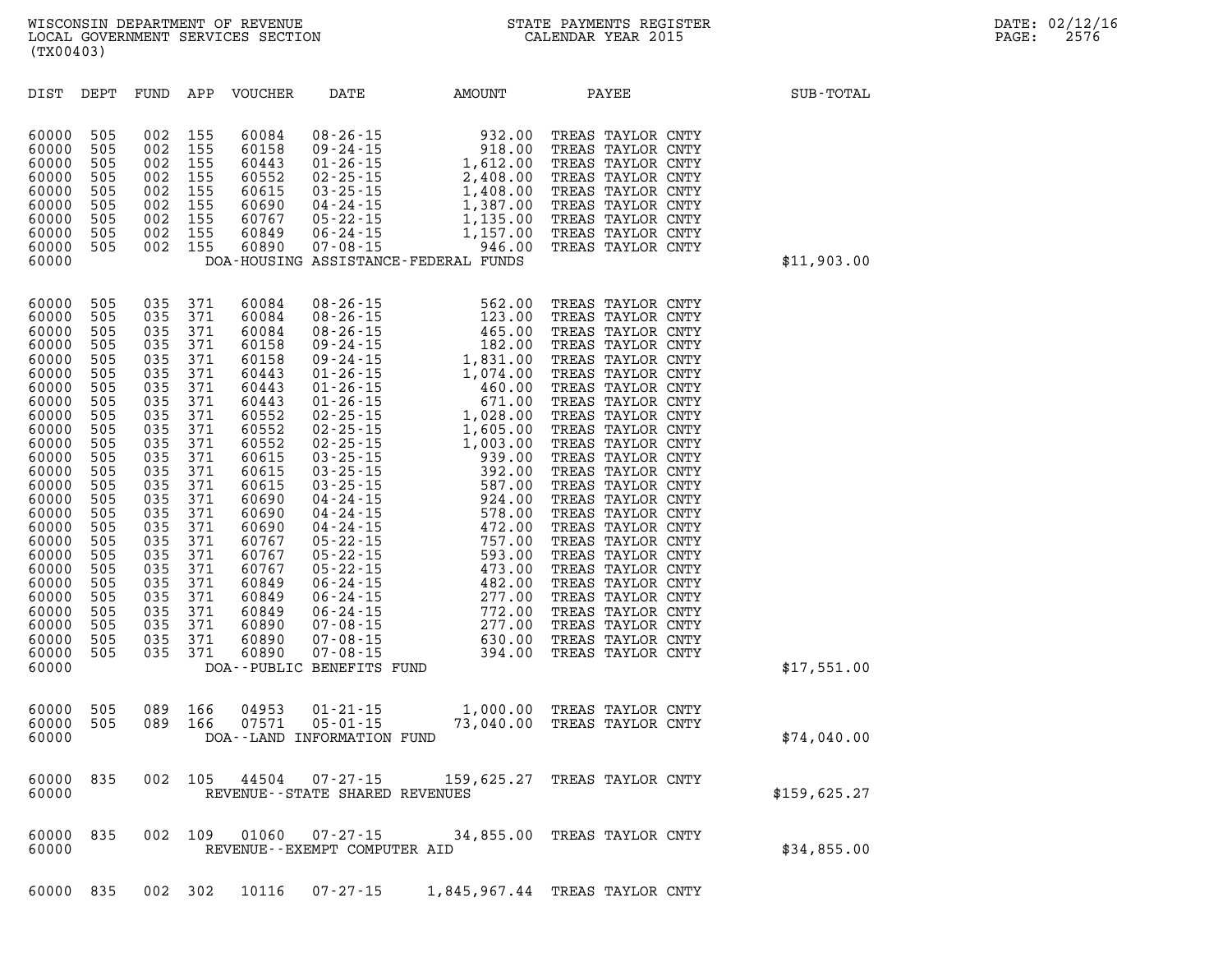| WISCONSIN DEPARTMENT OF REVENUE<br>LOCAL GOVERNMENT SERVICES SECTION<br>(TX00403) |      |     |                |                                                      |            | STATE PAYMENTS REGISTER<br>CALENDAR YEAR 2015 |                | DATE: 02/12/16<br>PAGE: | 2577 |
|-----------------------------------------------------------------------------------|------|-----|----------------|------------------------------------------------------|------------|-----------------------------------------------|----------------|-------------------------|------|
| DIST<br>DEPT                                                                      | FUND | APP | <b>VOUCHER</b> | DATE                                                 | AMOUNT     | PAYEE                                         | SUB-TOTAL      |                         |      |
| 835<br>60000<br>60000                                                             | 002  | 302 | 11116          | 07-27-15<br>REVENUE-FIRST DOLLAR/SCHOOL LEVY CREDITS |            | 588,035.18 TREAS TAYLOR CNTY                  | \$2,434,002.62 |                         |      |
| 835<br>60000<br>60000                                                             | 021  | 363 | 37255          | $03 - 23 - 15$<br>REVENUE--LOTTERY CREDIT -          | 601,951.96 | TREAS TAYLOR CNTY                             | \$601,951.96   |                         |      |
| 60000                                                                             |      |     |                | DISTRICT TOTAL APPROPRIATIONS                        |            |                                               | \$9,848,084.31 |                         |      |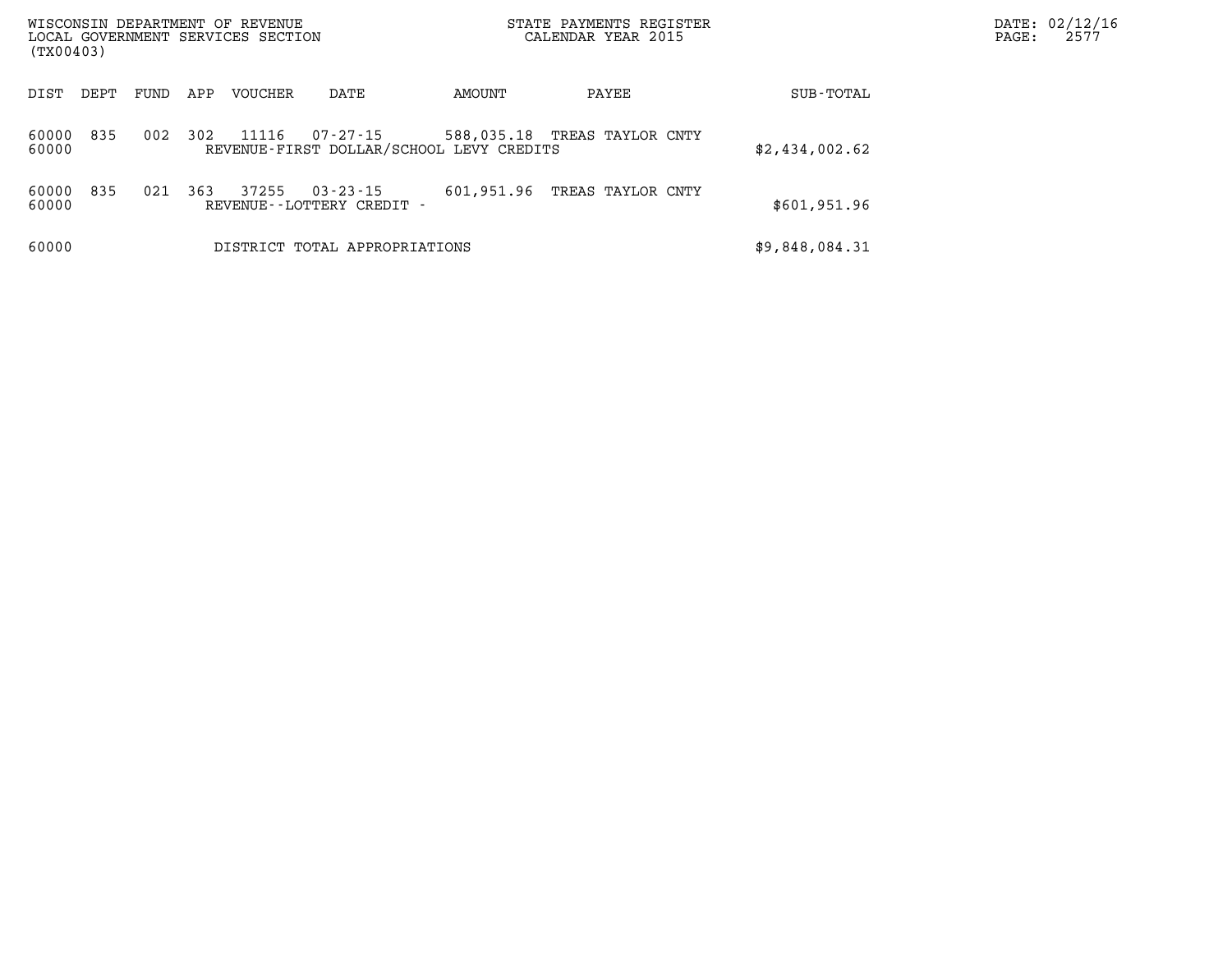| (TX00403)                   |            |                               |         | WISCONSIN DEPARTMENT OF REVENUE<br>LOCAL GOVERNMENT SERVICES SECTION |                                   |                                                                                                                                        | STATE PAYMENTS REGISTER<br>CALENDAR YEAR 2015    |              | DATE: 02/12/16<br>PAGE:<br>2578 |
|-----------------------------|------------|-------------------------------|---------|----------------------------------------------------------------------|-----------------------------------|----------------------------------------------------------------------------------------------------------------------------------------|--------------------------------------------------|--------------|---------------------------------|
|                             |            |                               |         | DIST DEPT FUND APP VOUCHER                                           | DATE                              | <b>AMOUNT</b>                                                                                                                          | PAYEE                                            | SUB-TOTAL    |                                 |
| 60002                       | 60002 165  |                               |         |                                                                      |                                   | SAFETY/PROF SERV--FIRE INSURANCE DUES                                                                                                  | 002 225 01523 06-25-15 859.78 TREAS TN AURORA    | \$859.78     |                                 |
| 60002                       | 60002 370  |                               |         |                                                                      |                                   | NAT RESOURCES--FOREST CROP/MFL/CO FOREST                                                                                               | 012 571 39605 06-02-15 287.25 TREAS TN AURORA    | \$287.25     |                                 |
| 60002 370<br>60002          |            |                               |         |                                                                      | NAT RESOURCES--RU RECYCLING GRANT |                                                                                                                                        | 074 670 43122 05-29-15 1,560.71 TREAS TN AURORA  | \$1,560.71   |                                 |
| 60002 395<br>60002<br>60002 | 395<br>395 | 011 191<br>011 191<br>011 191 | 011 191 |                                                                      |                                   | 39528  01-05-15  22,229.19  TOWN OF AURORA<br>47528  04-06-15  22,229.19  TOWN OF AURORA<br>55528  07-06-15  22,229.19  TOWN OF AURORA |                                                  |              |                                 |
| 60002 395<br>60002          |            |                               |         | 67528                                                                |                                   | 10-05-15 22,229.19 TOWN OF AURORA<br>TRANSPORTATION - - GENERAL TRANSP AIDS - GTA                                                      |                                                  | \$88,916.76  |                                 |
| 60002 505<br>60002          |            |                               |         |                                                                      |                                   | DOA--TRANSMISSION LINE FEE DISTRIBUTION                                                                                                | 002 174 58240 04-30-15 27,821.00 TREAS TN AURORA | \$27,821.00  |                                 |
| 60002                       | 60002 835  |                               | 002 105 |                                                                      | REVENUE--STATE SHARED REVENUES    |                                                                                                                                        | 44477  07-27-15  7,041.98 TREAS TN AURORA        | \$7.041.98   |                                 |
| 60002                       |            |                               |         |                                                                      | DISTRICT TOTAL APPROPRIATIONS     |                                                                                                                                        |                                                  | \$126,487.48 |                                 |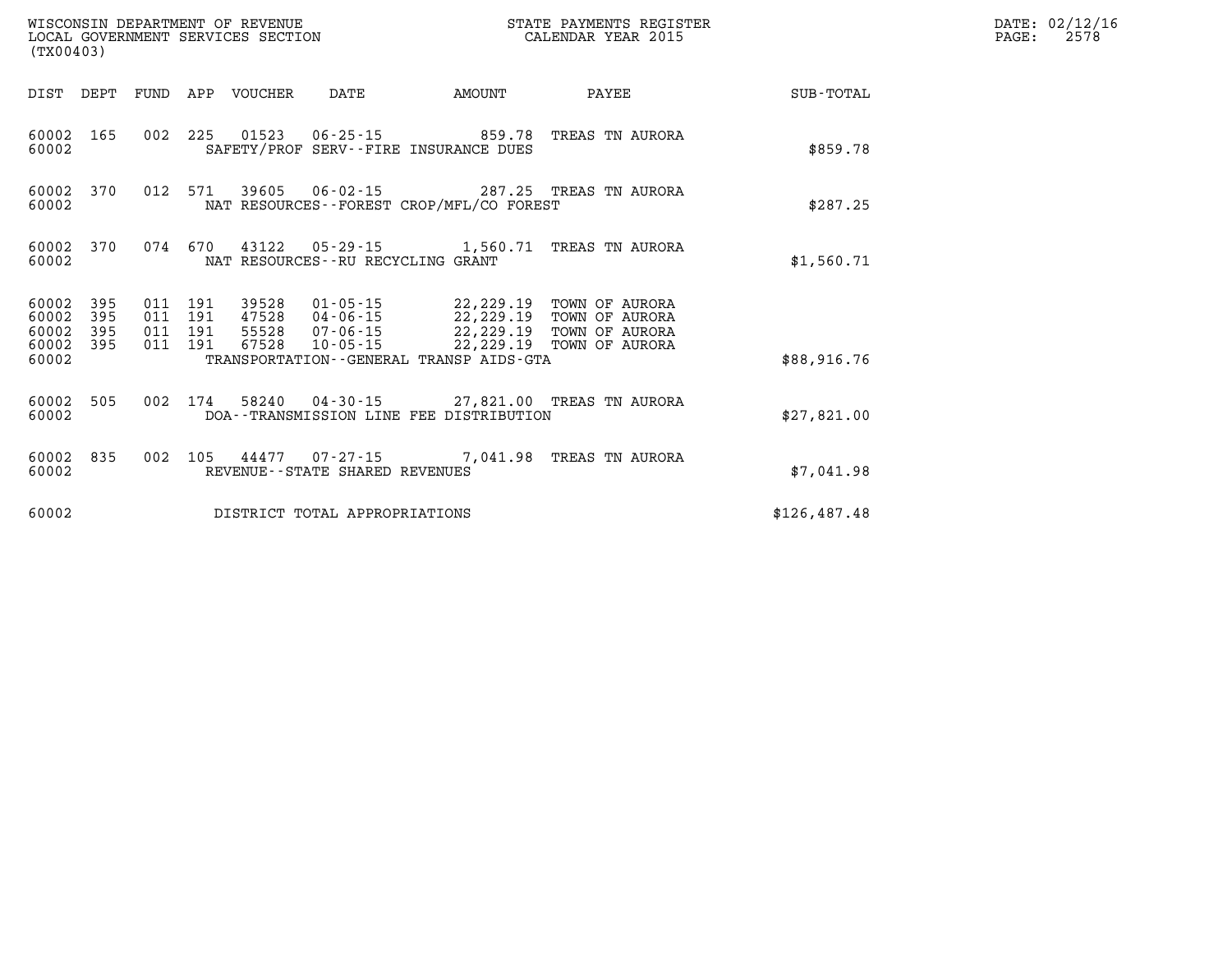| (TX00403)               |                          |      |                           | WISCONSIN DEPARTMENT OF REVENUE<br>LOCAL GOVERNMENT SERVICES SECTION |                                                  |                                                                                               | STATE PAYMENTS REGISTER<br>CALENDAR YEAR 2015            |              | DATE: 02/12/16<br>PAGE:<br>2579 |
|-------------------------|--------------------------|------|---------------------------|----------------------------------------------------------------------|--------------------------------------------------|-----------------------------------------------------------------------------------------------|----------------------------------------------------------|--------------|---------------------------------|
| DIST                    | DEPT                     | FUND | APP                       | VOUCHER                                                              | DATE                                             | AMOUNT                                                                                        | PAYEE                                                    | SUB-TOTAL    |                                 |
| 60004 165<br>60004      |                          |      |                           | 002 225 01524                                                        |                                                  | SAFETY/PROF SERV--FIRE INSURANCE DUES                                                         | 06-25-15 2,052.25 TREAS TN BROWNING                      | \$2,052.25   |                                 |
| 60004 370<br>60004      |                          |      | 012 571                   | 39606                                                                |                                                  | NAT RESOURCES--FOREST CROP/MFL/CO FOREST                                                      | 06-02-15 370.91 TREAS TN BROWNING                        | \$370.91     |                                 |
| 60004<br>60004<br>60004 | 395<br>395<br>395<br>395 | 011  | 191<br>011 191<br>011 191 | 39529                                                                | 01-05-15                                         | 23,555.89<br>47529 04-06-15 23,555.89<br>55529 07-06-15 23,555.89<br>67529 10-05-15 23,555.89 | TOWN OF BROWNING<br>TOWN OF BROWNING<br>TOWN OF BROWNING |              |                                 |
| 60004<br>60004          |                          | 011  | 191                       |                                                                      |                                                  | TRANSPORTATION--GENERAL TRANSP AIDS-GTA                                                       | TOWN OF BROWNING                                         | \$94, 223.58 |                                 |
| 60004 835<br>60004      |                          | 002  |                           | 105 44478                                                            | $07 - 27 - 15$<br>REVENUE--STATE SHARED REVENUES |                                                                                               | 5,927.58 TREAS TN BROWNING                               | \$5,927.58   |                                 |
| 60004                   |                          |      |                           |                                                                      | DISTRICT TOTAL APPROPRIATIONS                    |                                                                                               |                                                          | \$102,574.32 |                                 |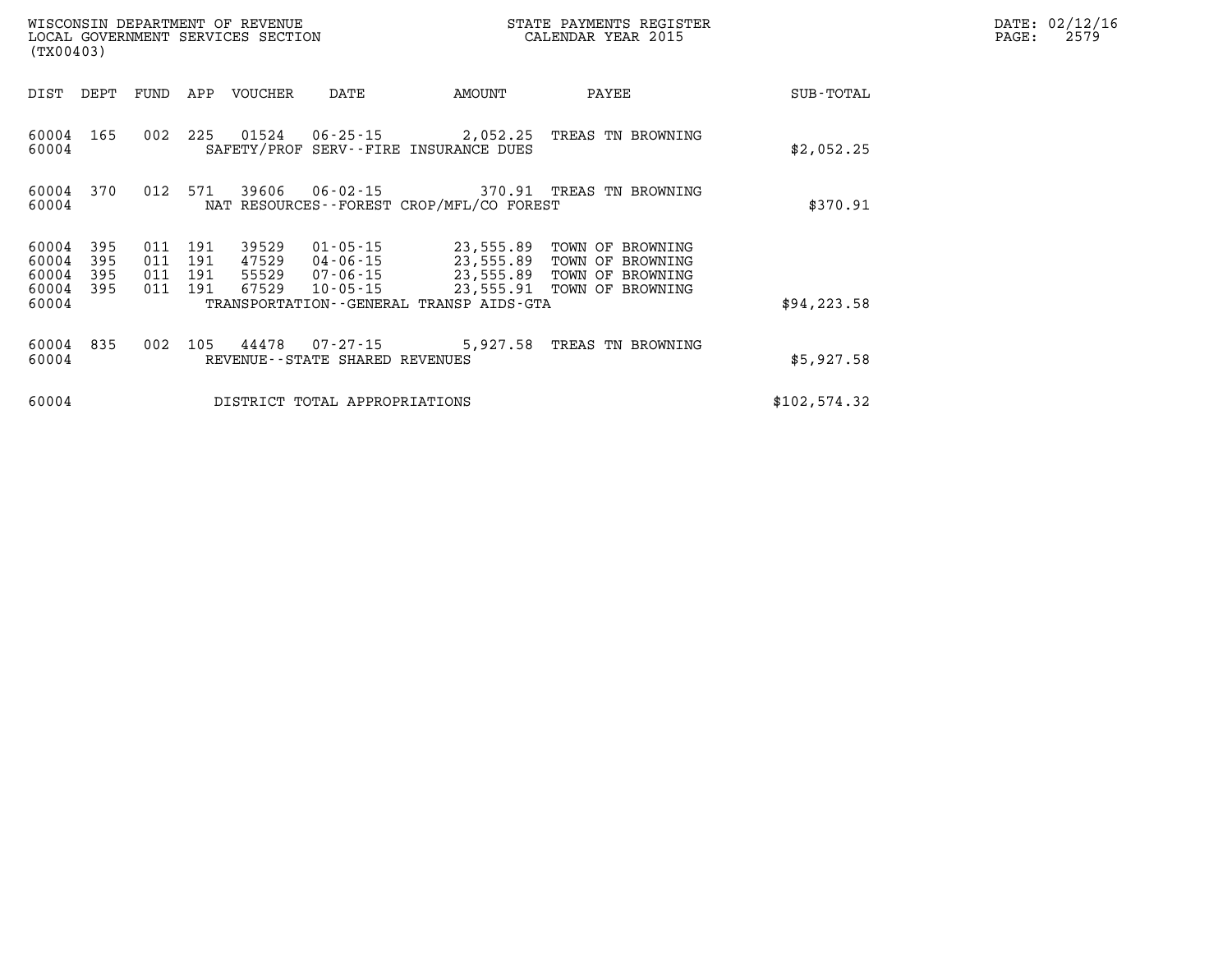| WISCONSIN DEPARTMENT OF REVENUE<br>LOCAL GOVERNMENT SERVICES SECTION<br>(TX00403) |  |                                |                               | STATE PAYMENTS REGISTER<br>CALENDAR YEAR 2015 |                                                                                                                                                                                                                                                                                                                                              | DATE: 02/12/16<br>$\mathtt{PAGE}$ :<br>2580 |  |
|-----------------------------------------------------------------------------------|--|--------------------------------|-------------------------------|-----------------------------------------------|----------------------------------------------------------------------------------------------------------------------------------------------------------------------------------------------------------------------------------------------------------------------------------------------------------------------------------------------|---------------------------------------------|--|
|                                                                                   |  | DIST DEPT FUND APP VOUCHER     | DATE                          | <b>AMOUNT</b>                                 | PAYEE                                                                                                                                                                                                                                                                                                                                        | SUB-TOTAL                                   |  |
| 60006 165<br>60006                                                                |  |                                |                               | SAFETY/PROF SERV--FIRE INSURANCE DUES         | 002 225 01525 06-25-15 2,024.27 TREAS TN CHELSEA                                                                                                                                                                                                                                                                                             | \$2,024.27                                  |  |
| 60006 370<br>60006 370<br>60006                                                   |  | 000 001                        |                               | NAT RESOURCES-SEVERANCE/YIELD/WITHDRAWAL      | 01DNR  04-09-15  364.79 TREAS TOWN CHELSEA<br>000 001 05DNR 09-28-15 1,644.61 TREAS TOWN CHELSEA                                                                                                                                                                                                                                             | \$2,009.40                                  |  |
| 60006 370<br>60006                                                                |  |                                |                               | NAT RESOURCES - - FOREST CROP/MFL/CO FOREST   | 012 571 39607 06-02-15 589.92 TREAS TN CHELSEA                                                                                                                                                                                                                                                                                               | \$589.92                                    |  |
| 60006 370<br>60006                                                                |  |                                |                               | NAT RESOURCES -- PMT IN LIEU OF TAXES         | 012 584 00091 09-01-15 5,567.53 TREAS TN CHELSEA                                                                                                                                                                                                                                                                                             | \$5,567.53                                  |  |
| 60006<br>395<br>60006<br>395<br>60006<br>395<br>60006 395                         |  |                                |                               |                                               | $\begin{array}{cccccccc} 011 & 191 & 39530 & 01\cdot 05\cdot 15 & 26\,, 049\, .66 & \text{TOWN OF CHELSEA} \\ 011 & 191 & 47530 & 04\cdot 06\cdot 15 & 26\,, 049\, .66 & \text{TOWN OF CHELSEA} \\ 011 & 191 & 55530 & 07\cdot 06\cdot 15 & 26\,, 049\, .66 & \text{TOWN OF CHELSEA} \\ 011 & 191 & 67530 & 10\cdot 05\cdot 15 & 26\,, 049\$ |                                             |  |
| 60006                                                                             |  |                                |                               | TRANSPORTATION--GENERAL TRANSP AIDS-GTA       |                                                                                                                                                                                                                                                                                                                                              | \$104, 198.64                               |  |
| 60006<br>835<br>60006                                                             |  | REVENUE--STATE SHARED REVENUES |                               |                                               | 002 105 44479 07-27-15 3,986.75 TREAS TN CHELSEA                                                                                                                                                                                                                                                                                             | \$3,986.75                                  |  |
| 835<br>60006<br>60006                                                             |  | REVENUE--EXEMPT COMPUTER AID   |                               |                                               | 002 109 03421 07-27-15 2.00 TREAS TN CHELSEA                                                                                                                                                                                                                                                                                                 | \$2.00                                      |  |
| 60006                                                                             |  |                                | DISTRICT TOTAL APPROPRIATIONS |                                               |                                                                                                                                                                                                                                                                                                                                              | \$118,378.51                                |  |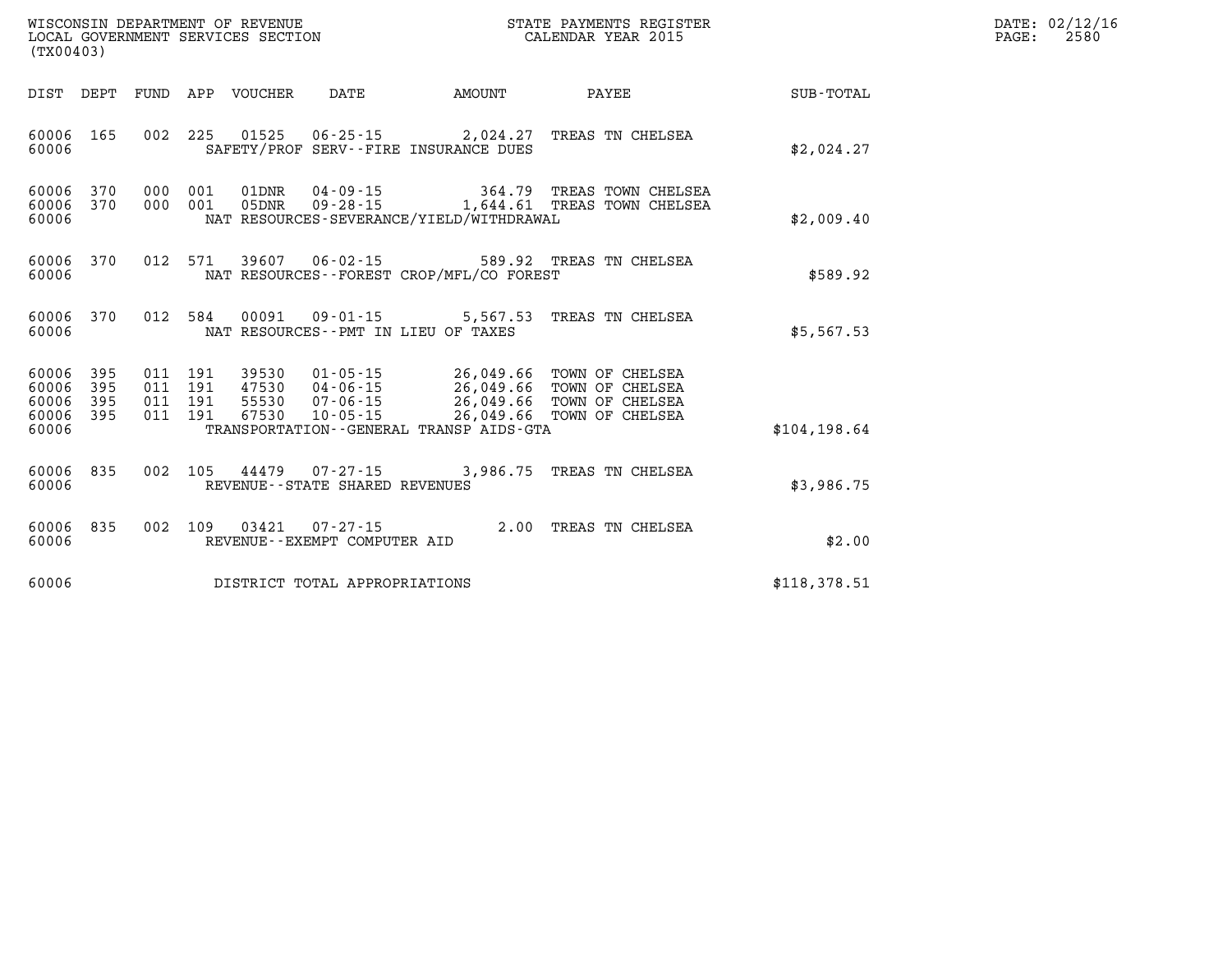| DATE:            | 02/12/16 |
|------------------|----------|
| $\texttt{PAGE:}$ | 2581     |

| WISCONSIN DEPARTMENT OF REVENUE<br>LOCAL GOVERNMENT SERVICES SECTION<br>(TX00403) |                          |                          |                          |                                  | STATE PAYMENTS REGISTER<br>CALENDAR YEAR 2015                        |                                                                |                                                                                  |                  |
|-----------------------------------------------------------------------------------|--------------------------|--------------------------|--------------------------|----------------------------------|----------------------------------------------------------------------|----------------------------------------------------------------|----------------------------------------------------------------------------------|------------------|
| DIST                                                                              | DEPT                     | <b>FUND</b>              | APP                      | VOUCHER                          | DATE                                                                 | <b>AMOUNT</b>                                                  | PAYEE                                                                            | <b>SUB-TOTAL</b> |
| 60008<br>60008                                                                    | 165                      | 002                      | 225                      | 01526                            | $06 - 25 - 15$                                                       | 632.09<br>SAFETY/PROF SERV--FIRE INSURANCE DUES                | TREAS TN CLEVELAND                                                               | \$632.09         |
| 60008<br>60008<br>60008                                                           | 370<br>370               | 000<br>000               | 001<br>001               | 01DNR<br>05DNR                   | $04 - 09 - 15$<br>$09 - 28 - 15$                                     | 643.82<br>1,929.81<br>NAT RESOURCES-SEVERANCE/YIELD/WITHDRAWAL | TREAS TOWN CLEVELAND<br>TREAS TOWN CLEVELAND                                     | \$2,573.63       |
| 60008<br>60008                                                                    | 370<br>370               | 002<br>002               | 503<br>503               | 17817<br>18148                   | $01 - 12 - 15$<br>$01 - 30 - 15$                                     | 10,562.03<br>7,637.21                                          | TREAS TN CLEVELAND<br>TREAS TN CLEVELAND<br>344.03 TOWN SHARE                    |                  |
| 60008                                                                             |                          |                          |                          |                                  |                                                                      | NAT RESOURCES -- AIDS IN LIEU OF TAXES                         |                                                                                  | \$18,199.24      |
| 60008<br>60008                                                                    | 370                      | 012                      | 571                      | 39608                            | $06 - 02 - 15$                                                       | 446.82<br>NAT RESOURCES - - FOREST CROP/MFL/CO FOREST          | TREAS TN CLEVELAND                                                               | \$446.82         |
| 60008<br>60008<br>60008                                                           | 370<br>370               | 012<br>012               | 579<br>579               | 20693<br>20693                   | $04 - 03 - 15$<br>$04 - 03 - 15$                                     | 784.54<br>148.28<br>NAT RESOURCES--AIDS IN LIEU OF TAXES       | TREAS TN CLEVELAND<br>TREAS TN CLEVELAND                                         | \$932.82         |
| 60008<br>60008                                                                    | 370                      | 012                      | 584                      | 00092                            | $09 - 01 - 15$                                                       | 3,691.74<br>NAT RESOURCES -- PMT IN LIEU OF TAXES              | TREAS TN CLEVELAND                                                               | \$3,691.74       |
| 60008<br>60008<br>60008<br>60008                                                  | 395<br>395<br>395<br>395 | 011<br>011<br>011<br>011 | 191<br>191<br>191<br>191 | 39531<br>47531<br>55531<br>67531 | $01 - 05 - 15$<br>$04 - 06 - 15$<br>$07 - 06 - 15$<br>$10 - 05 - 15$ | 10,527.95<br>10,527.95<br>10,527.95<br>10,527.98               | TOWN OF CLEVELAND<br>TOWN OF CLEVELAND<br>TOWN OF CLEVELAND<br>TOWN OF CLEVELAND |                  |
| 60008                                                                             |                          |                          |                          |                                  |                                                                      | TRANSPORTATION--GENERAL TRANSP AIDS-GTA                        |                                                                                  | \$42,111.83      |
| 60008<br>60008                                                                    | 835                      | 002                      | 105                      | 44480                            | $07 - 27 - 15$<br>REVENUE - - STATE SHARED REVENUES                  | 3,249.89                                                       | TREAS TN CLEVELAND                                                               | \$3,249.89       |
| 60008                                                                             |                          |                          |                          |                                  | DISTRICT TOTAL APPROPRIATIONS                                        |                                                                |                                                                                  | \$71,838.06      |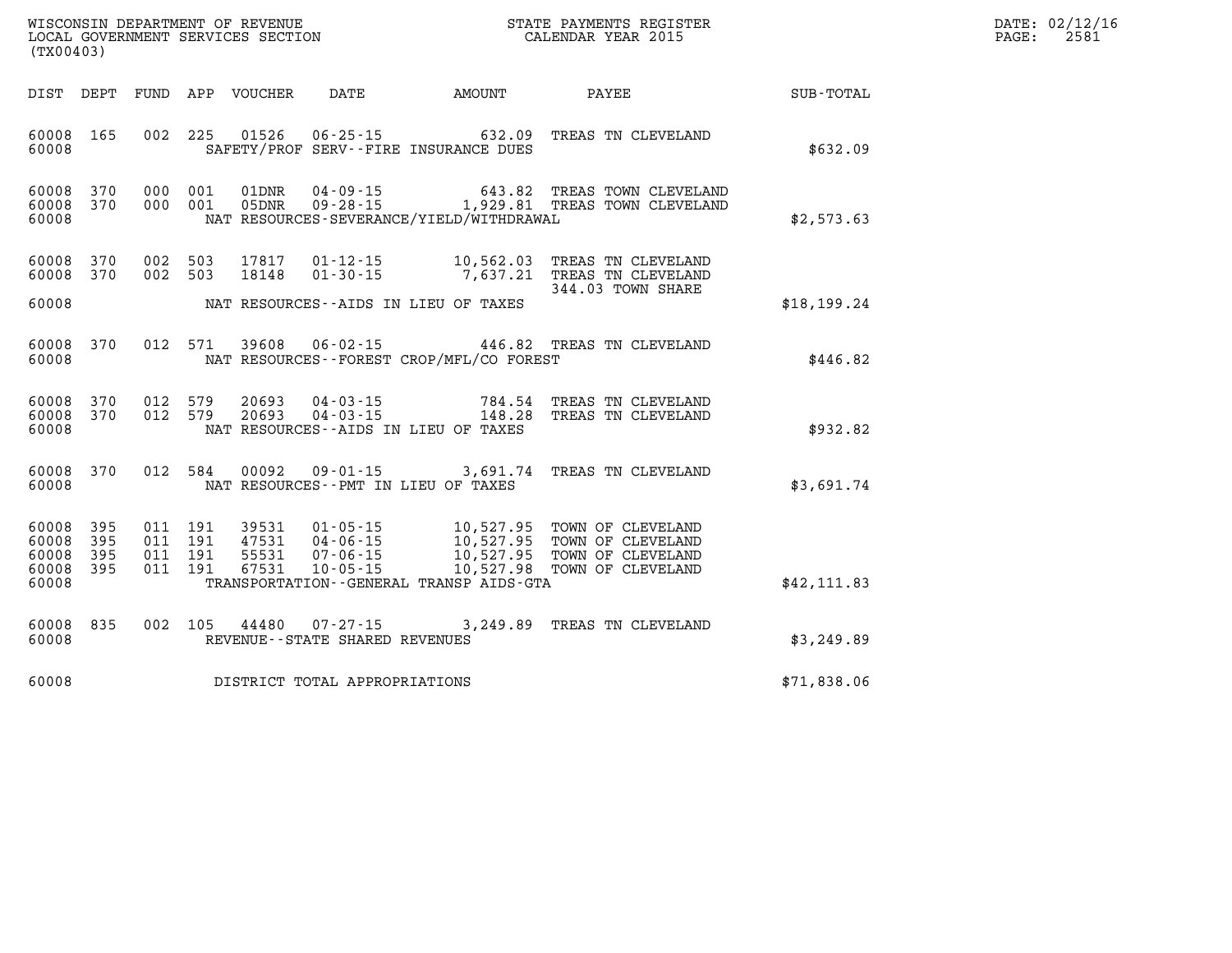| % WISCONSIN DEPARTMENT OF REVENUE $$\tt SCATE$ PAYMENTS REGIST LOCAL GOVERNMENT SERVICES SECTION $$\tt CALEINDAR$ YEAR 2015<br>(TX00403) |           |  |                                 | STATE PAYMENTS REGISTER        |                                             | DATE: 02/12/16<br>2582<br>$\mathtt{PAGE:}$                                                                                                                                                                               |              |  |
|------------------------------------------------------------------------------------------------------------------------------------------|-----------|--|---------------------------------|--------------------------------|---------------------------------------------|--------------------------------------------------------------------------------------------------------------------------------------------------------------------------------------------------------------------------|--------------|--|
|                                                                                                                                          |           |  | DIST DEPT FUND APP VOUCHER DATE |                                | <b>AMOUNT</b>                               | PAYEE                                                                                                                                                                                                                    | SUB-TOTAL    |  |
| 60010                                                                                                                                    | 60010 165 |  |                                 |                                | SAFETY/PROF SERV--FIRE INSURANCE DUES       | 002 225 01527 06-25-15 1,631.02 TREAS TN DEER CREEK                                                                                                                                                                      | \$1,631.02   |  |
| 60010                                                                                                                                    | 60010 370 |  |                                 |                                | NAT RESOURCES-SEVERANCE/YIELD/WITHDRAWAL    | 000 001 01DNR 04-09-15 1.39 TREAS TOWN DEER CREEK                                                                                                                                                                        | \$1.39       |  |
| 60010                                                                                                                                    | 60010 370 |  |                                 |                                | NAT RESOURCES - - FOREST CROP/MFL/CO FOREST | 012 571 39609 06-02-15 52.40 TREAS TN DEER CREEK                                                                                                                                                                         | \$52.40      |  |
| 60010<br>60010 395<br>60010 395<br>60010 395                                                                                             | 395       |  |                                 |                                |                                             | 011 191 39532 01-05-15 30,161.89 TOWN OF DEER CREEK<br>011 191 47532 04-06-15 30,161.89 TOWN OF DEER CREEK<br>011 191 55532 07-06-15 30,161.89 TOWN OF DEER CREEK<br>011 191 67532 10-05-15 30,161.91 TOWN OF DEER CREEK |              |  |
| 60010                                                                                                                                    |           |  |                                 |                                | TRANSPORTATION--GENERAL TRANSP AIDS-GTA     |                                                                                                                                                                                                                          | \$120,647.58 |  |
| 60010                                                                                                                                    |           |  |                                 | REVENUE--STATE SHARED REVENUES |                                             | 60010 835 002 105 44481 07-27-15 9,757.45 TREAS TN DEER CREEK                                                                                                                                                            | \$9,757.45   |  |
| 60010                                                                                                                                    | 60010 835 |  |                                 | REVENUE--EXEMPT COMPUTER AID   |                                             | 002 109 03422 07-27-15 3.00 TREAS TN DEER CREEK                                                                                                                                                                          | \$3.00       |  |
| 60010                                                                                                                                    |           |  |                                 | DISTRICT TOTAL APPROPRIATIONS  |                                             |                                                                                                                                                                                                                          | \$132,092.84 |  |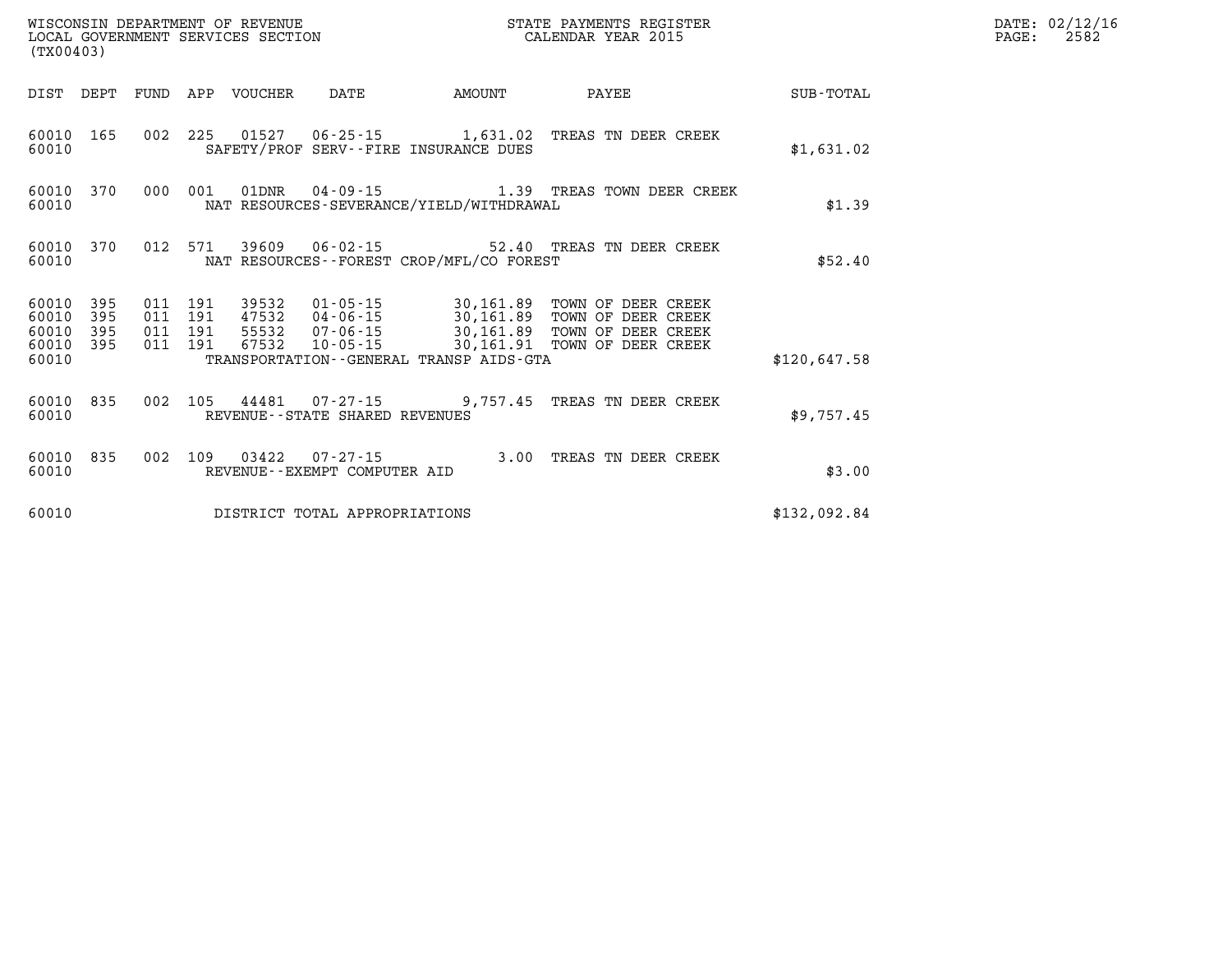| WISCONSIN DEPARTMENT OF REVENUE<br>LOCAL GOVERNMENT SERVICES SECTION<br>(TX00403) |                                          |                            |                                      | STATE PAYMENTS REGISTER<br>CALENDAR YEAR 2015                                                                                                                               |                                                |             | DATE: 02/12/16<br>$\mathtt{PAGE:}$<br>2583 |
|-----------------------------------------------------------------------------------|------------------------------------------|----------------------------|--------------------------------------|-----------------------------------------------------------------------------------------------------------------------------------------------------------------------------|------------------------------------------------|-------------|--------------------------------------------|
|                                                                                   |                                          | DIST DEPT FUND APP VOUCHER | DATE                                 | AMOUNT                                                                                                                                                                      | PAYEE                                          | SUB-TOTAL   |                                            |
| 60012 165<br>60012                                                                |                                          |                            |                                      | 002 225 01528 06-25-15 621.00 TREAS TN FORD<br>SAFETY/PROF SERV--FIRE INSURANCE DUES                                                                                        |                                                | \$621.00    |                                            |
| 60012 370<br>60012                                                                | 000 001                                  | 01DNR                      |                                      | NAT RESOURCES-SEVERANCE/YIELD/WITHDRAWAL                                                                                                                                    |                                                | \$15.50     |                                            |
| 60012 370<br>60012                                                                |                                          |                            |                                      | NAT RESOURCES--FOREST CROP/MFL/CO FOREST                                                                                                                                    | 012 571 39610 06-02-15 237.99 TREAS TN FORD    | \$237.99    |                                            |
| 60012 370<br>60012                                                                |                                          |                            | NAT RESOURCES - PMT IN LIEU OF TAXES |                                                                                                                                                                             | 012 584 00093 09-01-15 5,616.89 TREAS TN FORD  | \$5,616.89  |                                            |
| 60012 395<br>60012<br>395<br>60012<br>395<br>60012 395                            | 011 191<br>011 191<br>011 191<br>011 191 |                            |                                      | 39533  01-05-15  16,008.54  TOWN OF FORD<br>47533  04-06-15  16,008.54  TOWN OF FORD<br>55533  07-06-15   16,008.54   TOWN OF FORD<br>67533 10-05-15 16,008.54 TOWN OF FORD |                                                |             |                                            |
| 60012                                                                             |                                          |                            |                                      | TRANSPORTATION--GENERAL TRANSP AIDS-GTA                                                                                                                                     |                                                | \$64,034.16 |                                            |
| 60012 505<br>60012                                                                |                                          |                            |                                      | DOA--TRANSMISSION LINE FEE DISTRIBUTION                                                                                                                                     | 002 174 58240 04-30-15 12,694.00 TREAS TN FORD | \$12,694.00 |                                            |
| 60012 835<br>60012                                                                |                                          |                            | REVENUE--STATE SHARED REVENUES       |                                                                                                                                                                             | 002 105 44482 07-27-15 3,619.70 TREAS TN FORD  | \$3,619.70  |                                            |
| 60012                                                                             |                                          |                            | DISTRICT TOTAL APPROPRIATIONS        |                                                                                                                                                                             |                                                | \$86,839.24 |                                            |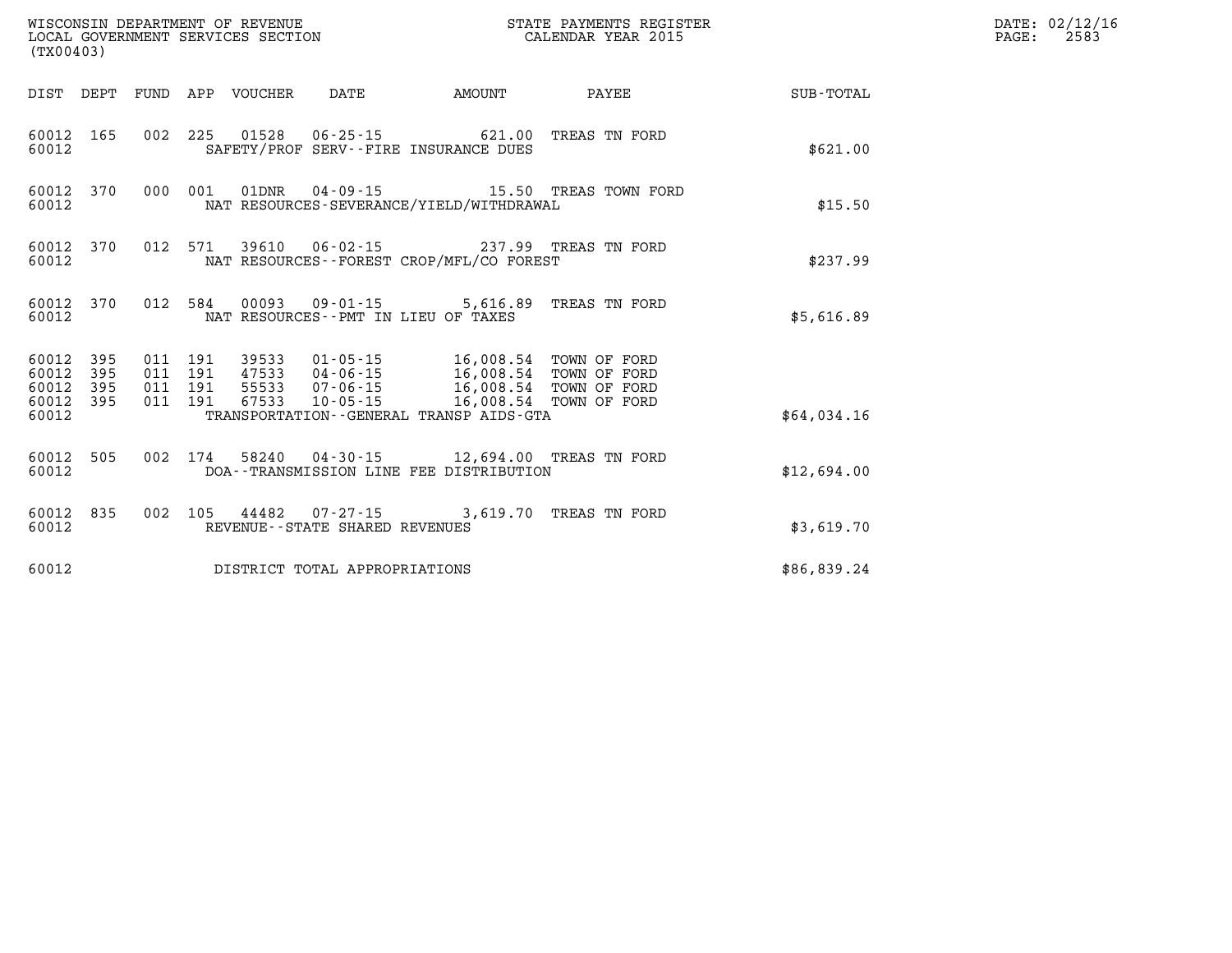| WISCONSIN DEPARTMENT OF REVENUE   | R PAYMENTS REGISTER<br>STATE | DATE: | 02/12/16 |
|-----------------------------------|------------------------------|-------|----------|
| LOCAL GOVERNMENT SERVICES SECTION | CALENDAR YEAR 2015           | PAGE  | 2584     |

| (TX00403)                                 |                                                      |                                                                                                                                                                                 |                                                  |                                                                                    |               |
|-------------------------------------------|------------------------------------------------------|---------------------------------------------------------------------------------------------------------------------------------------------------------------------------------|--------------------------------------------------|------------------------------------------------------------------------------------|---------------|
| DIST<br>DEPT                              | FUND                                                 | APP<br>VOUCHER<br>DATE                                                                                                                                                          | AMOUNT                                           | PAYEE                                                                              | SUB-TOTAL     |
| 60014<br>60014                            | 165<br>002                                           | 225<br>01529<br>$06 - 25 - 15$<br>SAFETY/PROF SERV--FIRE INSURANCE DUES                                                                                                         | 1,063.92                                         | TREAS TN GOODRICH                                                                  | \$1,063.92    |
| 60014<br>60014<br>60014<br>60014          | 370<br>000<br>370<br>000<br>370<br>000               | $04 - 09 - 15$<br>001<br>01DNR<br>001<br>04DNR<br>$06 - 03 - 15$<br>001<br>05DNR<br>$09 - 28 - 15$<br>NAT RESOURCES-SEVERANCE/YIELD/WITHDRAWAL                                  | 710.01<br>242.60<br>8,519.63                     | TREAS TOWN GOODRICH<br>TREAS<br>TOWN GOODRICH<br>TREAS TOWN GOODRICH               | \$9,472.24    |
| 60014<br>60014                            | 012<br>370                                           | 571<br>39611<br>$06 - 02 - 15$<br>NAT RESOURCES - - FOREST CROP/MFL/CO FOREST                                                                                                   | 1,355.06                                         | TREAS TN GOODRICH                                                                  | \$1,355.06    |
| 60014<br>60014<br>60014<br>60014<br>60014 | 395<br>011<br>395<br>011<br>395<br>011<br>395<br>011 | 191<br>39534<br>$01 - 05 - 15$<br>191<br>47534<br>$04 - 06 - 15$<br>191<br>55534<br>$07 - 06 - 15$<br>191<br>67534<br>$10 - 05 - 15$<br>TRANSPORTATION--GENERAL TRANSP AIDS-GTA | 20,902.48<br>20,902.48<br>20,902.48<br>20,902.50 | TOWN OF GOODRICH<br>TOWN OF<br>GOODRICH<br>TOWN OF<br>GOODRICH<br>TOWN OF GOODRICH | \$83,609.94   |
| 60014<br>60014                            | 835<br>002                                           | 105<br>44483<br>$07 - 27 - 15$<br>REVENUE - - STATE SHARED REVENUES                                                                                                             | 4,600.33                                         | TREAS<br>TN GOODRICH                                                               | \$4,600.33    |
| 60014<br>60014                            | 002<br>835                                           | 109<br>03423<br>$07 - 27 - 15$<br>REVENUE--EXEMPT COMPUTER AID                                                                                                                  | 3.00                                             | TREAS TN GOODRICH                                                                  | \$3.00        |
| 60014                                     |                                                      | DISTRICT TOTAL APPROPRIATIONS                                                                                                                                                   |                                                  |                                                                                    | \$100, 104.49 |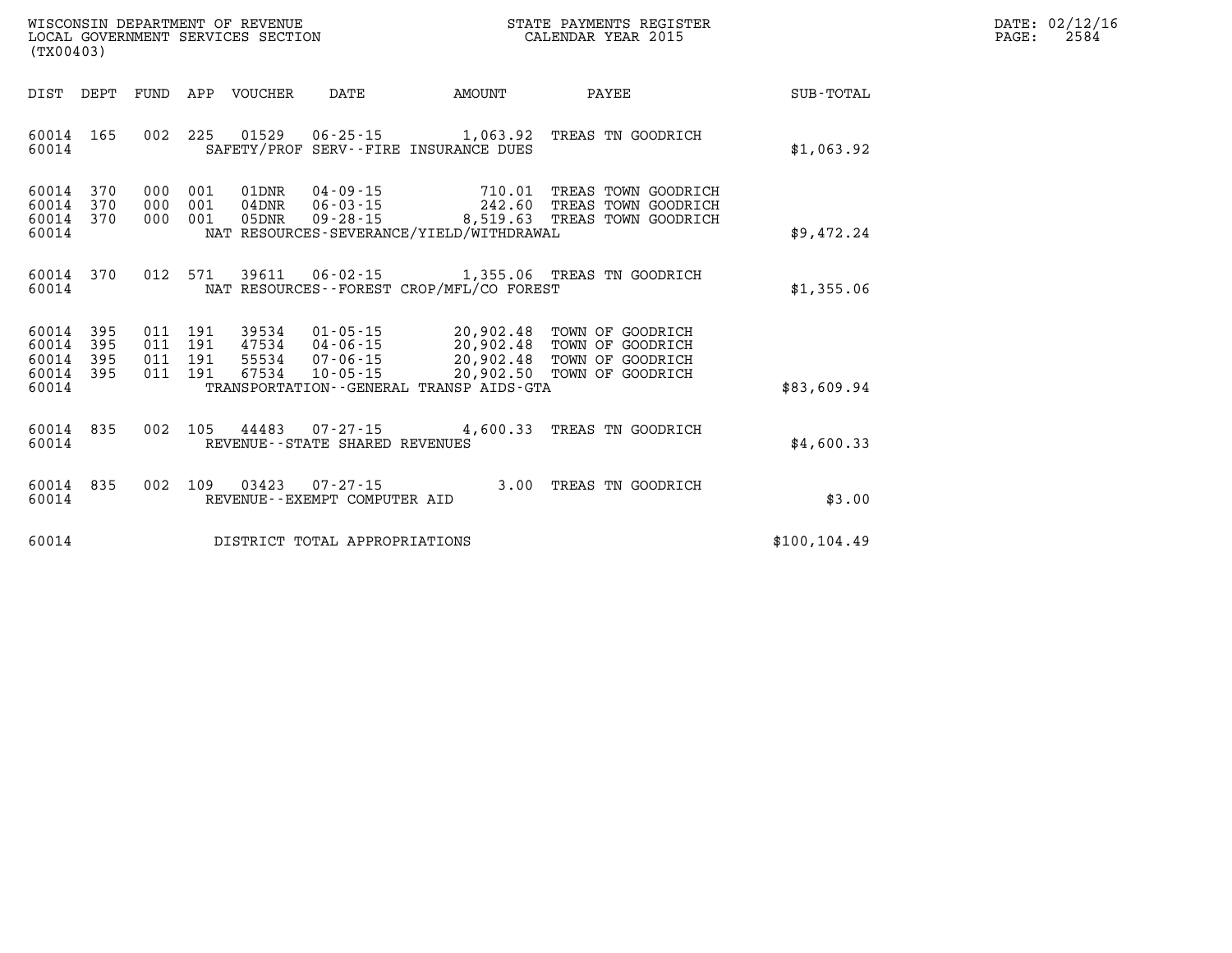| DATE:            | 02/12/16 |
|------------------|----------|
| $\texttt{PAGE:}$ | 2585     |

| (TX00403)                                                             |                          |                                                                                                                                                                                 |                                                  |                                                                                  |              |
|-----------------------------------------------------------------------|--------------------------|---------------------------------------------------------------------------------------------------------------------------------------------------------------------------------|--------------------------------------------------|----------------------------------------------------------------------------------|--------------|
| DIST<br>DEPT                                                          | <b>FUND</b>              | APP<br>VOUCHER<br>DATE                                                                                                                                                          | AMOUNT                                           | PAYEE                                                                            | SUB-TOTAL    |
| 165<br>60016<br>60016                                                 | 002                      | 225<br>01530<br>$06 - 25 - 15$ 1,408.40<br>SAFETY/PROF SERV--FIRE INSURANCE DUES                                                                                                |                                                  | TREAS TN GREENWOOD                                                               | \$1,408.40   |
| 370<br>60016<br>370<br>60016<br>60016<br>370<br>60016                 | 000<br>000<br>000        | $04 - 09 - 15$<br>001<br>01DNR<br>$06 - 03 - 15$<br>001<br>$04$ DNR<br>001<br>05DNR<br>$09 - 28 - 15$<br>NAT RESOURCES-SEVERANCE/YIELD/WITHDRAWAL                               | 233.15<br>953.02<br>625.99                       | TREAS TOWN GREENWOOD<br>TREAS TOWN GREENWOOD<br>TREAS TOWN GREENWOOD             | \$1,812.16   |
| 60016<br>370<br>60016                                                 | 002                      | 503<br>17818<br>$01 - 12 - 15$<br>NAT RESOURCES--AIDS IN LIEU OF TAXES                                                                                                          | 5,707.23                                         | TREAS TN GREENWOOD<br>302.58 TOWN SHARE                                          | \$5,707.23   |
| 60016<br>370<br>60016                                                 | 012                      | 571<br>39612<br>$06 - 02 - 15$<br>NAT RESOURCES - - FOREST CROP/MFL/CO FOREST                                                                                                   |                                                  | 1,416.28 TREAS TN GREENWOOD                                                      | \$1,416.28   |
| 370<br>60016<br>60016                                                 | 012                      | 579<br>20694<br>$04 - 03 - 15$<br>NAT RESOURCES -- AIDS IN LIEU OF TAXES                                                                                                        | 19.47                                            | TREAS TN GREENWOOD                                                               | \$19.47      |
| 60016<br>395<br>60016<br>395<br>60016<br>395<br>60016<br>395<br>60016 | 011<br>011<br>011<br>011 | 191<br>39535<br>$01 - 05 - 15$<br>191<br>47535<br>$04 - 06 - 15$<br>191<br>55535<br>$07 - 06 - 15$<br>191<br>67535<br>$10 - 05 - 15$<br>TRANSPORTATION--GENERAL TRANSP AIDS-GTA | 30,371.08<br>30,371.08<br>30,371.08<br>30,371.10 | TOWN OF GREENWOOD<br>TOWN OF GREENWOOD<br>TOWN OF GREENWOOD<br>TOWN OF GREENWOOD | \$121,484.34 |
| 835<br>60016<br>60016                                                 | 002                      | 105<br>44484<br>$07 - 27 - 15$<br>REVENUE - - STATE SHARED REVENUES                                                                                                             | 5,093.76                                         | TREAS TN GREENWOOD                                                               | \$5,093.76   |
| 835<br>60016<br>60016                                                 | 002                      | 109<br>03424<br>$07 - 27 - 15$<br>REVENUE--EXEMPT COMPUTER AID                                                                                                                  | 2.00                                             | TREAS TN GREENWOOD                                                               | \$2.00       |
| 60016                                                                 |                          | DISTRICT TOTAL APPROPRIATIONS                                                                                                                                                   |                                                  |                                                                                  | \$136,943.64 |

LOCAL GOVERNMENT SERVICES SECTION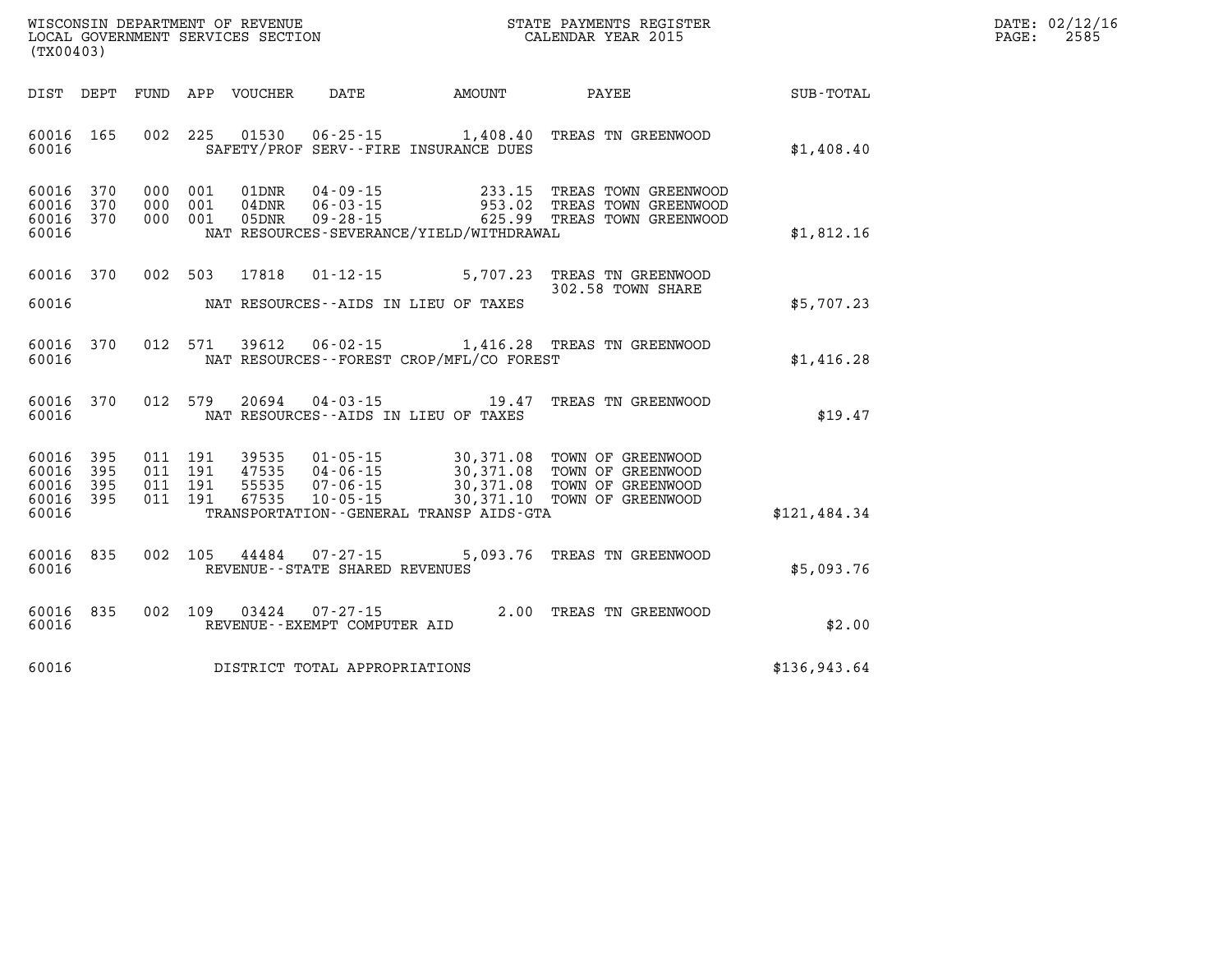| (TX00403)                   |                               |  |  |                                |                                              | DATE: 02/12/16<br>$\mathtt{PAGE:}$<br>2586                                                                                                                                                                                                                                                                                                             |                                                           |  |
|-----------------------------|-------------------------------|--|--|--------------------------------|----------------------------------------------|--------------------------------------------------------------------------------------------------------------------------------------------------------------------------------------------------------------------------------------------------------------------------------------------------------------------------------------------------------|-----------------------------------------------------------|--|
|                             |                               |  |  |                                |                                              |                                                                                                                                                                                                                                                                                                                                                        | DIST DEPT FUND APP VOUCHER DATE AMOUNT PAYEE TO SUB-TOTAL |  |
| 60018                       | 60018 165                     |  |  |                                | SAFETY/PROF SERV--FIRE INSURANCE DUES        | 002 225 01531 06-25-15 953.37 TREAS TN GROVER                                                                                                                                                                                                                                                                                                          | \$953.37                                                  |  |
| 60018                       |                               |  |  |                                | NAT RESOURCES-SEVERANCE/YIELD/WITHDRAWAL     | 60018 370 000 001 01DNR 04-09-15 365.53 TREAS TOWN GROVER                                                                                                                                                                                                                                                                                              | \$365.53                                                  |  |
| 60018                       |                               |  |  |                                | NAT RESOURCES - - FOREST CROP/MFL/CO FOREST  | 60018 370 012 571 39613 06-02-15 585.27 TREAS TN GROVER                                                                                                                                                                                                                                                                                                | \$585.27                                                  |  |
| 60018                       |                               |  |  |                                | NAT RESOURCES--PMT IN LIEU OF TAXES          | 60018 370 012 584 00094 09-01-15 47,311.22 TREAS TN GROVER                                                                                                                                                                                                                                                                                             | \$47,311.22                                               |  |
| 60018<br>60018 395<br>60018 | 60018 395<br>395<br>60018 395 |  |  |                                | TRANSPORTATION - - GENERAL TRANSP AIDS - GTA | $\begin{array}{cccc} 011 & 191 & 39536 & 01\cdot 05\cdot 15 & 37,234.67 & \text{TOWN OF GROVER} \\ 011 & 191 & 47536 & 04\cdot 06\cdot 15 & 37,234.67 & \text{TOWN OF GROVER} \\ 011 & 191 & 55536 & 07\cdot 06\cdot 15 & 37,234.67 & \text{TOWN OF GROVER} \\ 011 & 191 & 67536 & 10\cdot 05\cdot 15 & 37,234.69 & \text{TOWN OF GROVER} \end{array}$ | \$148,938.70                                              |  |
|                             |                               |  |  |                                |                                              | 60018 835 002 105 44485 07-27-15 1,632.63 TREAS TN GROVER                                                                                                                                                                                                                                                                                              |                                                           |  |
| 60018                       | 60018 835                     |  |  | REVENUE--STATE SHARED REVENUES |                                              | 002 109 03425 07-27-15 2.00 TREAS TN GROVER                                                                                                                                                                                                                                                                                                            | \$1,632.63                                                |  |
| 60018                       |                               |  |  | REVENUE--EXEMPT COMPUTER AID   |                                              |                                                                                                                                                                                                                                                                                                                                                        | \$2.00                                                    |  |
| 60018                       |                               |  |  | DISTRICT TOTAL APPROPRIATIONS  |                                              |                                                                                                                                                                                                                                                                                                                                                        | \$199.788.72                                              |  |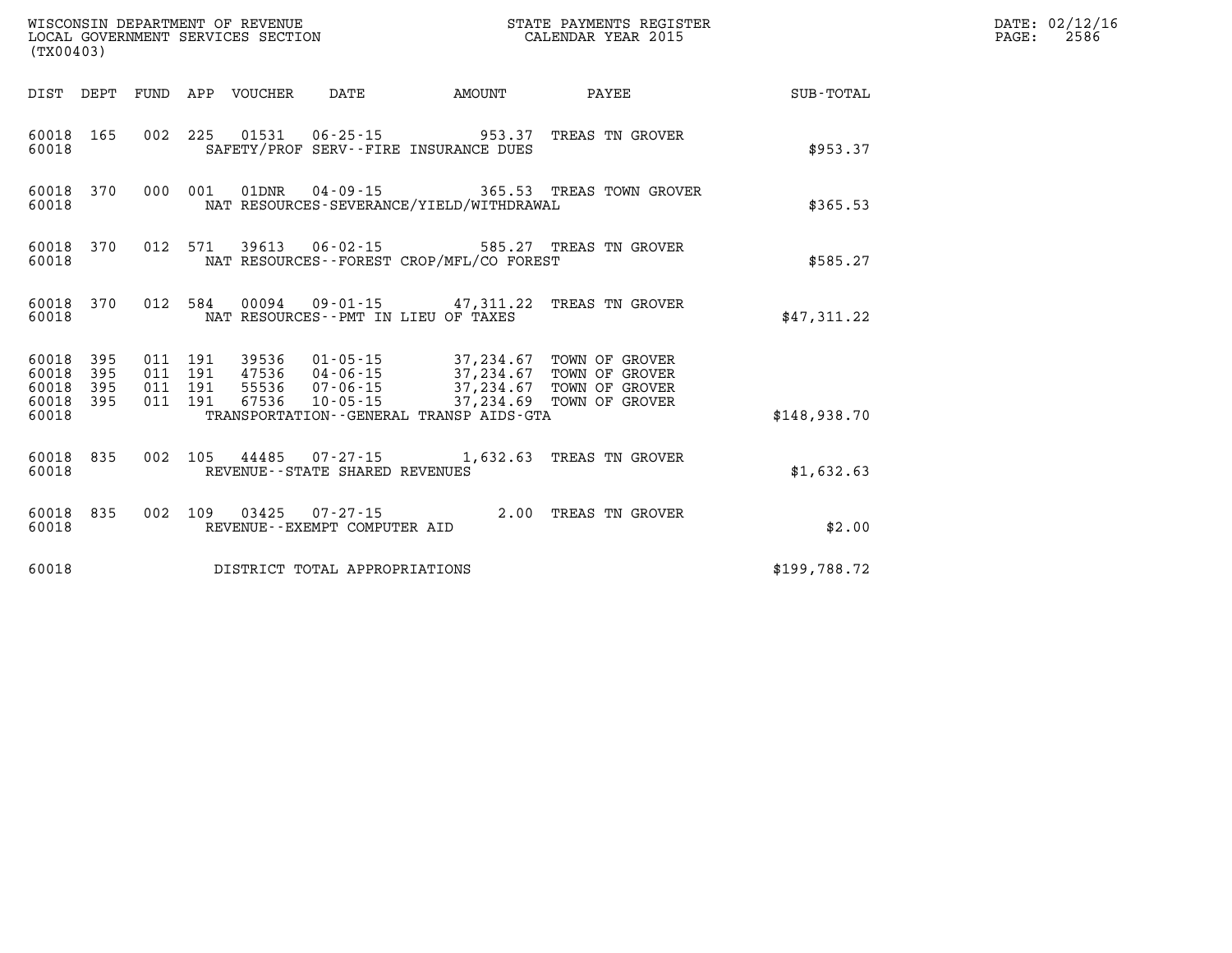| $\mathtt{DATE}$ : | 02/12/16 |
|-------------------|----------|
| PAGE:             | 2587     |

| WISCONSIN DEPARTMENT OF REVENUE<br>(TX00403)                                                      | LOCAL GOVERNMENT SERVICES SECTION                                                                                                                                               |           | STATE PAYMENTS REGISTER<br>CALENDAR YEAR 2015                                                      |                  |
|---------------------------------------------------------------------------------------------------|---------------------------------------------------------------------------------------------------------------------------------------------------------------------------------|-----------|----------------------------------------------------------------------------------------------------|------------------|
| DIST<br>DEPT<br>FUND                                                                              | APP<br>VOUCHER<br>DATE                                                                                                                                                          | AMOUNT    | PAYEE                                                                                              | <b>SUB-TOTAL</b> |
| 60020<br>165<br>002<br>60020                                                                      | 225<br>01532<br>$06 - 25 - 15$<br>SAFETY/PROF SERV--FIRE INSURANCE DUES                                                                                                         |           | 2,213.26 TREAS TN HAMMEL                                                                           | \$2, 213.26      |
| 60020<br>370<br>000<br>60020<br>370<br>000<br>60020<br>370<br>000<br>60020                        | $04 - 09 - 15$<br>001<br>01DNR<br>$06 - 03 - 15$<br>001<br>$04$ DNR<br>001<br>$09 - 28 - 15$<br>05DNR<br>NAT RESOURCES-SEVERANCE/YIELD/WITHDRAWAL                               |           | 1,084.27 TREAS TOWN HAMMEL<br>996.26 TREAS TOWN HAMMEL<br>1,047.91 TREAS TOWN HAMMEL               | \$3,128.44       |
| 012<br>370<br>60020<br>60020                                                                      | 571<br>39614<br>$06 - 02 - 15$<br>NAT RESOURCES - - FOREST CROP/MFL/CO FOREST                                                                                                   |           | 564.57 TREAS TN HAMMEL                                                                             | \$564.57         |
| 60020<br>370<br>012<br>60020                                                                      | 584<br>00095<br>$09 - 01 - 15$<br>NAT RESOURCES -- PMT IN LIEU OF TAXES                                                                                                         | 5,402.27  | TREAS TN HAMMEL                                                                                    | \$5,402.27       |
| 60020<br>395<br>011<br>395<br>60020<br>011<br>60020<br>395<br>011<br>60020<br>395<br>011<br>60020 | 191<br>39537<br>$01 - 05 - 15$<br>191<br>47537<br>$04 - 06 - 15$<br>191<br>55537<br>$07 - 06 - 15$<br>191<br>67537<br>$10 - 05 - 15$<br>TRANSPORTATION--GENERAL TRANSP AIDS-GTA | 20,307.96 | 20,307.94 TOWN OF HAMMEL<br>20,307.94 TOWN OF HAMMEL<br>20,307.94 TOWN OF HAMMEL<br>TOWN OF HAMMEL | \$81,231.78      |
| 835<br>002<br>60020<br>60020                                                                      | 105<br>44486<br>07-27-15<br>REVENUE - - STATE SHARED REVENUES                                                                                                                   | 2,486.76  | TREAS TN HAMMEL                                                                                    | \$2,486.76       |
| 60020<br>835<br>002<br>60020                                                                      | 109<br>03426<br>$07 - 27 - 15$<br>REVENUE--EXEMPT COMPUTER AID                                                                                                                  |           | 3.00 TREAS TN HAMMEL                                                                               | \$3.00           |
| 60020                                                                                             | DISTRICT TOTAL APPROPRIATIONS                                                                                                                                                   |           |                                                                                                    | \$95,030.08      |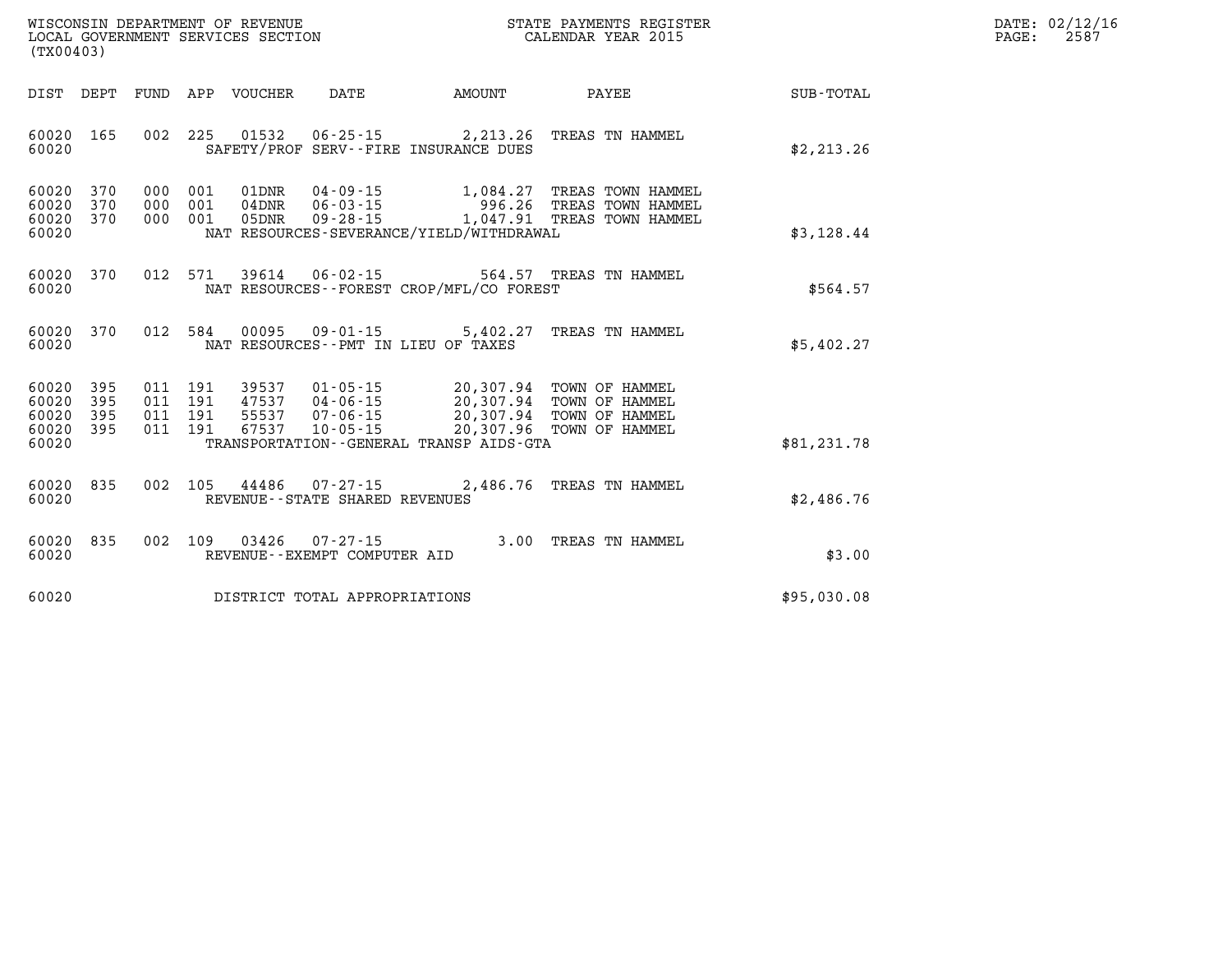| WISCONSIN DEPARTMENT OF REVENUE<br>LOCAL GOVERNMENT SERVICES SECTION<br>(TX00403) |                   |  |                                          | STATE PAYMENTS REGISTER<br>CALENDAR YEAR 2015 |                                | DATE: 02/12/16<br>2588<br>PAGE:          |                                                                                                                                                                                      |               |  |
|-----------------------------------------------------------------------------------|-------------------|--|------------------------------------------|-----------------------------------------------|--------------------------------|------------------------------------------|--------------------------------------------------------------------------------------------------------------------------------------------------------------------------------------|---------------|--|
| DIST DEPT                                                                         |                   |  |                                          | FUND APP VOUCHER                              | DATE                           | AMOUNT                                   | PAYEE                                                                                                                                                                                | SUB-TOTAL     |  |
| 60022 165<br>60022                                                                |                   |  |                                          |                                               |                                | SAFETY/PROF SERV--FIRE INSURANCE DUES    | 002 225 01533 06-25-15 1,253.78 TREAS TN HOLWAY                                                                                                                                      | \$1,253.78    |  |
| 60022 370<br>60022                                                                |                   |  | 000 001                                  |                                               |                                | NAT RESOURCES-SEVERANCE/YIELD/WITHDRAWAL | 05DNR  09-28-15  946.33 TREAS TOWN HOLWAY                                                                                                                                            | \$946.33      |  |
| 60022<br>60022                                                                    | 370               |  |                                          | 012 571 39615                                 |                                | NAT RESOURCES--FOREST CROP/MFL/CO FOREST | 06-02-15 378.39 TREAS TN HOLWAY                                                                                                                                                      | \$378.39      |  |
| 60022<br>60022<br>60022<br>60022 395                                              | 395<br>395<br>395 |  | 011 191<br>011 191<br>011 191<br>011 191 | 39538                                         |                                |                                          | 01-05-15 27,051.57 TOWN OF HOLWAY<br>47538 04-06-15<br>55538 07-06-15 27,051.57 TOWN OF HOLWAY<br>55538 07-06-15 27,051.57 TOWN OF HOLWAY<br>67538 10-05-15 27,051.57 TOWN OF HOLWAY |               |  |
| 60022                                                                             |                   |  |                                          |                                               |                                | TRANSPORTATION--GENERAL TRANSP AIDS-GTA  |                                                                                                                                                                                      | \$108, 206.28 |  |
| 60022 835<br>60022                                                                |                   |  |                                          |                                               | REVENUE--STATE SHARED REVENUES |                                          | 002 105 44487 07-27-15 9,618.63 TREAS TN HOLWAY                                                                                                                                      | \$9,618.63    |  |
| 60022 835<br>60022                                                                |                   |  |                                          |                                               | REVENUE--EXEMPT COMPUTER AID   |                                          | 002 109 03427 07-27-15 1.00 TREAS TN HOLWAY                                                                                                                                          | \$1.00        |  |
| 60022                                                                             |                   |  |                                          |                                               | DISTRICT TOTAL APPROPRIATIONS  |                                          |                                                                                                                                                                                      | \$120, 404.41 |  |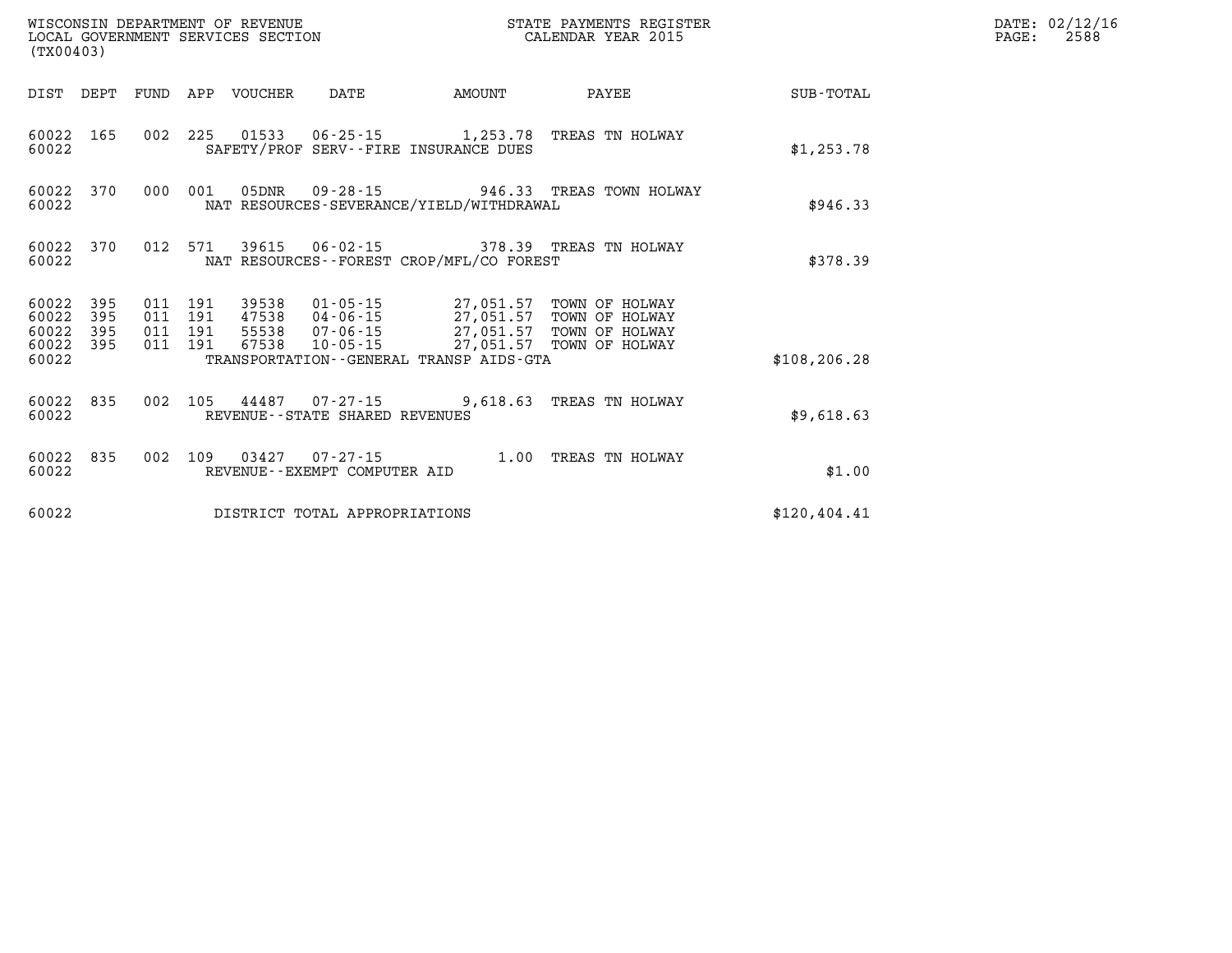|                                     | (TX00403) |         |                    |  |                                     |                                              |                                                                |              | DATE: 02/12/16<br>2589<br>$\mathtt{PAGE}$ : |
|-------------------------------------|-----------|---------|--------------------|--|-------------------------------------|----------------------------------------------|----------------------------------------------------------------|--------------|---------------------------------------------|
|                                     |           |         |                    |  |                                     | DIST DEPT FUND APP VOUCHER DATE AMOUNT       | <b>PAYEE</b>                                                   | SUB-TOTAL    |                                             |
| 60024                               | 60024 165 |         |                    |  |                                     | SAFETY/PROF SERV--FIRE INSURANCE DUES        | 002 225 01534 06-25-15 604.92 TREAS TN JUMP RIVER              | \$604.92     |                                             |
| 60024                               |           |         |                    |  |                                     | NAT RESOURCES--FOREST CROP/MFL/CO FOREST     | 60024 370 012 571 39616 06-02-15 653.44 TREAS TN JUMP RIVER    | \$653.44     |                                             |
| 60024                               |           |         |                    |  |                                     | NAT RESOURCES--AIDS IN LIEU OF TAXES         | 60024 370 012 579 20695 04-03-15 20.00 TREAS TN JUMP RIVER     | \$20.00      |                                             |
|                                     | 60024     |         |                    |  |                                     | NAT RESOURCES -- PMT IN LIEU OF TAXES        | 60024 370 012 584 00096 09-01-15 3,226.02 TREAS TN JUMP RIVER  | \$3,226.02   |                                             |
| 60024 395<br>60024 395<br>60024 395 |           | 011 191 | 011 191<br>011 191 |  |                                     |                                              |                                                                |              |                                             |
| 60024 395<br>60024                  |           |         | 011 191            |  |                                     | TRANSPORTATION - - GENERAL TRANSP AIDS - GTA |                                                                | \$64, 232.34 |                                             |
| 60024                               |           |         |                    |  |                                     | TRANSPORTATION - - LRIP/TRIP/MSIP GRANTS     | 60024 395 011 278 58408 08-27-15 13,359.09 TREAS TN JUMP RIVER | \$13,359.09  |                                             |
| 60024                               |           |         |                    |  | REVENUE--STATE SHARED REVENUES      |                                              | 60024 835 002 105 44488 07-27-15 5,369.03 TREAS TN JUMP RIVER  | \$5,369.03   |                                             |
| 60024                               |           |         |                    |  | REVENUE--EXEMPT COMPUTER AID        |                                              | 60024 835 002 109 03428 07-27-15 10.00 TREAS TN JUMP RIVER     | \$10.00      |                                             |
|                                     |           |         |                    |  | 60024 DISTRICT TOTAL APPROPRIATIONS |                                              |                                                                | \$87,474.84  |                                             |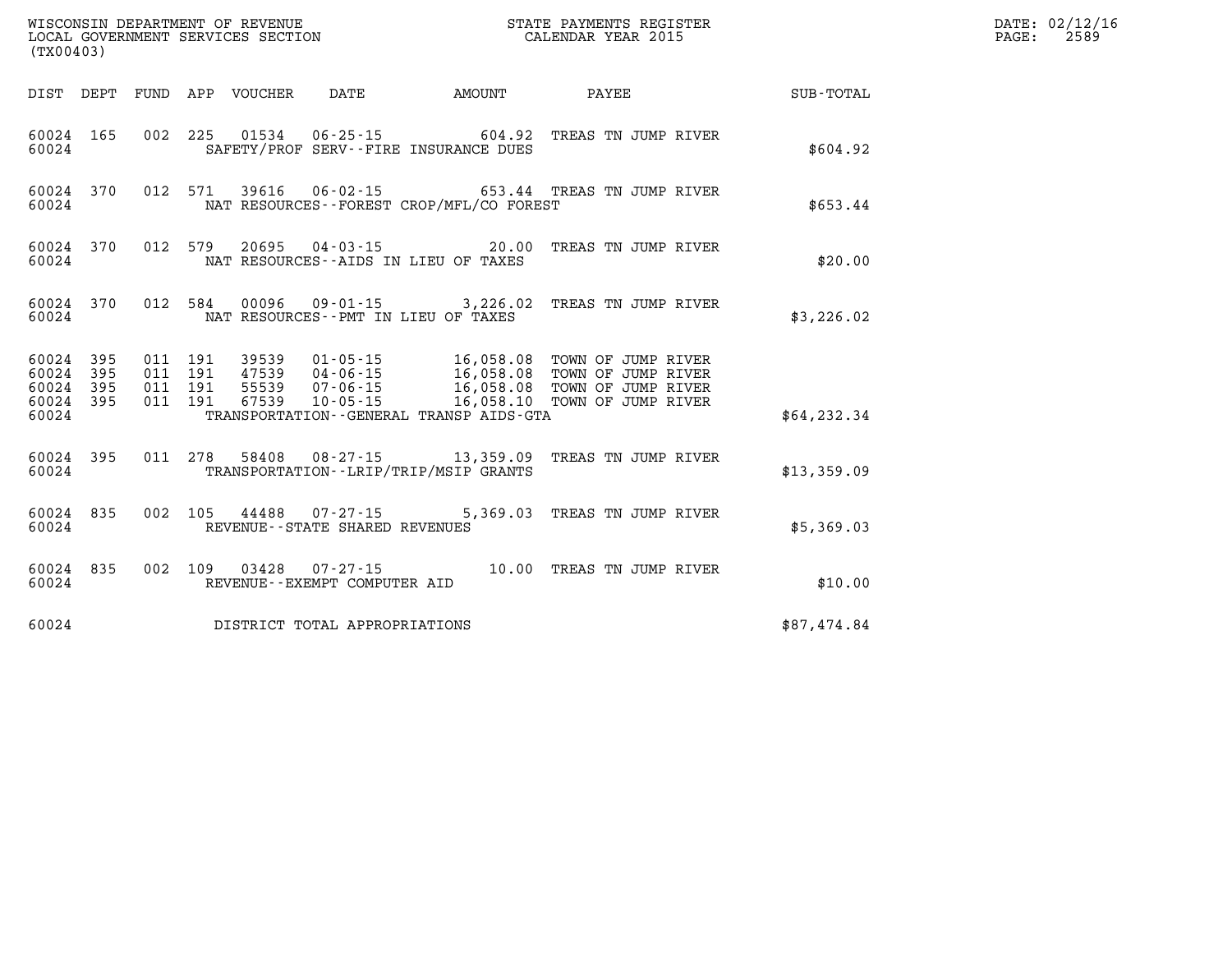| (TX00403)               |                   |                   |                   | WISCONSIN DEPARTMENT OF REVENUE<br>LOCAL GOVERNMENT SERVICES SECTION |                                                     |                                                           | STATE PAYMENTS REGISTER<br>CALENDAR YEAR 2015                        |               |
|-------------------------|-------------------|-------------------|-------------------|----------------------------------------------------------------------|-----------------------------------------------------|-----------------------------------------------------------|----------------------------------------------------------------------|---------------|
| DIST                    | DEPT              | FUND              | APP               | <b>VOUCHER</b>                                                       | DATE                                                | AMOUNT                                                    | PAYEE                                                                | SUB-TOTAL     |
| 60026<br>60026          | 165               | 002               | 225               | 01535                                                                | 06-25-15                                            | 2,401.07<br>SAFETY/PROF SERV--FIRE INSURANCE DUES         | TREAS TN LITTLE BLACK                                                | \$2,401.07    |
| 60026<br>60026          | 370               | 012               | 571<br>NAT        | 39617                                                                | $06 - 02 - 15$                                      | RESOURCES - - FOREST CROP/MFL/CO FOREST                   | 44.18 TREAS TN LITTLE BLACK                                          | \$44.18       |
| 60026<br>60026<br>60026 | 395<br>395<br>395 | 011<br>011<br>011 | 191<br>191<br>191 | 39540<br>47540<br>55540                                              | $01 - 05 - 15$<br>04-06-15<br>07-06-15              | 31,538.14<br>31,538.14<br>31,538.14                       | TOWN OF LITTLE BLACK<br>TOWN OF LITTLE BLACK<br>TOWN OF LITTLE BLACK |               |
| 60026<br>60026          | 395               | 011               | 191               | 67540                                                                | $10 - 05 - 15$                                      | 31,538.16<br>TRANSPORTATION - - GENERAL TRANSP AIDS - GTA | TOWN OF LITTLE BLACK                                                 | \$126, 152.58 |
| 60026<br>60026          | 835               | 002               | 105               | 44489                                                                | $07 - 27 - 15$<br>REVENUE - - STATE SHARED REVENUES | 8,231.88                                                  | TREAS TN LITTLE BLACK                                                | \$8,231.88    |
| 60026<br>60026          | 835               | 002               | 109               | 03429                                                                | $07 - 27 - 15$<br>REVENUE - - EXEMPT COMPUTER AID   | 33.00                                                     | TREAS<br>TN LITTLE BLACK                                             | \$33.00       |
| 60026                   |                   |                   |                   |                                                                      | DISTRICT TOTAL APPROPRIATIONS                       |                                                           |                                                                      | \$136,862.71  |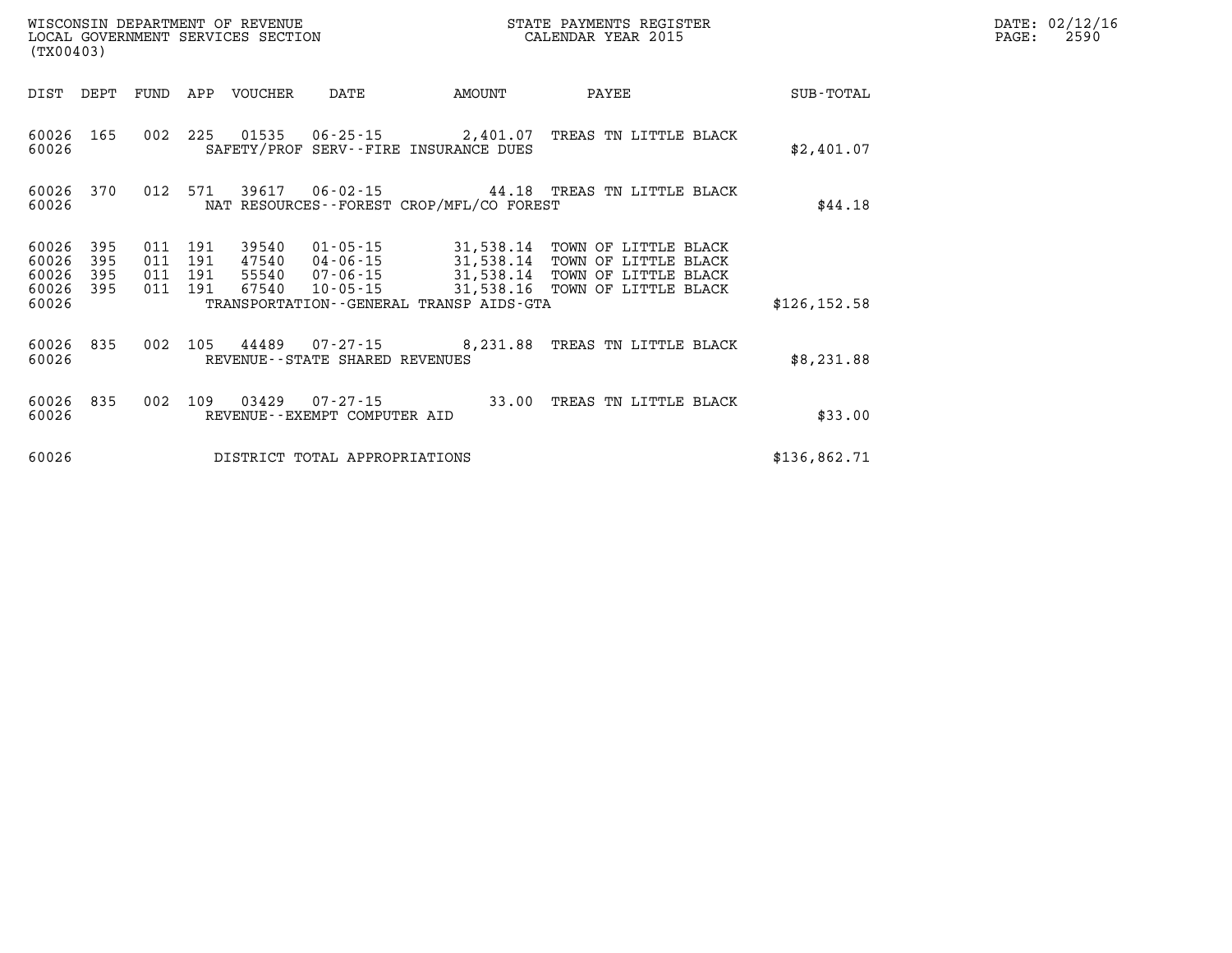|                | WISCONSIN DEPARTMENT OF REVENUE<br>LOCAL GOVERNMENT SERVICES SECTION<br>(TX00403) |                    |  |  |                                |                                              | STATE PAYMENTS REGISTER<br>CALENDAR YEAR 2015                                                                                                                                                    |             | DATE: 02/12/16<br>2591<br>PAGE: |
|----------------|-----------------------------------------------------------------------------------|--------------------|--|--|--------------------------------|----------------------------------------------|--------------------------------------------------------------------------------------------------------------------------------------------------------------------------------------------------|-------------|---------------------------------|
|                |                                                                                   |                    |  |  |                                | DIST DEPT FUND APP VOUCHER DATE AMOUNT       | <b>PAYEE</b>                                                                                                                                                                                     | SUB-TOTAL   |                                 |
| 60028          | 60028 165                                                                         |                    |  |  |                                | SAFETY/PROF SERV--FIRE INSURANCE DUES        | 002 225 01536 06-25-15 695.78 TREAS TN MAPLEHURST                                                                                                                                                | \$695.78    |                                 |
| 60028          | 60028 370 000 001                                                                 |                    |  |  |                                | NAT RESOURCES-SEVERANCE/YIELD/WITHDRAWAL     | 01DNR  04-09-15  2,163.83  TREAS TOWN MAPLEHURST                                                                                                                                                 | \$2,163.83  |                                 |
|                |                                                                                   |                    |  |  |                                |                                              | 60028 370 002 503 18034 01-30-15 12,335.65 TREAS TN MAPLEHURST<br>878.31 TOWN SHARE                                                                                                              |             |                                 |
| 60028          |                                                                                   |                    |  |  |                                | NAT RESOURCES--AIDS IN LIEU OF TAXES         |                                                                                                                                                                                                  | \$12,335.65 |                                 |
| 60028          | 60028 370                                                                         |                    |  |  |                                | NAT RESOURCES - - FOREST CROP/MFL/CO FOREST  | 012 571 39618 06-02-15 343.57 TREAS TN MAPLEHURST                                                                                                                                                | \$343.57    |                                 |
| 60028<br>60028 | 395<br>395                                                                        | 011 191<br>011 191 |  |  |                                |                                              |                                                                                                                                                                                                  |             |                                 |
| 60028          | 395<br>60028 395                                                                  | 011 191<br>011 191 |  |  |                                |                                              | 39541  01-05-15  15,986.52 TOWN OF MAPLEHURST<br>47541  04-06-15  15,986.52 TOWN OF MAPLEHURST<br>55541  07-06-15  15,986.52 TOWN OF MAPLEHURST<br>67541  10-05-15  15,986.52 TOWN OF MAPLEHURST |             |                                 |
| 60028          |                                                                                   |                    |  |  |                                | TRANSPORTATION - - GENERAL TRANSP AIDS - GTA |                                                                                                                                                                                                  | \$63,946.08 |                                 |
| 60028          | 60028 505                                                                         |                    |  |  |                                | DOA--TRANSMISSION LINE FEE DISTRIBUTION      | 002 174 58240 04-30-15 1,997.00 TREAS TN MAPLEHURST                                                                                                                                              | \$1,997.00  |                                 |
| 60028          | 60028 835                                                                         |                    |  |  | REVENUE--STATE SHARED REVENUES |                                              | 002 105 44490 07-27-15 4,032.91 TREAS TN MAPLEHURST                                                                                                                                              | \$4,032.91  |                                 |
| 60028          | 60028 835 002 109                                                                 |                    |  |  | REVENUE--EXEMPT COMPUTER AID   |                                              | 03430  07-27-15  1.00  TREAS TN MAPLEHURST                                                                                                                                                       | \$1.00      |                                 |
| 60028          |                                                                                   |                    |  |  | DISTRICT TOTAL APPROPRIATIONS  |                                              |                                                                                                                                                                                                  | \$85,515.82 |                                 |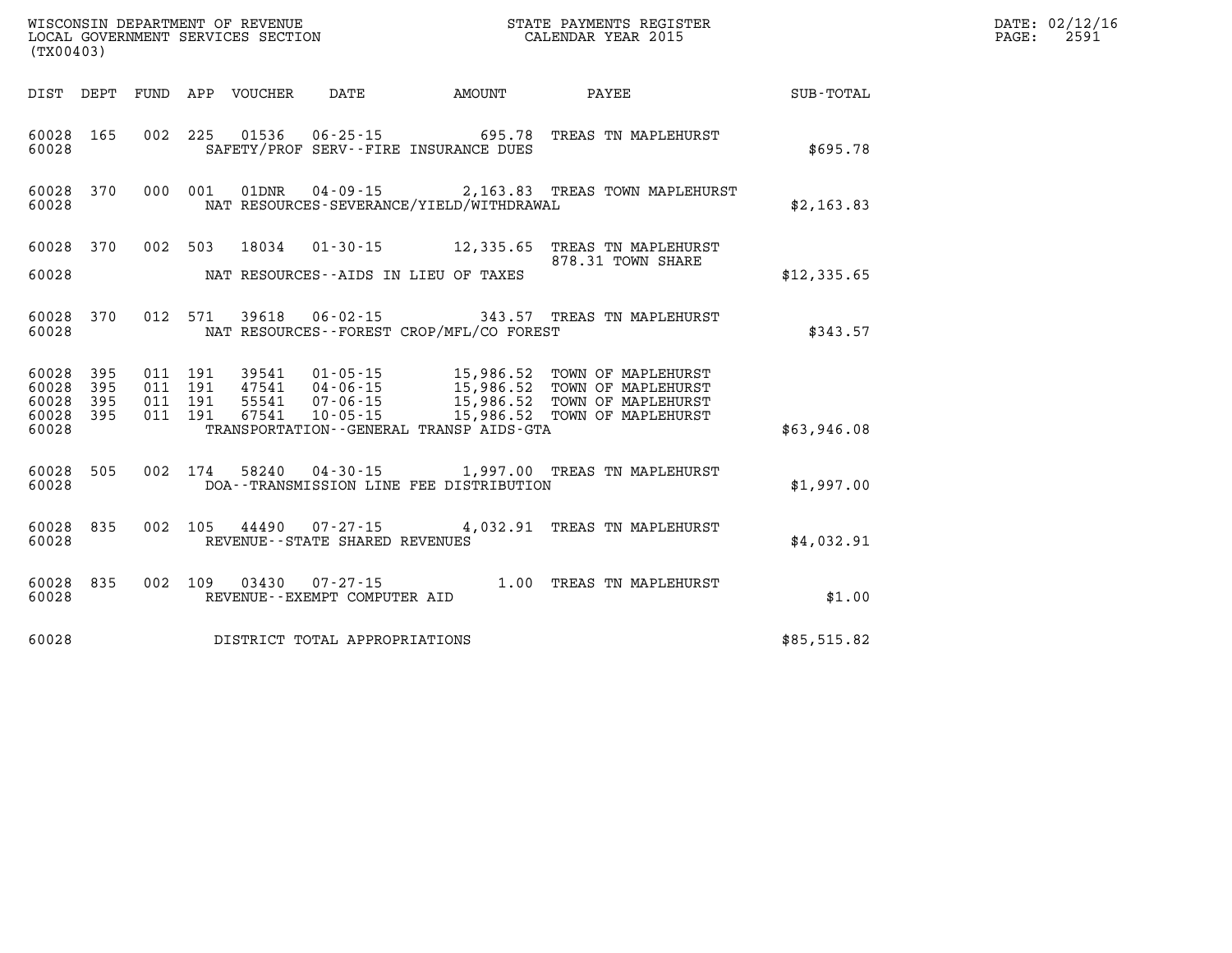| WISCONSIN DEPARTMENT OF REVENUE<br>LOCAL GOVERNMENT SERVICES SECTION<br>(TWAR YEAR 2015)<br>(TX00403) |  |  |                                          |                            |                                                          | DATE: 02/12/16<br>$\mathtt{PAGE:}$<br>2592   |                                                                                                                                                                                              |              |  |
|-------------------------------------------------------------------------------------------------------|--|--|------------------------------------------|----------------------------|----------------------------------------------------------|----------------------------------------------|----------------------------------------------------------------------------------------------------------------------------------------------------------------------------------------------|--------------|--|
|                                                                                                       |  |  |                                          | DIST DEPT FUND APP VOUCHER |                                                          |                                              | DATE AMOUNT PAYEE SUB-TOTAL                                                                                                                                                                  |              |  |
| 60030 165<br>60030                                                                                    |  |  |                                          |                            |                                                          | SAFETY/PROF SERV--FIRE INSURANCE DUES        | 002 225 01537 06-25-15 786.41 TREAS TN MCKINLEY                                                                                                                                              | \$786.41     |  |
| 60030 370<br>60030 370<br>60030                                                                       |  |  | 000 001<br>000 001                       | 01DNR<br>04DNR             |                                                          | NAT RESOURCES-SEVERANCE/YIELD/WITHDRAWAL     | 04-09-15 12,266.94 TREAS TOWN MCKINLEY<br>06-03-15 117.97 TREAS TOWN MCKINLEY                                                                                                                | \$12,384.91  |  |
| 60030 370<br>60030                                                                                    |  |  |                                          |                            |                                                          | NAT RESOURCES--AIDS IN LIEU OF TAXES         | 002 503 18035 01-30-15 364.64 TREAS TN MCKINLEY<br>23.00 TOWN SHARE                                                                                                                          | \$364.64     |  |
| 60030 370<br>60030                                                                                    |  |  |                                          |                            |                                                          | NAT RESOURCES--FOREST CROP/MFL/CO FOREST     | 012 571 39619 06-02-15 494.20 TREAS TN MCKINLEY                                                                                                                                              | \$494.20     |  |
| 60030 370<br>60030 370<br>60030                                                                       |  |  | 012 579<br>012 579                       |                            |                                                          | NAT RESOURCES--AIDS IN LIEU OF TAXES         | 20696  04-03-15  598.40 TREAS TN MCKINLEY<br>20696  04-03-15  149.46 TREAS TN MCKINLEY                                                                                                       | \$747.86     |  |
| 60030 395<br>60030 395<br>60030 395<br>60030 395<br>60030                                             |  |  | 011 191<br>011 191<br>011 191<br>011 191 |                            |                                                          | TRANSPORTATION - - GENERAL TRANSP AIDS - GTA | 39542  01-05-15  25,504.66  TOWN OF MCKINLEY<br>47542  04-06-15  25,504.66  TOWN OF MCKINLEY<br>55542  07-06-15  25,504.66  TOWN OF MCKINLEY<br>67542  10-05-15  25,504.68  TOWN OF MCKINLEY | \$102,018.66 |  |
| 60030 395<br>60030                                                                                    |  |  |                                          |                            |                                                          | TRANSPORTATION - - LRIP/TRIP/MSIP GRANTS     | 011 278 58414 08-27-15 259,066.45 TREAS TN MCKINLEY                                                                                                                                          | \$259,066.45 |  |
| 60030 835<br>60030                                                                                    |  |  |                                          |                            | 002 105 44491 07-27-15<br>REVENUE--STATE SHARED REVENUES |                                              | 5,441.83 TREAS TN MCKINLEY                                                                                                                                                                   | \$5,441.83   |  |
| 60030 835<br>60030                                                                                    |  |  |                                          |                            | 002 109 03431 07-27-15<br>REVENUE--EXEMPT COMPUTER AID   |                                              | 15.00 TREAS TN MCKINLEY                                                                                                                                                                      | \$15.00      |  |
| 60030                                                                                                 |  |  |                                          |                            | DISTRICT TOTAL APPROPRIATIONS                            |                                              |                                                                                                                                                                                              | \$381,319.96 |  |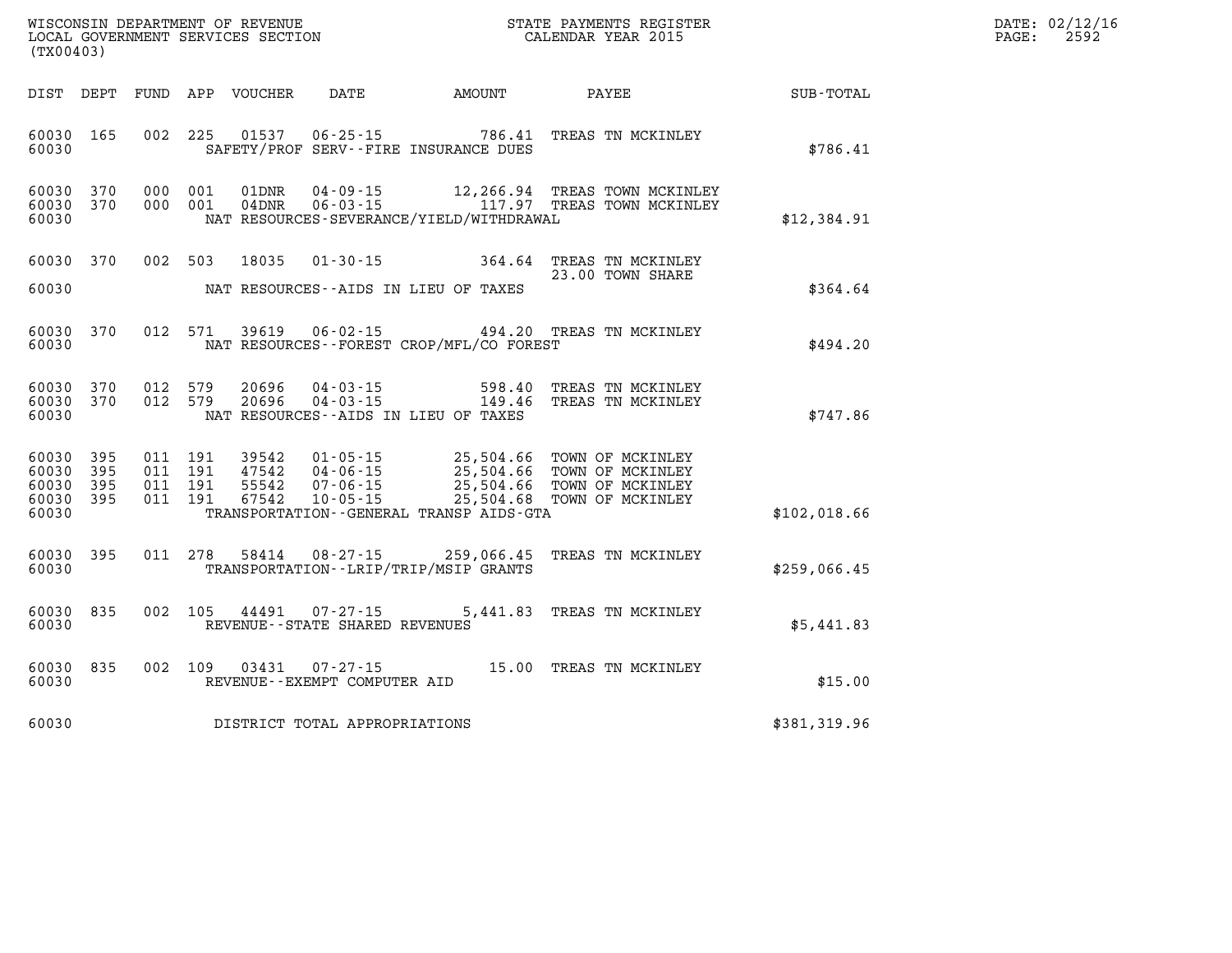|                                              | WISCONSIN DEPARTMENT OF REVENUE<br>LOCAL GOVERNMENT SERVICES SECTION<br>LOCAL GOVERNMENT SERVICES SECTION<br>CALENDAR YEAR 2015<br>(TX00403) |  |  |                                      |                                          |  |                                                  | $\mathtt{PAGE:}$ | DATE: 02/12/16<br>2593 |  |
|----------------------------------------------|----------------------------------------------------------------------------------------------------------------------------------------------|--|--|--------------------------------------|------------------------------------------|--|--------------------------------------------------|------------------|------------------------|--|
| DIST DEPT                                    |                                                                                                                                              |  |  |                                      |                                          |  |                                                  |                  |                        |  |
| 60032                                        | 60032 165                                                                                                                                    |  |  |                                      | SAFETY/PROF SERV--FIRE INSURANCE DUES    |  | 002 225 01538 06-25-15 6,262.15 TREAS TN MEDFORD | \$6, 262.15      |                        |  |
| 60032                                        | 60032 370                                                                                                                                    |  |  |                                      | NAT RESOURCES-SEVERANCE/YIELD/WITHDRAWAL |  | 000 001 01DNR 04-09-15 47.28 TREAS TOWN MEDFORD  | \$47.28          |                        |  |
| 60032                                        | 60032 370                                                                                                                                    |  |  |                                      | NAT RESOURCES--FOREST CROP/MFL/CO FOREST |  | 012 571 39620 06-02-15 96.48 TREAS TN MEDFORD    | \$96.48          |                        |  |
| 60032                                        | 60032 370                                                                                                                                    |  |  | NAT RESOURCES - - RU RECYCLING GRANT |                                          |  | 074 670 43123 05-29-15 2,685.46 TREAS TN MEDFORD | \$2,685.46       |                        |  |
| 60032 395<br>60032<br>60032 395<br>60032 395 | 395                                                                                                                                          |  |  |                                      |                                          |  |                                                  |                  |                        |  |
| 60032                                        |                                                                                                                                              |  |  |                                      | TRANSPORTATION--GENERAL TRANSP AIDS-GTA  |  |                                                  | \$126,703.08     |                        |  |
| 60032                                        | 60032 835                                                                                                                                    |  |  | REVENUE - - STATE SHARED REVENUES    |                                          |  | 002 105 44492 07-27-15 9,917.04 TREAS TN MEDFORD | \$9,917.04       |                        |  |
| 60032 835<br>60032                           |                                                                                                                                              |  |  | REVENUE--EXEMPT COMPUTER AID         |                                          |  | 002 109 03432 07-27-15 383.00 TREAS TN MEDFORD   | \$383.00         |                        |  |
| 60032 835<br>60032                           |                                                                                                                                              |  |  | REVENUE - - LOTTERY CREDIT -         |                                          |  | 021 363 35894 03-23-15 350.56 TREAS TN MEDFORD   | \$350.56         |                        |  |
| 60032                                        |                                                                                                                                              |  |  | DISTRICT TOTAL APPROPRIATIONS        |                                          |  |                                                  | \$146, 445.05    |                        |  |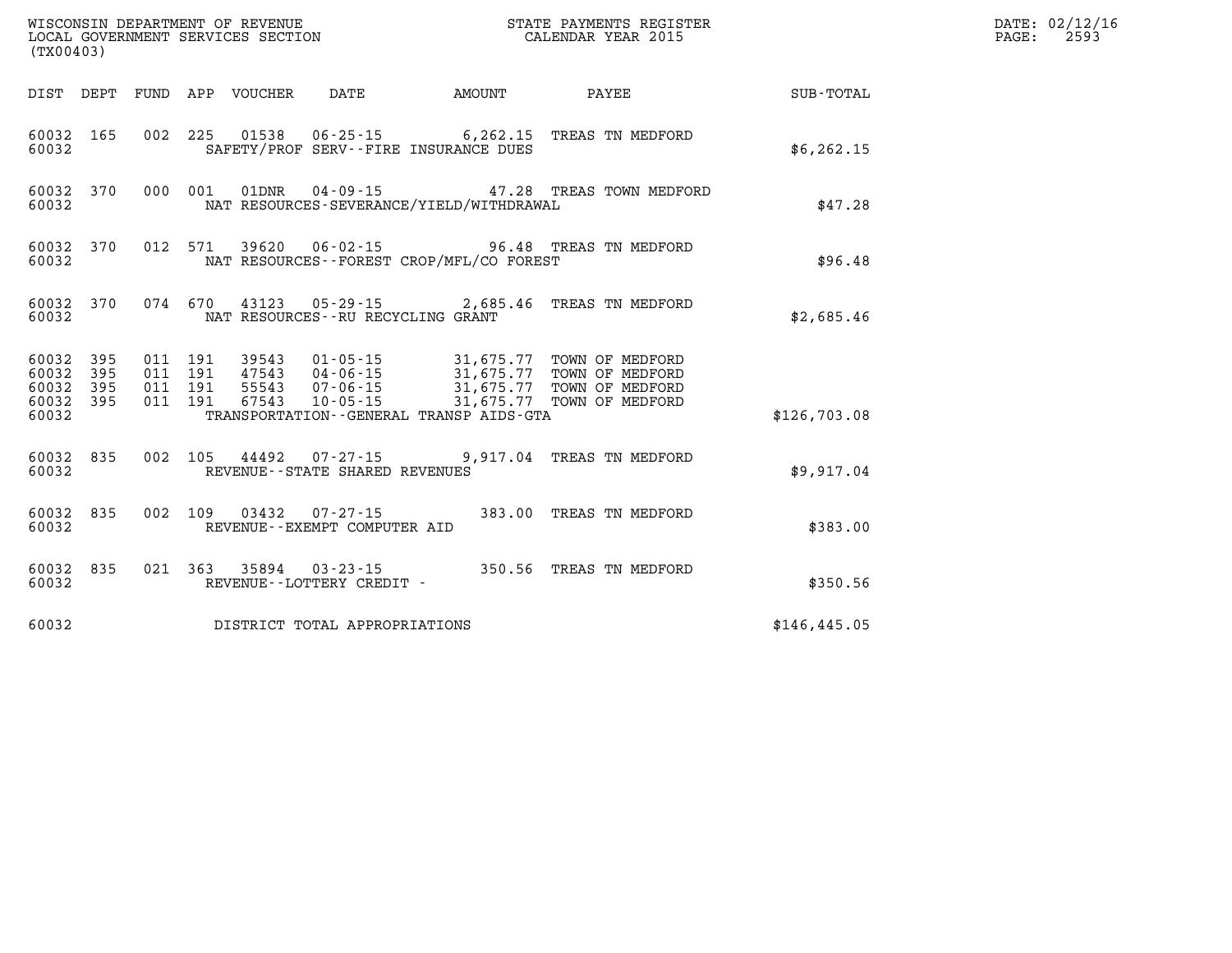| $\mathtt{DATE}$ : | 02/12/16 |
|-------------------|----------|
| PAGE:             | 2594     |

| WISCONSIN DEPARTMENT OF REVENUE<br>(TX00403)                                                      | LOCAL GOVERNMENT SERVICES SECTION                                                                                                                                               |                                                  | STATE PAYMENTS REGISTER<br>CALENDAR YEAR 2015                            |              |
|---------------------------------------------------------------------------------------------------|---------------------------------------------------------------------------------------------------------------------------------------------------------------------------------|--------------------------------------------------|--------------------------------------------------------------------------|--------------|
| DEPT<br>FUND<br>DIST                                                                              | APP<br><b>VOUCHER</b><br>DATE                                                                                                                                                   | <b>AMOUNT</b>                                    | PAYEE                                                                    | SUB-TOTAL    |
| 002<br>60034<br>165<br>60034                                                                      | 225<br>01539<br>$06 - 25 - 15$<br>SAFETY/PROF SERV--FIRE INSURANCE DUES                                                                                                         | 1,177.10                                         | TREAS TN MOLITOR                                                         | \$1,177.10   |
| 60034<br>370<br>000<br>60034<br>370<br>000<br>60034<br>370<br>000<br>60034                        | 02DNR<br>001<br>$04 - 13 - 15$<br>001<br>04DNR<br>$06 - 03 - 15$<br>001<br>$09 - 28 - 15$<br>05DNR<br>NAT RESOURCES-SEVERANCE/YIELD/WITHDRAWAL                                  | 1,036.68<br>400.42<br>102.43                     | TREAS TOWN MOLITOR<br>TREAS TOWN MOLITOR<br>TREAS TOWN MOLITOR           | \$1,539.53   |
| 370<br>012<br>60034<br>60034                                                                      | 571<br>39621<br>$06 - 02 - 15$<br>NAT RESOURCES - - FOREST CROP/MFL/CO FOREST                                                                                                   | 671.12                                           | TREAS TN MOLITOR                                                         | \$671.12     |
| 370<br>012<br>60034<br>60034                                                                      | 584<br>00097<br>$09 - 01 - 15$<br>NAT RESOURCES - PMT IN LIEU OF TAXES                                                                                                          | 12,976.23                                        | TREAS TN MOLITOR                                                         | \$12,976.23  |
| 370<br>60034<br>60034                                                                             | 074 670<br>43124<br>$05 - 29 - 15$<br>NAT RESOURCES - - RU RECYCLING GRANT                                                                                                      | 745.08                                           | TREAS TN MOLITOR                                                         | \$745.08     |
| 395<br>011<br>60034<br>60034<br>395<br>011<br>60034<br>395<br>011<br>60034<br>395<br>011<br>60034 | 191<br>39544<br>$01 - 05 - 15$<br>191<br>47544<br>$04 - 06 - 15$<br>191<br>55544<br>$07 - 06 - 15$<br>191<br>67544<br>$10 - 05 - 15$<br>TRANSPORTATION--GENERAL TRANSP AIDS-GTA | 16,608.58<br>16,608.58<br>16,608.58<br>16,608.60 | TOWN OF MOLITOR<br>TOWN OF MOLITOR<br>TOWN OF MOLITOR<br>TOWN OF MOLITOR | \$66,434.34  |
| 395<br>011<br>60034<br>60034                                                                      | 278<br>61305<br>$09 - 25 - 15$<br>TRANSPORTATION - - LRIP/TRIP/MSIP GRANTS                                                                                                      | 125,805.77                                       | TREAS TN MOLITOR                                                         | \$125,805.77 |
| 60034<br>835<br>002<br>60034                                                                      | 105<br>44493<br>$07 - 27 - 15$<br>REVENUE - - STATE SHARED REVENUES                                                                                                             | 1,392.64                                         | TREAS TN MOLITOR                                                         | \$1,392.64   |
| 835<br>002<br>60034<br>60034                                                                      | 109<br>03433<br>$07 - 27 - 15$<br>REVENUE - - EXEMPT COMPUTER AID                                                                                                               | 2.00                                             | TREAS TN MOLITOR                                                         | \$2.00       |
| 60034                                                                                             | DISTRICT TOTAL APPROPRIATIONS                                                                                                                                                   |                                                  |                                                                          | \$210,743.81 |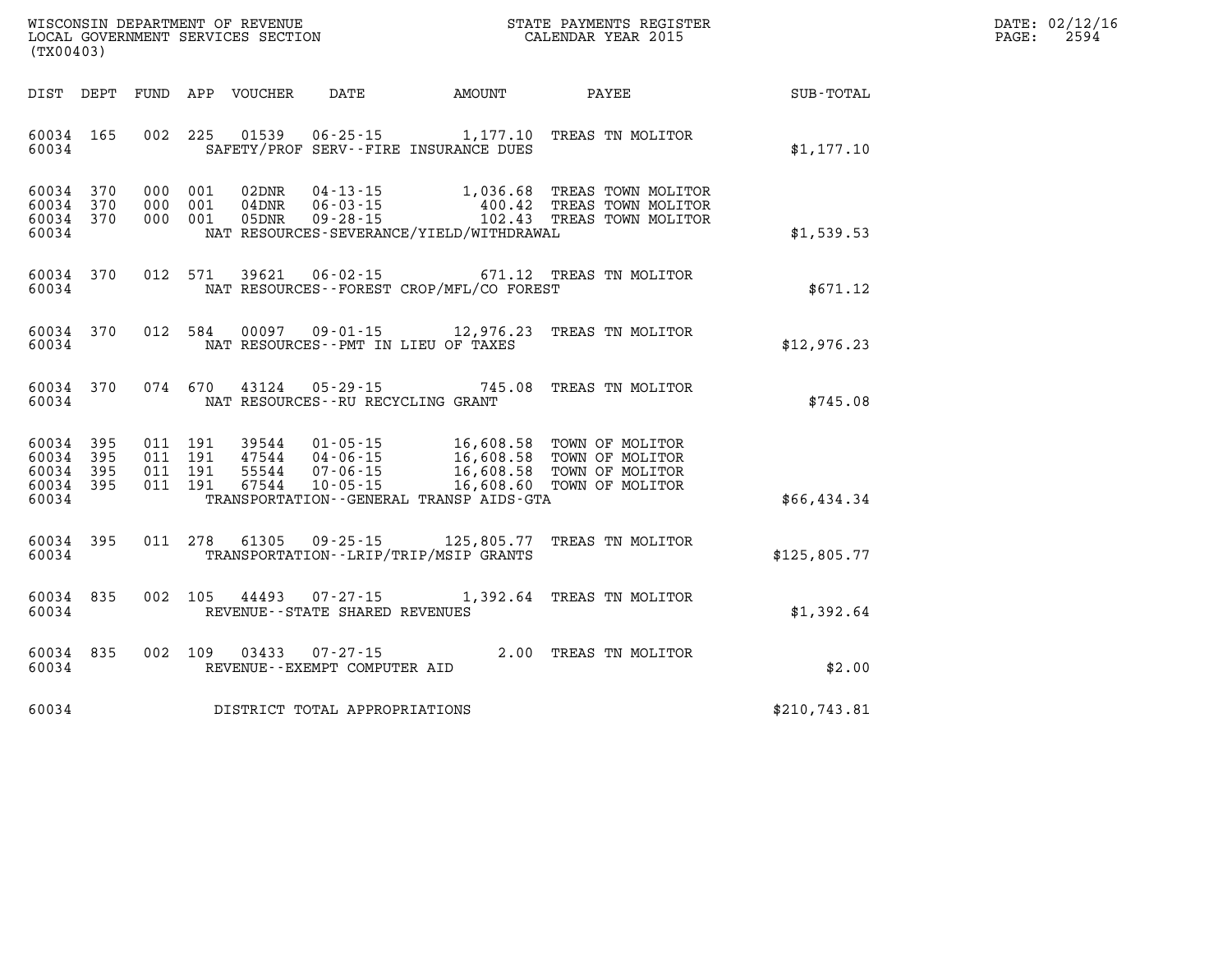|                                                           | (TX00403) |                   |                                          |               |                                |                                          |                                                                                                                                                                                              |               | DATE: 02/12/16<br>PAGE: 2595 |
|-----------------------------------------------------------|-----------|-------------------|------------------------------------------|---------------|--------------------------------|------------------------------------------|----------------------------------------------------------------------------------------------------------------------------------------------------------------------------------------------|---------------|------------------------------|
|                                                           |           |                   |                                          |               |                                |                                          | DIST DEPT FUND APP VOUCHER DATE AMOUNT PAYEE SUB-TOTAL                                                                                                                                       |               |                              |
| 60036 165<br>60036                                        |           |                   | 002 225                                  |               |                                | SAFETY/PROF SERV--FIRE INSURANCE DUES    | 01540  06-25-15  402.69  TREAS TN PERSHING                                                                                                                                                   | \$402.69      |                              |
| 60036 370<br>60036                                        |           |                   | 000 001                                  | 01DNR         |                                | NAT RESOURCES-SEVERANCE/YIELD/WITHDRAWAL | 04-09-15 714.76 TREAS TOWN PERSHING                                                                                                                                                          | \$714.76      |                              |
|                                                           |           |                   |                                          |               |                                |                                          | 60036 370 002 503 18036 01-30-15 33,008.57 TREAS TN PERSHING<br>3466.43 TOWN SHARE                                                                                                           |               |                              |
| 60036                                                     |           |                   |                                          |               |                                | NAT RESOURCES--AIDS IN LIEU OF TAXES     |                                                                                                                                                                                              | \$33,008.57   |                              |
| 60036                                                     | 60036 370 |                   |                                          |               |                                | NAT RESOURCES--FOREST CROP/MFL/CO FOREST | 012 571 39622 06-02-15 268.58 TREAS TN PERSHING                                                                                                                                              | \$268.58      |                              |
| 60036                                                     | 60036 370 | 60036 370 012 579 | 012 579                                  |               |                                | NAT RESOURCES--AIDS IN LIEU OF TAXES     | 20697  04-03-15  4,414.52  TREAS TN PERSHING<br>20697  04-03-15  180.71  TREAS TN PERSHING                                                                                                   | \$4,595.23    |                              |
| 60036 395<br>60036 395<br>60036 395<br>60036 395<br>60036 |           |                   | 011 191<br>011 191<br>011 191<br>011 191 |               |                                | TRANSPORTATION--GENERAL TRANSP AIDS-GTA  | 39545  01-05-15  18,067.41  TOWN OF PERSHING<br>47545  04-06-15  18,067.41  TOWN OF PERSHING<br>55545  07-06-15  18,067.41  TOWN OF PERSHING<br>67545  10-05-15  18,067.41  TOWN OF PERSHING | \$72, 269.64  |                              |
| 60036 395<br>60036                                        |           |                   |                                          |               |                                | TRANSPORTATION - - LRIP/TRIP/MSIP GRANTS | 011 278 59982 09-14-15 13,359.09 TREAS TN PERSHING                                                                                                                                           | \$13,359.09   |                              |
| 60036 505<br>60036                                        |           |                   |                                          | 002 174 58240 |                                | DOA--TRANSMISSION LINE FEE DISTRIBUTION  | 04-30-15 25,270.00 TREAS TN PERSHING                                                                                                                                                         | \$25, 270.00  |                              |
| 60036                                                     | 60036 835 |                   |                                          |               | REVENUE--STATE SHARED REVENUES |                                          | 002 105 44494 07-27-15 3,534.87 TREAS TN PERSHING                                                                                                                                            | \$3,534.87    |                              |
| 60036                                                     | 60036 835 |                   |                                          | 002 109 03434 | REVENUE--EXEMPT COMPUTER AID   |                                          | 07-27-15 1.00 TREAS TN PERSHING                                                                                                                                                              | \$1.00        |                              |
| 60036                                                     | 60036 835 |                   |                                          | 002 501 00004 |                                | DOA-PAYMENT FOR MUNICIPAL SERVICES AID   | 02-02-15 103.05 TREAS TN PERSHING                                                                                                                                                            | \$103.05      |                              |
| 60036                                                     |           |                   |                                          |               | DISTRICT TOTAL APPROPRIATIONS  |                                          |                                                                                                                                                                                              | \$153, 527.48 |                              |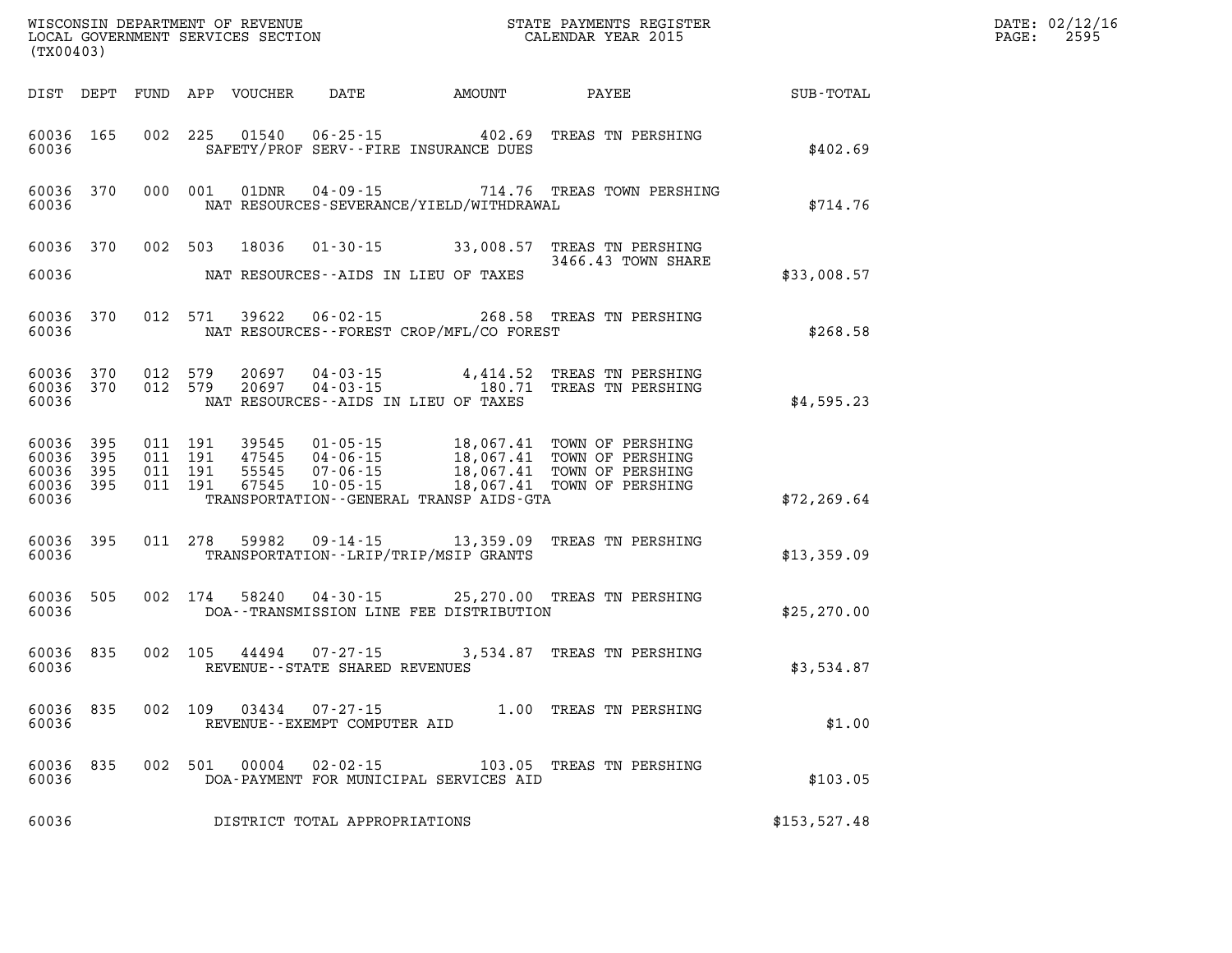| $\mathtt{DATE}$ : | 02/12/16 |
|-------------------|----------|
| PAGE:             | 2596     |

| (TX00403)                                                             |                          | WISCONSIN DEPARTMENT OF REVENUE<br>LOCAL GOVERNMENT SERVICES SECTION                                                                                                            |                                                  | STATE PAYMENTS REGISTER<br>CALENDAR YEAR 2015                                |               |
|-----------------------------------------------------------------------|--------------------------|---------------------------------------------------------------------------------------------------------------------------------------------------------------------------------|--------------------------------------------------|------------------------------------------------------------------------------|---------------|
| DIST<br>DEPT                                                          | FUND                     | APP<br>VOUCHER<br>DATE<br><b>AMOUNT</b>                                                                                                                                         |                                                  | <b>PAYEE</b>                                                                 | SUB-TOTAL     |
| 165<br>60038<br>60038                                                 | 002                      | 225<br>01541<br>$06 - 25 - 15$<br>SAFETY/PROF SERV--FIRE INSURANCE DUES                                                                                                         | 2,358.31                                         | TREAS TN RIB LAKE                                                            | \$2,358.31    |
| 60038<br>370<br>60038<br>370<br>60038                                 | 000<br>000               | 001<br>01DNR<br>$04 - 09 - 15$<br>$04$ DNR<br>001<br>NAT RESOURCES-SEVERANCE/YIELD/WITHDRAWAL                                                                                   |                                                  | 277.10 TREAS TOWN RIB LAKE<br>06-03-15 1,157.64 TREAS TOWN RIB LAKE          | \$1,434.74    |
| 60038<br>370<br>60038                                                 | 002                      | 503<br>17819<br>$01 - 12 - 15$<br>NAT RESOURCES--AIDS IN LIEU OF TAXES                                                                                                          | 1,798.93                                         | TREAS TN RIB LAKE<br>157.68 TOWN SHARE                                       | \$1,798.93    |
| 60038<br>370<br>370<br>60038<br>60038                                 | 012<br>012               | $06 - 02 - 15$<br>571<br>39623<br>$06 - 02 - 15$<br>571<br>39623<br>NAT RESOURCES - - FOREST CROP/MFL/CO FOREST                                                                 | 1,654.24<br>4,955.50                             | TREAS TN RIB LAKE<br>TREAS TN RIB LAKE                                       | \$6,609.74    |
| 370<br>60038<br>60038                                                 | 012                      | 579<br>20698<br>$04 - 03 - 15$<br>NAT RESOURCES -- AIDS IN LIEU OF TAXES                                                                                                        | 8.21                                             | TREAS TN RIB LAKE                                                            | \$8.21        |
| 395<br>60038<br>395<br>60038<br>60038<br>395<br>395<br>60038<br>60038 | 011<br>011<br>011<br>011 | 191<br>39546<br>$01 - 05 - 15$<br>191<br>47546<br>$04 - 06 - 15$<br>191<br>55546<br>$07 - 06 - 15$<br>67546<br>191<br>$10 - 05 - 15$<br>TRANSPORTATION--GENERAL TRANSP AIDS-GTA | 37,610.16<br>37,610.16<br>37,610.16<br>37,610.16 | TOWN OF RIB LAKE<br>TOWN OF RIB LAKE<br>TOWN OF RIB LAKE<br>TOWN OF RIB LAKE | \$150, 440.64 |
| 60038<br>835<br>60038                                                 | 002                      | 105<br>44495<br>$07 - 27 - 15$<br>REVENUE - - STATE SHARED REVENUES                                                                                                             |                                                  | 4,778.44 TREAS TN RIB LAKE                                                   | \$4,778.44    |
| 835<br>60038<br>60038                                                 | 002                      | 109<br>03435<br>$07 - 27 - 15$<br>REVENUE--EXEMPT COMPUTER AID                                                                                                                  |                                                  | 2.00 TREAS TN RIB LAKE                                                       | \$2.00        |
| 60038                                                                 |                          | DISTRICT TOTAL APPROPRIATIONS                                                                                                                                                   |                                                  |                                                                              | \$167,431.01  |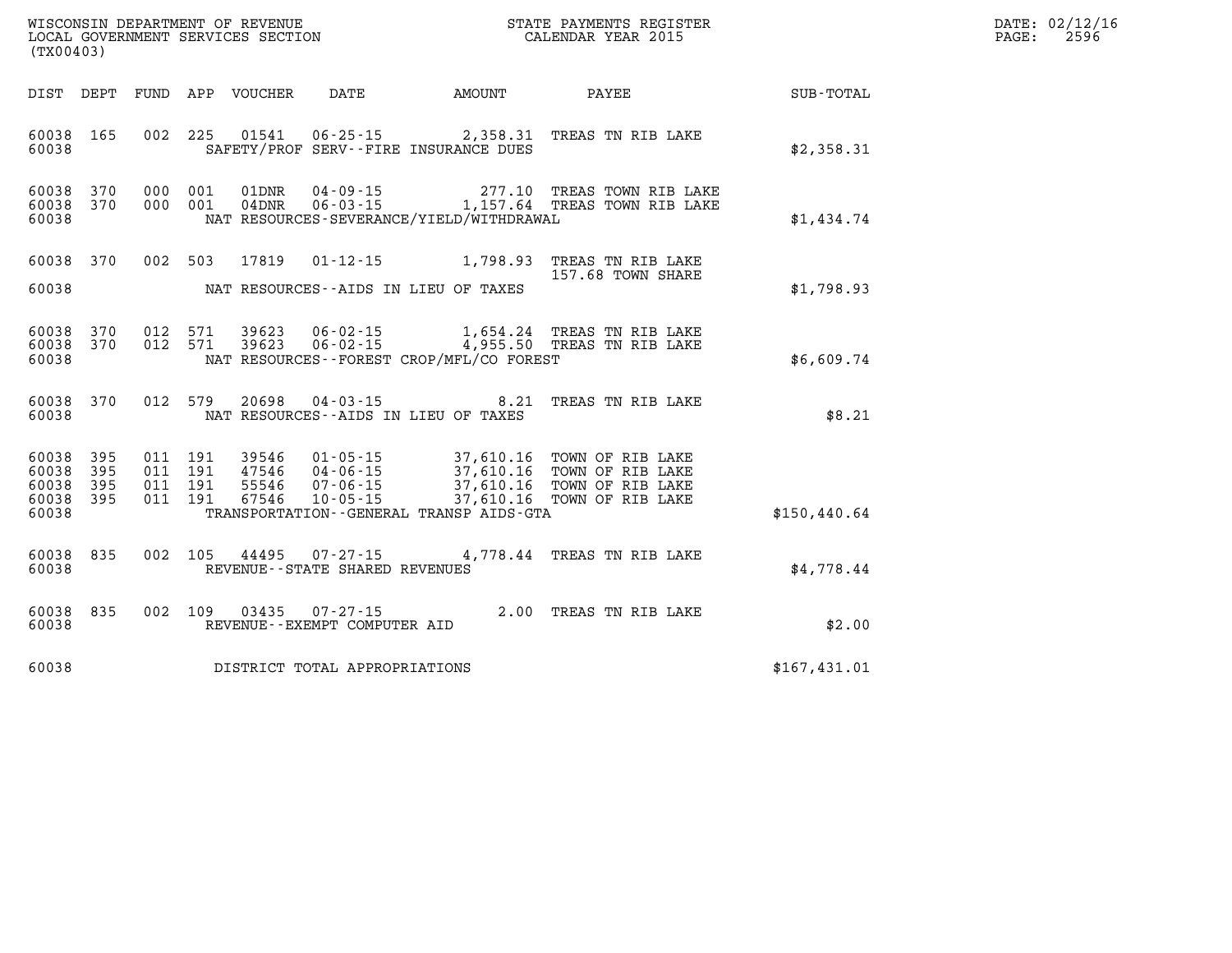| DATE: | 02/12/16 |
|-------|----------|
| PAGE: | 2597     |

| (TX00403)               |            |             |            | WISCONSIN DEPARTMENT OF REVENUE<br>LOCAL GOVERNMENT SERVICES SECTION |                                                   |                                                                   | STATE PAYMENTS REGISTER<br>CALENDAR YEAR 2015 |              |
|-------------------------|------------|-------------|------------|----------------------------------------------------------------------|---------------------------------------------------|-------------------------------------------------------------------|-----------------------------------------------|--------------|
| DIST                    | DEPT       | <b>FUND</b> | APP        | <b>VOUCHER</b>                                                       | DATE                                              | <b>AMOUNT</b>                                                     | PAYEE                                         | SUB-TOTAL    |
| 60040<br>60040          | 165        | 002         | 225        | 01542                                                                | $06 - 25 - 15$                                    | 814.80<br>SAFETY/PROF SERV--FIRE INSURANCE DUES                   | TREAS TN ROOSEVELT                            | \$814.80     |
| 60040                   | 370        | 002         | 503        | 17820                                                                | $01 - 12 - 15$                                    | 11,178.50                                                         | TREAS TN ROOSEVELT<br>275.28 TOWN SHARE       |              |
| 60040                   |            |             |            |                                                                      |                                                   | NAT RESOURCES -- AIDS IN LIEU OF TAXES                            |                                               | \$11,178.50  |
| 60040<br>60040          | 370        | 012         | 571        | 39624                                                                | 06-02-15                                          | NAT RESOURCES--FOREST CROP/MFL/CO FOREST                          | 155.47 TREAS TN ROOSEVELT                     | \$155.47     |
| 60040<br>60040          | 395<br>395 | 011<br>011  | 191<br>191 | 39547<br>47547                                                       | $01 - 05 - 15$<br>$04 - 06 - 15$                  | 30,492.19<br>30,492.19                                            | TOWN OF ROOSEVELT<br>TOWN OF ROOSEVELT        |              |
| 60040<br>60040<br>60040 | 395<br>395 | 011<br>011  | 191<br>191 | 55547<br>67547                                                       | $07 - 06 - 15$<br>$10 - 05 - 15$                  | 30,492.19<br>30,492.21<br>TRANSPORTATION--GENERAL TRANSP AIDS-GTA | TOWN OF ROOSEVELT<br>TOWN OF ROOSEVELT        | \$121,968.78 |
| 60040<br>60040          | 505        | 002         | 174        | 58240                                                                | $04 - 30 - 15$                                    | 35,520.00<br>DOA--TRANSMISSION LINE FEE DISTRIBUTION              | TREAS TN ROOSEVELT                            | \$35,520.00  |
| 60040<br>60040          | 835        | 002         | 105        | 44496                                                                | 07-27-15<br>REVENUE - - STATE SHARED REVENUES     | 5,167.19                                                          | TREAS TN ROOSEVELT                            | \$5,167.19   |
| 60040<br>60040          | 835        | 002         | 109        | 03436                                                                | $07 - 27 - 15$<br>REVENUE - - EXEMPT COMPUTER AID | 1.00                                                              | TREAS TN ROOSEVELT                            | \$1.00       |
| 60040                   |            |             |            |                                                                      | DISTRICT TOTAL APPROPRIATIONS                     |                                                                   |                                               | \$174,805.74 |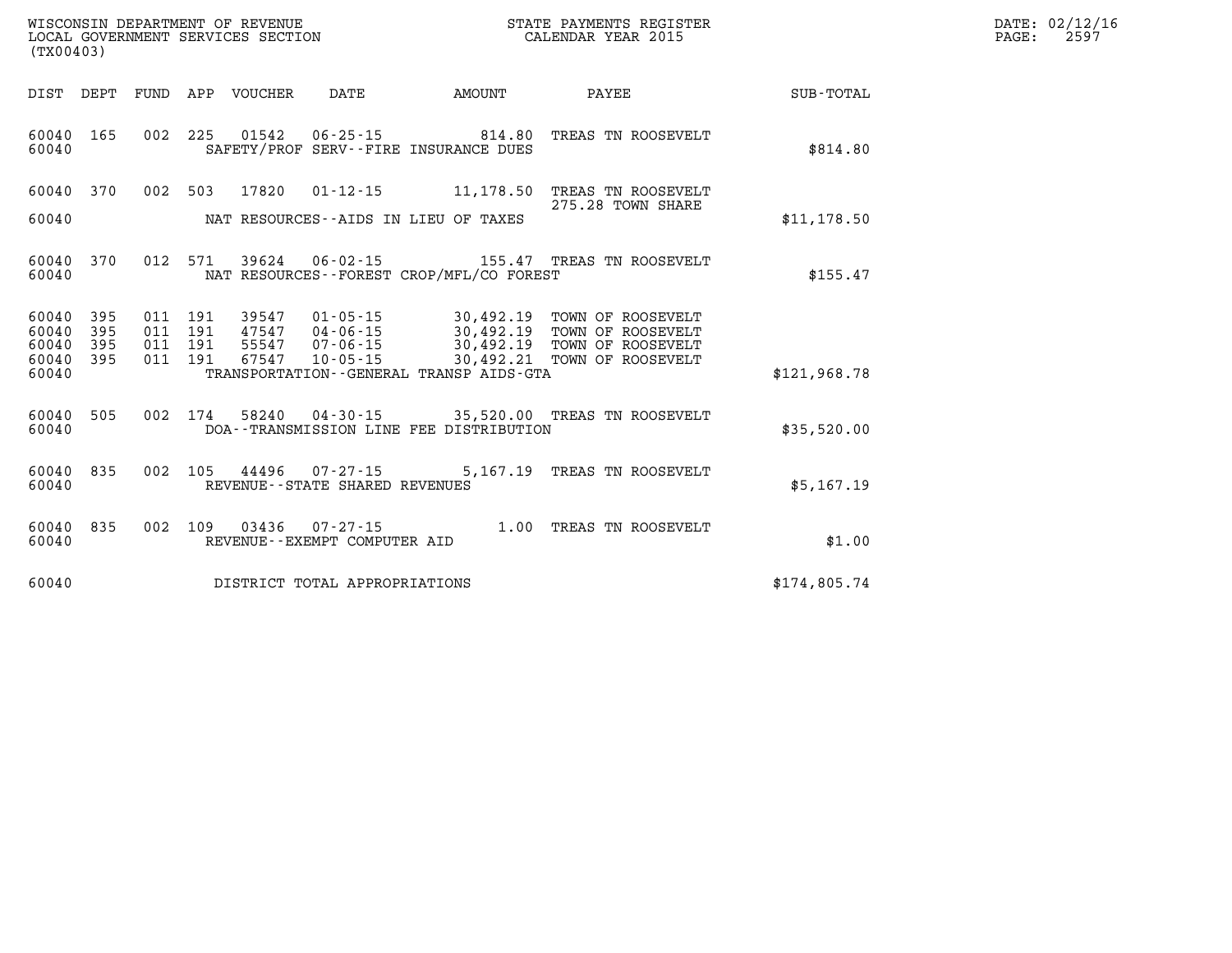| WISCONSIN DEPARTMENT OF REVENUE<br>LOCAL GOVERNMENT SERVICES SECTION<br>(TX00403) |                   |                                          |     |                            |                                   |                                                                                                                                                                              | STATE PAYMENTS REGISTER<br>CALENDAR YEAR 2015 |             | DATE: 02/12/16<br>2598<br>PAGE: |
|-----------------------------------------------------------------------------------|-------------------|------------------------------------------|-----|----------------------------|-----------------------------------|------------------------------------------------------------------------------------------------------------------------------------------------------------------------------|-----------------------------------------------|-------------|---------------------------------|
|                                                                                   |                   |                                          |     | DIST DEPT FUND APP VOUCHER | DATE                              | <b>AMOUNT</b>                                                                                                                                                                | PAYEE                                         | SUB-TOTAL   |                                 |
| 60042 165<br>60042                                                                |                   | 002 225                                  |     |                            |                                   | SAFETY/PROF SERV--FIRE INSURANCE DUES                                                                                                                                        | TREAS TN TAFT                                 | \$707.87    |                                 |
| 60042                                                                             |                   |                                          |     |                            |                                   | 60042 370 012 571 39625 06-02-15 481.18 TREAS TN TAFT<br>NAT RESOURCES - - FOREST CROP/MFL/CO FOREST                                                                         |                                               | \$481.18    |                                 |
| 60042<br>60042<br>60042<br>60042 395                                              | 395<br>395<br>395 | 011 191<br>011 191<br>011 191<br>011 191 |     |                            |                                   | 39548  01-05-15  16,335.86  TOWN OF TAFT<br>47548  04-06-15  16,335.86  TOWN OF TAFT<br>55548  07-06-15  16,335.86  TOWN OF TAFT<br>67548  10-05-15  16,335.89  TOWN OF TAFT |                                               |             |                                 |
| 60042                                                                             |                   |                                          |     |                            |                                   | TRANSPORTATION--GENERAL TRANSP AIDS-GTA                                                                                                                                      |                                               | \$65,343.47 |                                 |
| 60042 835<br>60042                                                                |                   | 002                                      |     |                            | REVENUE - - STATE SHARED REVENUES | 105 44497 07-27-15 4,928.01 TREAS TN TAFT                                                                                                                                    |                                               | \$4,928.01  |                                 |
| 60042 835<br>60042                                                                |                   | 002                                      | 501 |                            |                                   | 00004  02-02-15  229.10 TREAS TN TAFT<br>DOA-PAYMENT FOR MUNICIPAL SERVICES AID                                                                                              |                                               | \$229.10    |                                 |
| 60042                                                                             |                   |                                          |     |                            | DISTRICT TOTAL APPROPRIATIONS     |                                                                                                                                                                              |                                               | \$71,689.63 |                                 |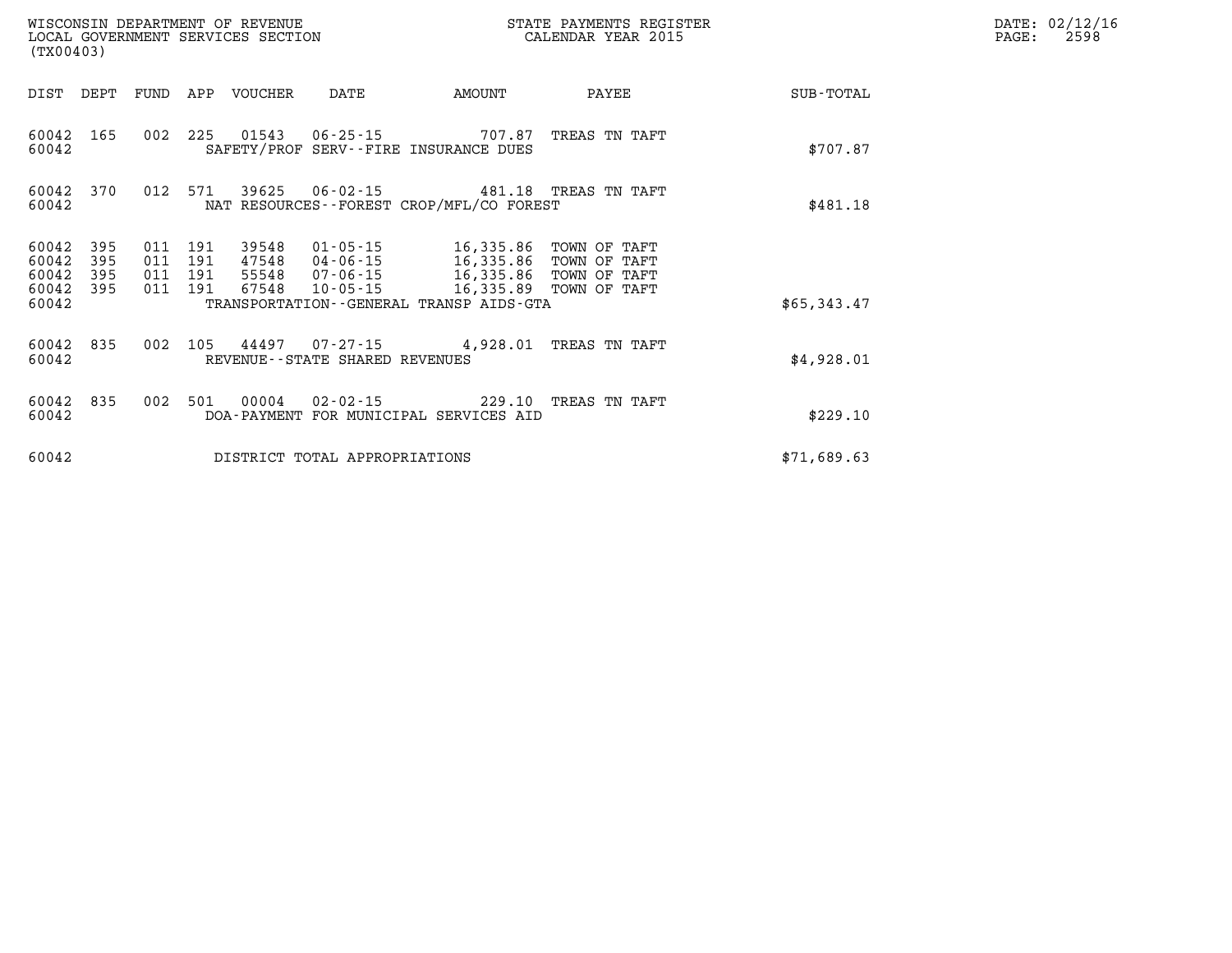|                                                           | WISCONSIN DEPARTMENT OF REVENUE<br>LOCAL GOVERNMENT SERVICES SECTION<br>LOCAL GOVERNMENT SERVICES SECTION<br>CALENDAR YEAR 2015<br>(TX00403) |  |  |  |                                   |                                              |                                                                                                                                                                                                                  | DATE: 02/12/16<br>$\mathtt{PAGE:}$<br>2599 |  |
|-----------------------------------------------------------|----------------------------------------------------------------------------------------------------------------------------------------------|--|--|--|-----------------------------------|----------------------------------------------|------------------------------------------------------------------------------------------------------------------------------------------------------------------------------------------------------------------|--------------------------------------------|--|
|                                                           |                                                                                                                                              |  |  |  |                                   | DIST DEPT FUND APP VOUCHER DATE AMOUNT       | PAYEE                                                                                                                                                                                                            | SUB-TOTAL                                  |  |
| 60044 165<br>60044                                        |                                                                                                                                              |  |  |  |                                   | SAFETY/PROF SERV--FIRE INSURANCE DUES        | 002 225 01544 06-25-15 1,561.22 TREAS TN WESTBORO                                                                                                                                                                | \$1,561.22                                 |  |
| 60044 370<br>60044 370<br>60044                           |                                                                                                                                              |  |  |  |                                   | NAT RESOURCES-SEVERANCE/YIELD/WITHDRAWAL     | 000 001 01DNR 04-09-15 898.93 TREAS TOWN WESTBORO<br>000 001 05DNR 09-28-15 2,376.14 TREAS TOWN WESTBORO                                                                                                         | \$3,275.07                                 |  |
| 60044 370<br>60044 370<br>60044                           |                                                                                                                                              |  |  |  |                                   | NAT RESOURCES - - FOREST CROP/MFL/CO FOREST  | $0.12$ 571 39626 $0.6$ -02-15 317.34 TREAS TN WESTBORO<br>012 571 39626 06-02-15 1,507.55 TREAS TN WESTBORO                                                                                                      | \$1,824.89                                 |  |
| 60044 370<br>60044                                        |                                                                                                                                              |  |  |  |                                   | NAT RESOURCES -- PMT IN LIEU OF TAXES        | 012 584 00098 09-01-15 48,727.71 TREAS TN WESTBORO                                                                                                                                                               | \$48,727.71                                |  |
| 60044<br>60044                                            | 370                                                                                                                                          |  |  |  | NAT RESOURCES--RU RECYCLING GRANT |                                              | 074 670 43125 05-29-15 2,393.77 TREAS TN WESTBORO                                                                                                                                                                | \$2,393.77                                 |  |
| 60044 395<br>60044 395<br>60044 395<br>60044 395<br>60044 |                                                                                                                                              |  |  |  |                                   | TRANSPORTATION - - GENERAL TRANSP AIDS - GTA | 011 191 39549 01-05-15 48,466.02 TOWN OF WESTBORO<br>011 191 47549 04-06-15 48,466.02 TOWN OF WESTBORO<br>011 191 67549 10-05-15 48,466.02 TOWN OF WESTBORO<br>011 191 67549 10-05-15 48,466.02 TOWN OF WESTBORO | \$193,864.08                               |  |
| 60044<br>60044                                            | 835                                                                                                                                          |  |  |  | REVENUE - - STATE SHARED REVENUES |                                              | 002 105 44498 07-27-15 7,594.99 TREAS TN WESTBORO                                                                                                                                                                | \$7,594.99                                 |  |
| 60044<br>60044                                            | 835                                                                                                                                          |  |  |  | REVENUE--EXEMPT COMPUTER AID      |                                              | 002 109 03437 07-27-15 4.00 TREAS TN WESTBORO                                                                                                                                                                    | \$4.00                                     |  |
| 60044                                                     |                                                                                                                                              |  |  |  | DISTRICT TOTAL APPROPRIATIONS     |                                              |                                                                                                                                                                                                                  | \$259, 245.73                              |  |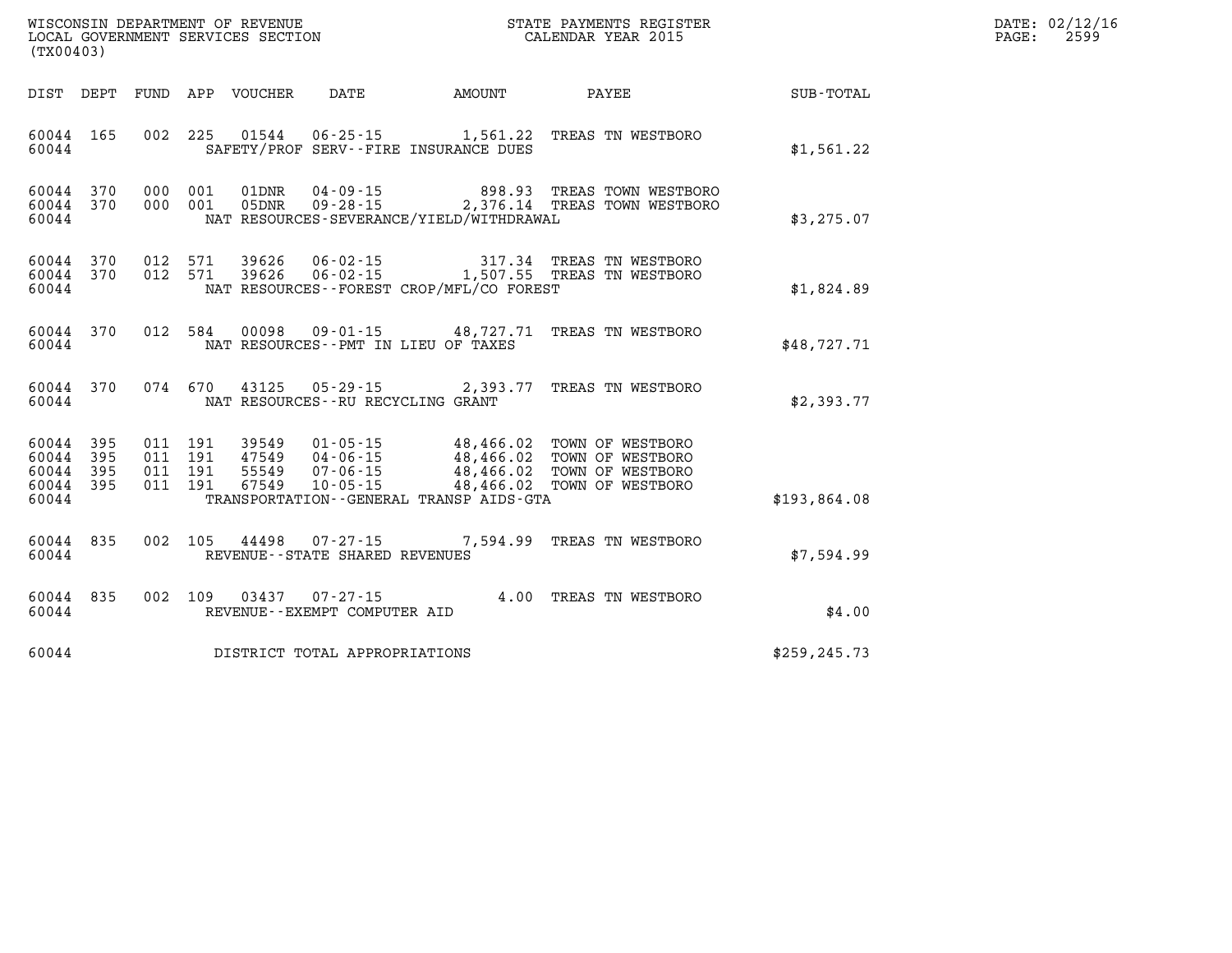|                                           | WISCONSIN DEPARTMENT OF REVENUE<br>LOCAL GOVERNMENT SERVICES SECTION<br>(TX00403) |                          |                          |                         |                                                                                  |                                                          | STATE PAYMENTS REGISTER<br>CALENDAR YEAR 2015                                                                                                      |             |
|-------------------------------------------|-----------------------------------------------------------------------------------|--------------------------|--------------------------|-------------------------|----------------------------------------------------------------------------------|----------------------------------------------------------|----------------------------------------------------------------------------------------------------------------------------------------------------|-------------|
| DIST                                      | DEPT                                                                              | <b>FUND</b>              | APP                      | VOUCHER                 | DATE                                                                             | AMOUNT                                                   | <b>PAYEE</b>                                                                                                                                       | SUB-TOTAL   |
| 60131<br>60131                            | 165                                                                               | 002                      | 225                      | 01545                   |                                                                                  | 06-25-15 737.85<br>SAFETY/PROF SERV--FIRE INSURANCE DUES | TREAS VIL GILMAN                                                                                                                                   | \$737.85    |
| 60131                                     | 60131 370                                                                         | 074                      | 670                      |                         | NAT RESOURCES -- RU RECYCLING GRANT                                              |                                                          | 43126 05-29-15 2,634.68 TREAS VIL GILMAN                                                                                                           | \$2,634.68  |
| 60131<br>60131<br>60131<br>60131<br>60131 | 395<br>395<br>395<br>395                                                          | 011<br>011<br>011<br>011 | 191<br>191<br>191<br>191 | 39550<br>55550<br>67550 | $01 - 05 - 15$<br>47550       04-06-15<br>55550       07-06-15<br>$10 - 05 - 15$ | TRANSPORTATION--GENERAL TRANSP AIDS-GTA                  | 5,972.92 VILLAGE OF GILMAN<br>5,972.92 VILLAGE OF GILMAN<br>5,972.92 VILLAGE OF GILMAN<br>5,972.92 VILLAGE OF GILMAN<br>5,972.94 VILLAGE OF GILMAN | \$23,891.70 |
| 60131 455<br>60131                        |                                                                                   | 002                      | 231                      | 11                      | $03 - 19 - 15$<br>JUSTICE - - LAW ENFORCEMENT TRAINING                           | 160.00                                                   | TREAS VIL GILMAN                                                                                                                                   | \$160.00    |
| 60131 835<br>60131                        |                                                                                   | 002                      | 105                      |                         | REVENUE - - STATE SHARED REVENUES                                                |                                                          | 44499 07-27-15 27,848.13 TREAS VIL GILMAN                                                                                                          | \$27,848.13 |
| 60131<br>60131<br>60131                   | 835<br>835                                                                        | 002<br>002               | 109<br>109               | 03438<br>05320          | $07 - 27 - 15$<br>$07 - 27 - 15$<br>REVENUE--EXEMPT COMPUTER AID                 | 378.00<br>143.00                                         | TREAS VIL GILMAN<br>TREAS VIL GILMAN                                                                                                               | \$521.00    |
| 60131<br>60131                            | 835                                                                               | 021                      | 363                      | 35895                   | $03 - 23 - 15$<br>REVENUE - - LOTTERY CREDIT -                                   | 946.20                                                   | TREAS VIL GILMAN                                                                                                                                   | \$946.20    |
| 60131                                     |                                                                                   |                          |                          |                         | DISTRICT TOTAL APPROPRIATIONS                                                    |                                                          |                                                                                                                                                    | \$56,739.56 |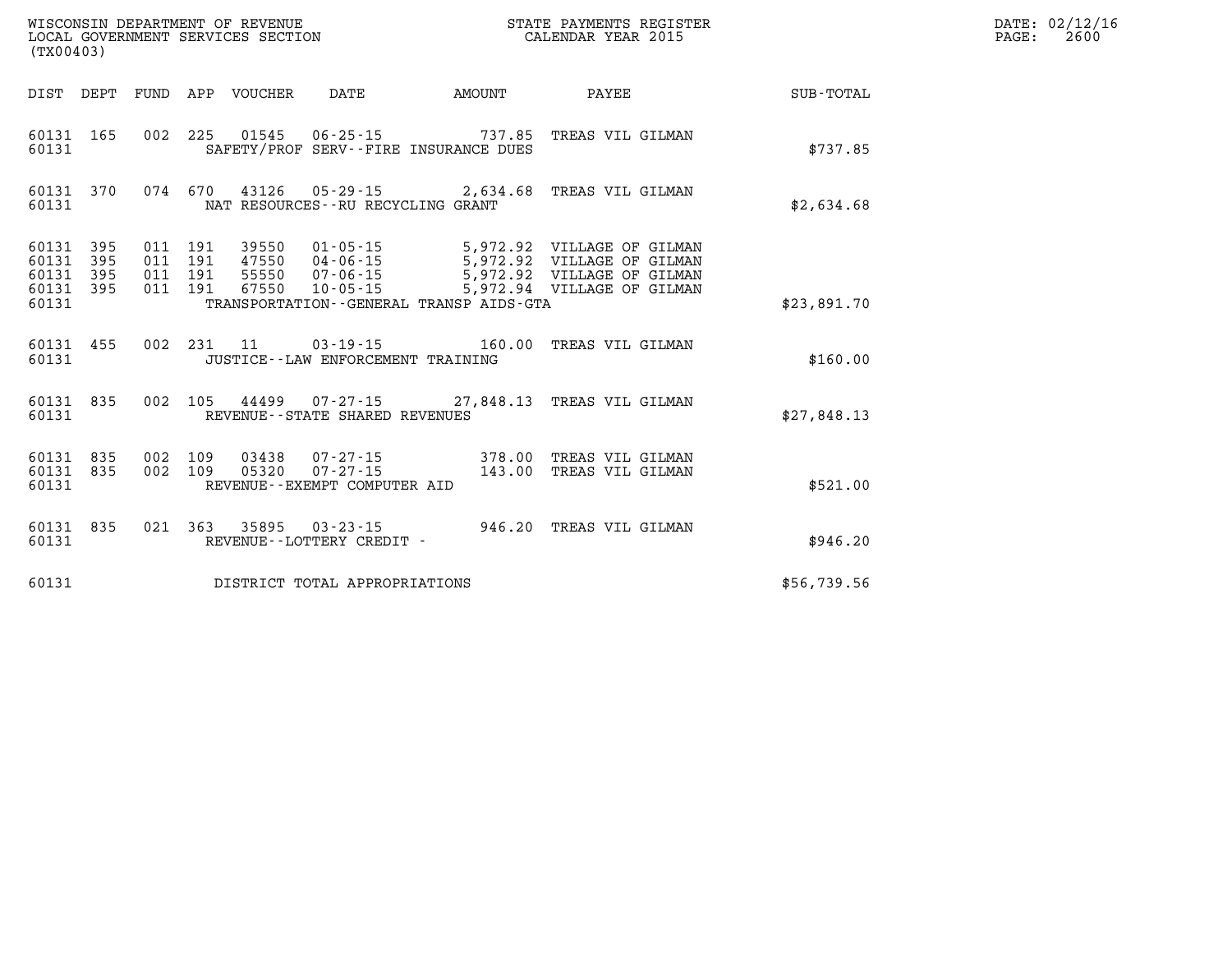| $\mathtt{DATE}$ : | 02/12/16 |
|-------------------|----------|
| PAGE:             | 2601     |

|                         | WISCONSIN DEPARTMENT OF REVENUE<br>STATE PAYMENTS REGISTER<br>CALENDAR YEAR 2015<br>LOCAL GOVERNMENT SERVICES SECTION<br>(TX00403) |                   |                   |                         |                                                |                                                     |                                                             |             |
|-------------------------|------------------------------------------------------------------------------------------------------------------------------------|-------------------|-------------------|-------------------------|------------------------------------------------|-----------------------------------------------------|-------------------------------------------------------------|-------------|
| DIST                    | DEPT                                                                                                                               | FUND              | APP               | <b>VOUCHER</b>          | DATE                                           | AMOUNT                                              | PAYEE                                                       | SUB-TOTAL   |
| 60146<br>60146          | 165                                                                                                                                | 002               | 225               |                         |                                                | 147.47<br>SAFETY/PROF SERV--FIRE INSURANCE DUES     | TREAS VIL LUBLIN                                            | \$147.47    |
| 60146<br>60146<br>60146 | 395<br>395<br>395                                                                                                                  | 011<br>011<br>011 | 191<br>191<br>191 | 39551<br>47551<br>55551 | $01 - 05 - 15$<br>$04 - 06 - 15$<br>07-06-15   | 1,948.77<br>1,948.77<br>1,948.77                    | VILLAGE OF LUBLIN<br>VILLAGE OF LUBLIN<br>VILLAGE OF LUBLIN |             |
| 60146<br>60146          | 395                                                                                                                                | 011               | 191               | 67551                   | $10 - 05 - 15$                                 | 1,948.77<br>TRANSPORTATION--GENERAL TRANSP AIDS-GTA | VILLAGE OF LUBLIN                                           | \$7,795.08  |
| 60146<br>60146          | 505                                                                                                                                | 002               | 174               | 58240                   |                                                | DOA--TRANSMISSION LINE FEE DISTRIBUTION             | 04-30-15 4,384.00 TREAS VIL LUBLIN                          | \$4,384.00  |
| 60146<br>60146          | 835                                                                                                                                | 002               | 105               | 44500                   | REVENUE--STATE SHARED REVENUES                 | $07 - 27 - 15$ 7,662.06                             | TREAS VIL LUBLIN                                            | \$7,662.06  |
| 60146<br>60146          | 835                                                                                                                                | 002               | 109               | 03439                   | $07 - 27 - 15$<br>REVENUE--EXEMPT COMPUTER AID | 1.00                                                | TREAS VIL LUBLIN                                            | \$1.00      |
| 60146                   |                                                                                                                                    |                   |                   |                         | DISTRICT TOTAL APPROPRIATIONS                  |                                                     |                                                             | \$19,989.61 |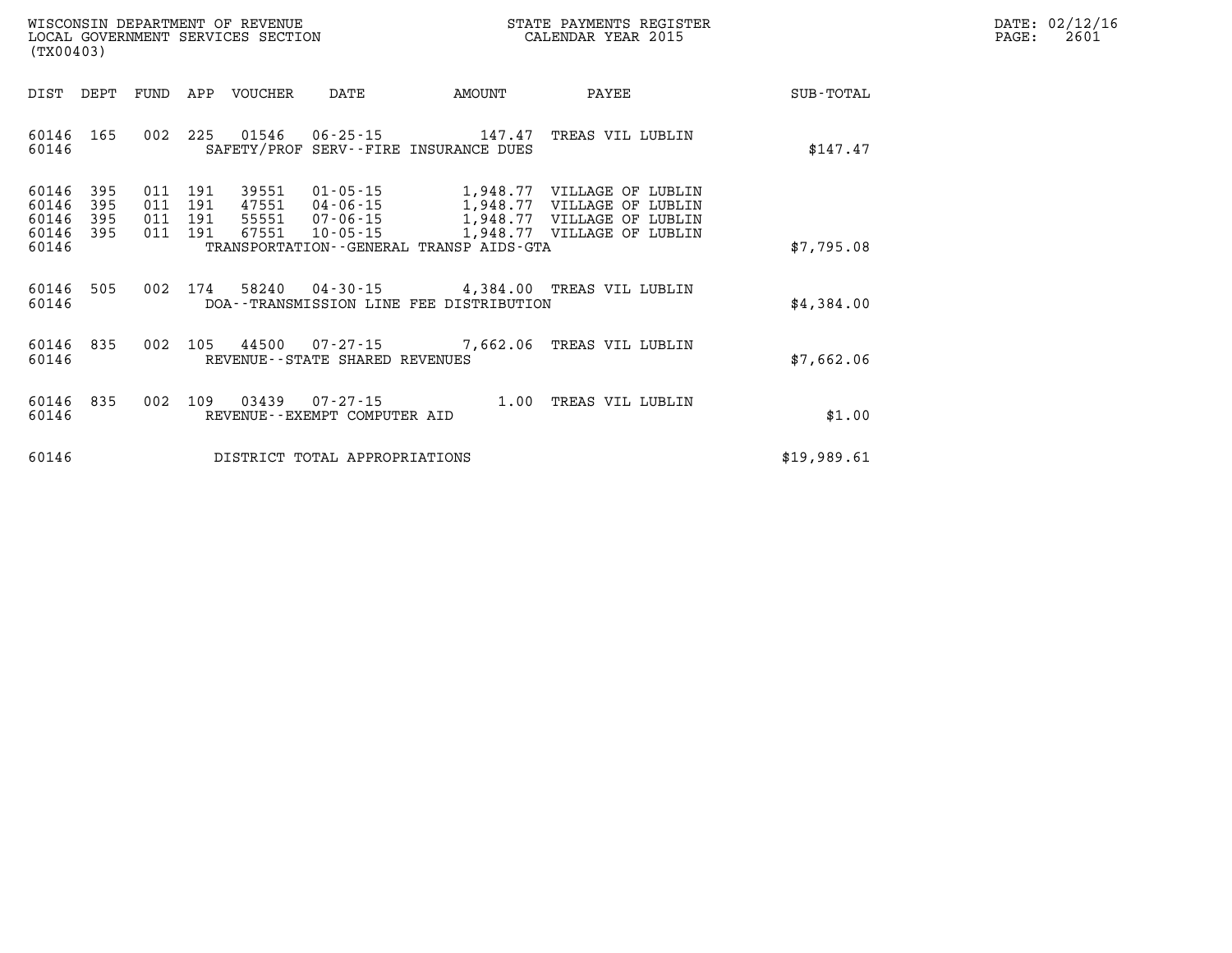| WISCONSIN DEPARTMENT OF REVENUE   | STATE PAYMENTS REGISTER | DATE: 02/12/16 |
|-----------------------------------|-------------------------|----------------|
| LOCAL GOVERNMENT SERVICES SECTION | CALENDAR YEAR 2015      | 2602<br>PAGE   |

| (TX00403)                                                             |                          |                                                                                                                                                                                 |                         |                                                                                                                                  |              |
|-----------------------------------------------------------------------|--------------------------|---------------------------------------------------------------------------------------------------------------------------------------------------------------------------------|-------------------------|----------------------------------------------------------------------------------------------------------------------------------|--------------|
| DIST<br>DEPT                                                          | FUND                     | APP<br>VOUCHER<br>DATE                                                                                                                                                          | AMOUNT                  | PAYEE                                                                                                                            | SUB-TOTAL    |
| 60176<br>165<br>60176                                                 | 002                      | 225<br>01547<br>SAFETY/PROF SERV--FIRE INSURANCE DUES                                                                                                                           | $06 - 25 - 15$ 1,427.28 | TREAS VIL RIB LAKE                                                                                                               | \$1,427.28   |
| 60176<br>395<br>60176<br>395<br>60176<br>395<br>395<br>60176<br>60176 | 011<br>011<br>011<br>011 | 191<br>39552<br>$01 - 05 - 15$<br>191<br>47552<br>$04 - 06 - 15$<br>191<br>55552<br>$07 - 06 - 15$<br>191<br>67552<br>$10 - 05 - 15$<br>TRANSPORTATION--GENERAL TRANSP AIDS-GTA |                         | 13,167.04 VILLAGE OF RIB LAKE<br>13,167.04 VILLAGE OF RIB LAKE<br>13,167.04 VILLAGE OF RIB LAKE<br>13,167.07 VILLAGE OF RIB LAKE | \$52,668.19  |
| 60176<br>455<br>60176                                                 | 002                      | 231<br>18<br>$04 - 20 - 15$<br>JUSTICE - - LAW ENFORCEMENT TRAINING                                                                                                             | 320.00                  | TREAS VIL RIB LAKE                                                                                                               | \$320.00     |
| 835<br>60176<br>60176                                                 | 002                      | 105<br>44501<br>$07 - 27 - 15$<br>REVENUE - - STATE SHARED REVENUES                                                                                                             | 48,036.15               | TREAS VIL RIB LAKE                                                                                                               | \$48,036.15  |
| 60176<br>835<br>835<br>60176<br>60176                                 | 002<br>002               | 109<br>03440<br>07-27-15<br>109<br>$07 - 27 - 15$<br>05321<br>REVENUE--EXEMPT COMPUTER AID                                                                                      | 36.00<br>1,787.00       | TREAS VIL RIB LAKE<br>TREAS VIL RIB LAKE                                                                                         | \$1,823.00   |
| 60176<br>835<br>60176                                                 | 021                      | 363<br>35896<br>$03 - 23 - 15$<br>REVENUE - - LOTTERY CREDIT -                                                                                                                  | 587.16                  | TREAS VIL RIB LAKE                                                                                                               | \$587.16     |
| 60176                                                                 |                          | DISTRICT TOTAL APPROPRIATIONS                                                                                                                                                   |                         |                                                                                                                                  | \$104,861.78 |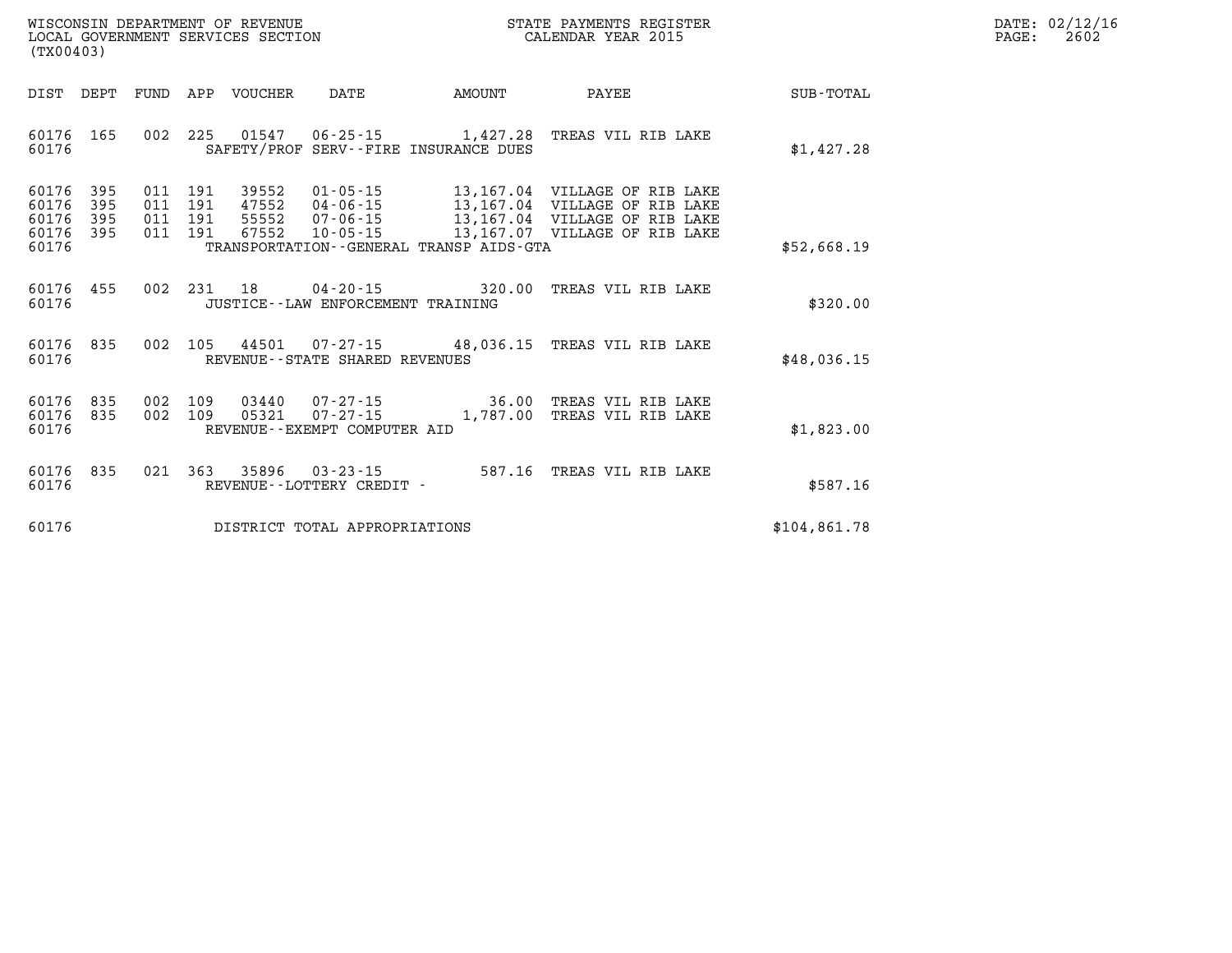| $\mathtt{DATE}$ : | 02/12/16 |
|-------------------|----------|
| PAGE:             | 2603     |

| DIST                                      | DEPT                     | <b>FUND</b>              | APP                      | VOUCHER                          | DATE                                                                 | AMOUNT                                                                                  | PAYEE                                                   |                                                              | <b>SUB-TOTAL</b> |
|-------------------------------------------|--------------------------|--------------------------|--------------------------|----------------------------------|----------------------------------------------------------------------|-----------------------------------------------------------------------------------------|---------------------------------------------------------|--------------------------------------------------------------|------------------|
| 60181<br>60181                            | 165                      | 002                      | 225                      | 01548                            | $06 - 25 - 15$                                                       | 951.19<br>SAFETY/PROF SERV--FIRE INSURANCE DUES                                         | TREAS VIL STETSONVILLE                                  |                                                              | \$951.19         |
| 60181<br>60181<br>60181<br>60181<br>60181 | 395<br>395<br>395<br>395 | 011<br>011<br>011<br>011 | 191<br>191<br>191<br>191 | 39553<br>47553<br>55553<br>67553 | $01 - 05 - 15$<br>$04 - 06 - 15$<br>$07 - 06 - 15$<br>$10 - 05 - 15$ | 3,136.98<br>3,136.98<br>3,136.98<br>3,136.98<br>TRANSPORTATION--GENERAL TRANSP AIDS-GTA | VILLAGE OF<br>VILLAGE<br>OF<br>VILLAGE OF<br>VILLAGE OF | STETSONVILLE<br>STETSONVILLE<br>STETSONVILLE<br>STETSONVILLE | \$12,547.92      |
| 60181<br>60181<br>60181                   | 395<br>395               | 011<br>011               | 278<br>278               | 52478<br>52478                   | $07 - 01 - 15$<br>$07 - 01 - 15$                                     | 8,020.67<br>8,032.00<br>TRANSPORTATION - - LRIP/TRIP/MSIP GRANTS                        | TREAS VIL STETSONVILLE<br>TREAS VIL STETSONVILLE        |                                                              | \$16,052.67      |
| 60181<br>60181                            | 835                      | 002                      | 105                      | 44502                            | $07 - 27 - 15$<br>REVENUE--STATE SHARED REVENUES                     | 17,529.59                                                                               | TREAS VIL STETSONVILLE                                  |                                                              | \$17,529.59      |
| 60181<br>60181<br>60181                   | 835<br>835               | 002<br>002               | 109<br>109               | 03441<br>05322                   | $07 - 27 - 15$<br>$07 - 27 - 15$<br>REVENUE - - EXEMPT COMPUTER AID  | 2.00<br>250.00                                                                          | TREAS VIL STETSONVILLE<br>TREAS VIL STETSONVILLE        |                                                              | \$252.00         |
| 60181<br>60181                            | 835                      | 021                      | 363                      | 35897                            | $03 - 23 - 15$<br>REVENUE - - LOTTERY CREDIT -                       | 366.50                                                                                  | TREAS VIL STETSONVILLE                                  |                                                              | \$366.50         |
| 60181                                     |                          |                          |                          |                                  | DISTRICT TOTAL APPROPRIATIONS                                        |                                                                                         |                                                         |                                                              | \$47,699.87      |

LOCAL GOVERNMENT SERVICES SECTION

**(TX00403)**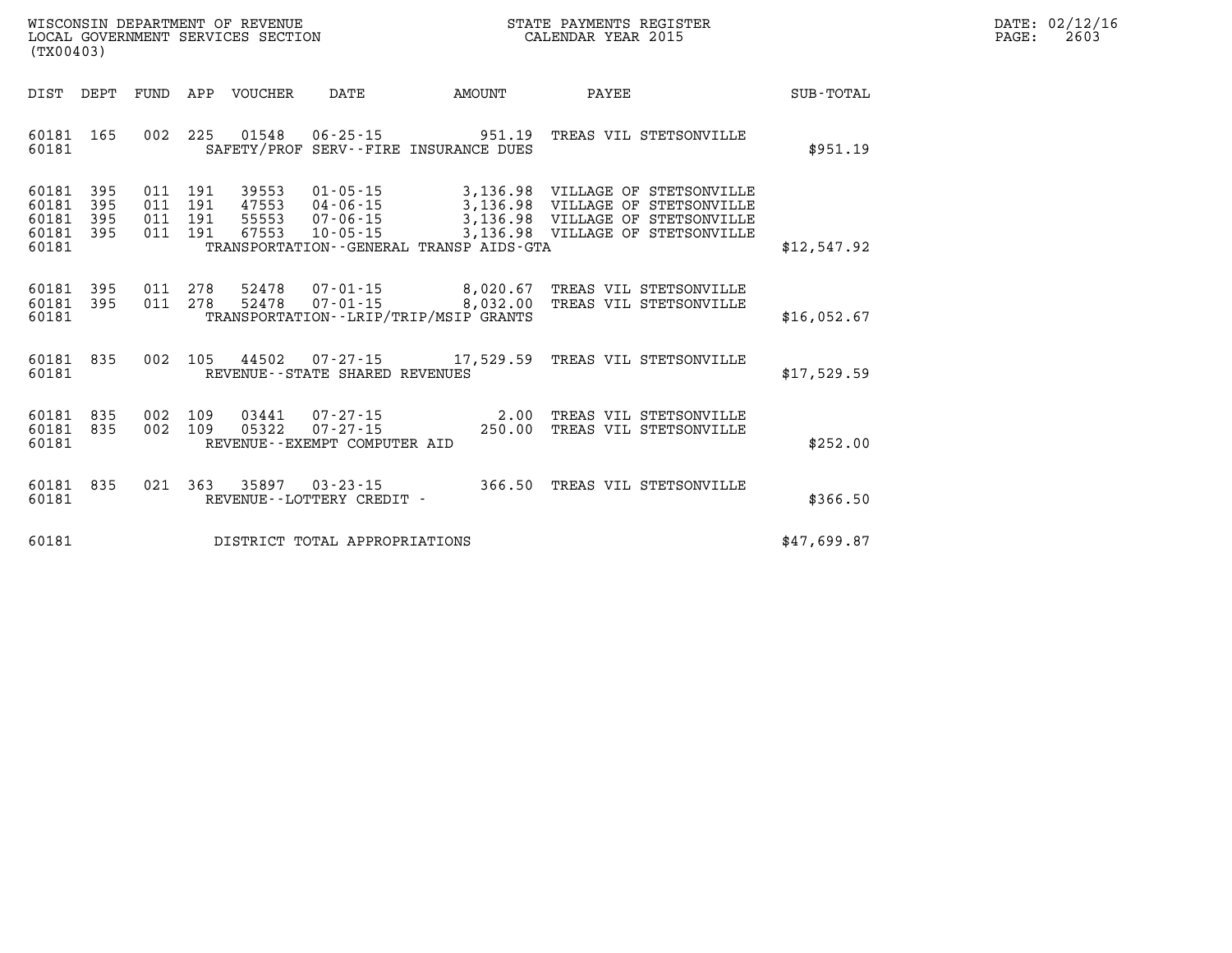| DATE: | 02/12/16 |
|-------|----------|
| PAGE: | 2604     |

| (TX00403)                                                    |                                                                                                                                                                                                                                                                             | STATE PAYMENTS REGISTER                                                                   |               | DATE: 02/12/1<br>2604<br>PAGE: |
|--------------------------------------------------------------|-----------------------------------------------------------------------------------------------------------------------------------------------------------------------------------------------------------------------------------------------------------------------------|-------------------------------------------------------------------------------------------|---------------|--------------------------------|
| DIST DEPT                                                    | FUND APP VOUCHER<br><b>DATE</b>                                                                                                                                                                                                                                             | AMOUNT PAYEE                                                                              | SUB-TOTAL     |                                |
| 60251 165<br>60251                                           | 002 225 01549 06-25-15 11,033.05 TREAS CITY MEDFORD<br>SAFETY/PROF SERV--FIRE INSURANCE DUES                                                                                                                                                                                |                                                                                           | \$11,033.05   |                                |
| 60251 370<br>60251                                           | 012 579<br>20699<br>NAT RESOURCES--AIDS IN LIEU OF TAXES                                                                                                                                                                                                                    | 04-03-15 16.47 TREAS CITY MEDFORD                                                         | \$16.47       |                                |
| 60251 395<br>60251<br>395<br>60251 395<br>60251 395<br>60251 | 011 162<br>40098  01-05-15  3,569.50  CITY OF MEDFORD<br>48098  04-06-15  3,569.50  CITY OF MEDFORD<br>56098  07-06-15  3,569.50  CITY OF MEDFORD<br>011 162<br>011 162<br>56098  07-06-15<br>$10 - 05 - 15$<br>011 162<br>68098<br>TRANSPORTATION--CONNECTING HIGHWAY AIDS | 3,569.50 CITY OF MEDFORD                                                                  | \$14,278.00   |                                |
| 60251 395<br>60251 395<br>60251 395<br>60251                 | 011 177<br>58059<br>011 177<br>60059        07 - 06 - 15<br>62059         09 - 30 - 15<br>011 177<br>TRANSPORTATION - - TRANSIT AID                                                                                                                                         | 06-25-15 6,953.00 CITY OF MEDFORD<br>6,953.00 CITY OF MEDFORD<br>6,953.00 CITY OF MEDFORD | \$20,859.00   |                                |
| 60251 395<br>60251 395<br>60251                              | 011 182<br>40099<br>011 182<br>12-17-15<br>69024<br>TRANSPORTATION - - TRANSIT AIDS - FEDERAL                                                                                                                                                                               | 02-20-15 13,814.00 TREAS CITY MEDFORD<br>44,689.00 TREAS CITY MEDFORD                     | \$58,503.00   |                                |
| 60251 395<br>60251 395<br>60251 395<br>60251 395<br>60251    | TRANSPORTATION--GENERAL TRANSP AIDS-GTA                                                                                                                                                                                                                                     |                                                                                           | \$360,911.93  |                                |
| 60251 455<br>60251                                           | 002 231 15<br>JUSTICE -- LAW ENFORCEMENT TRAINING                                                                                                                                                                                                                           | 04-13-15 1,600.00 TREAS CITY MEDFORD                                                      | \$1,600.00    |                                |
| 60251 835<br>60251                                           | 002 105 44503 07-27-15 196,355.12 TREAS CITY MEDFORD<br>REVENUE--STATE SHARED REVENUES                                                                                                                                                                                      |                                                                                           | \$196, 355.12 |                                |
| 60251 835<br>60251 835<br>60251                              | 002 109<br>03442<br>$07 - 27 - 15$<br>002 109 05323 07-27-15<br>REVENUE--EXEMPT COMPUTER AID                                                                                                                                                                                | 27,481.00 TREAS CITY MEDFORD<br>33,928.00 TREAS CITY MEDFORD                              | \$61,409.00   |                                |
| 60251 835<br>60251                                           | 002 501 00004<br>DOA-PAYMENT FOR MUNICIPAL SERVICES AID                                                                                                                                                                                                                     | 02-02-15 3,100.94 TREAS CITY MEDFORD                                                      | \$3,100.94    |                                |
| 60251 835<br>60251                                           | 021 363 35898 03-23-15<br>REVENUE--LOTTERY CREDIT -                                                                                                                                                                                                                         | 9,156.06 TREAS CITY MEDFORD                                                               | \$9,156.06    |                                |
| 60251                                                        | DISTRICT TOTAL APPROPRIATIONS                                                                                                                                                                                                                                               |                                                                                           | \$737,222.57  |                                |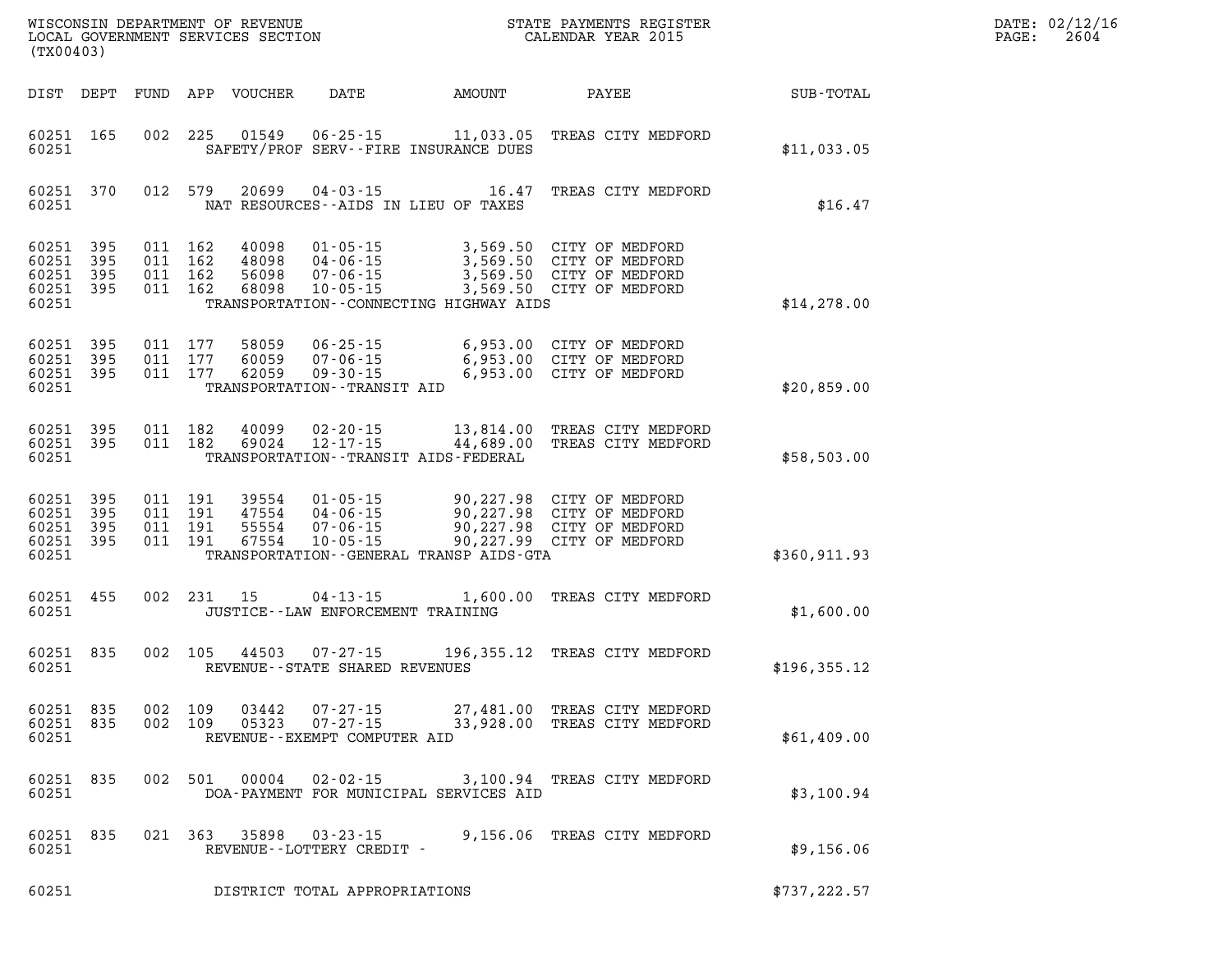| <b>District</b> | <b>District Name (Payee)</b> | Dept. | <b>Agency Name</b>             | <b>Fund</b> |              | Appropriati Payment Description     | Voucher  | Date          | <b>Payment Amount</b> |
|-----------------|------------------------------|-------|--------------------------------|-------------|--------------|-------------------------------------|----------|---------------|-----------------------|
| M60000          | Taylor County                | 11500 | Dept of Ag, Trade & Cons Protc | 10000       | 70300        | Soil_Water Resource Mgmt            | 00003235 | 12/10/2015 \$ | 31,391.33             |
| M60000          | <b>Taylor County</b>         | 11500 | Dept of Ag, Trade & Cons Protc | 27400       | 76300        | Soil_Water Mgmt_Cnty Staffing       | 00003235 | 12/10/2015 \$ | 64,019.00             |
| M60000          | <b>Taylor County</b>         | 11500 | Dept of Ag, Trade & Cons Protc | 27400       | 76400        | Soil_Water Mgmt Aids                | 00004209 | 12/30/2015 \$ | 12,140.00             |
| M60000          | <b>Taylor County</b>         | 11500 | Dept of Ag, Trade & Cons Protc | 36300       | <b>WE100</b> | AGRICULTURE-SOIL & WATER            | 00003461 | 12/16/2015 \$ | 2,843.88              |
| M60000          | <b>Taylor County</b>         | 11500 | Dept of Ag, Trade & Cons Protc | 36300       | <b>WE100</b> | <b>AGRICULTURE-SOIL &amp; WATER</b> | 00003462 | 12/16/2015 \$ | 60,080.10             |
| M60000          | <b>Taylor County</b>         | 11500 | Dept of Ag, Trade & Cons Protc | 36300       | <b>WE100</b> | <b>AGRICULTURE-SOIL &amp; WATER</b> | 00003463 | 12/16/2015 \$ | 3,932.45              |
| M60000          | <b>Taylor County</b>         | 11500 | Dept of Ag, Trade & Cons Protc | 36300       | <b>WE100</b> | <b>AGRICULTURE-SOIL &amp; WATER</b> | 00003464 | 12/16/2015 \$ | 15,575.21             |
| M60000          | Taylor County                | 16500 | Dept of Safety & Prof Services | 10000       | 20200        | Private sewage system replace       | 00000414 | 11/16/2015 \$ | 38,314.91             |
| M60000          | <b>Taylor County</b>         | 37000 | Dept of Natural Resources      | 10000       | 94100        | GPO - federal funds                 | 00006351 | 11/3/2015 \$  | 6,251.30              |
| M60000          | <b>Taylor County</b>         | 41000 | Department of Corrections      | 10000       | 11600        | Reimbursing counties for proba      | 00009566 | 11/18/2015 \$ | 5,985.28              |
| M60000          | <b>Taylor County</b>         | 41000 | Department of Corrections      | 10000       | 31300        | Community youth and family aid      | 00005751 | 11/4/2015 \$  | 14,463.59             |
| M60000          | <b>Taylor County</b>         | 45500 | Department of Justice          | 10000       | 27100        | Alt prosecution alcohol drugs       | 00001099 | 10/29/2015 \$ | 4,991.35              |
| M60000          | <b>Taylor County</b>         | 45500 | Department of Justice          | 10000       | 54200        | Federal aid, victim assistance      | 00001649 | 11/10/2015 \$ | 2,333.00              |
| M60000          | <b>Taylor County</b>         | 50500 | Department of Administration   | 10000       | 15500        | Federal aid, local assistance       | 00001058 | 10/16/2015 \$ | 2,511.00              |
| M60000          | <b>Taylor County</b>         | 50500 | Department of Administration   | 10000       | 15500        | Federal aid, local assistance       | 00003335 | 11/18/2015 \$ | 6,398.00              |
| M60000          | Taylor County                | 50500 | Department of Administration   | 10000       | 15500        | Federal aid, local assistance       | 00006166 | 12/16/2015 \$ | 1,249.00              |
| M60000          | <b>Taylor County</b>         | 50500 | Department of Administration   | 23500       | 37100        | Low-income assistance grants        | 00006166 | 12/16/2015 \$ | 1,630.00              |
| M60000          | <b>Taylor County</b>         | 83500 | Department of Revenue          | 10000       | 10500        | County and Municipal Aid            | 00001919 | 11/16/2015 \$ | 901,200.22            |
| M60002          | Town Of Aurora               | 83500 | Department of Revenue          | 10000       | 10500        | County and Municipal Aid            | 00001892 | 11/16/2015 \$ | 39,904.52             |
| M60004          | Town Of Browning             | 83500 | Department of Revenue          | 10000       | 10500        | County and Municipal Aid            | 00001893 | 11/16/2015 \$ | 33,609.77             |
| M60006          | Town Of Chelsea              | 83500 | Department of Revenue          | 10000       | 10500        | County and Municipal Aid            | 00001894 | 11/16/2015 \$ | 22,591.57             |
| M60008          | Town Of Cleveland            | 83500 | Department of Revenue          | 10000       | 10500        | County and Municipal Aid            | 00001895 | 11/16/2015 \$ | 18,451.14             |
| M60010          | Town Of Deer Creek           | 83500 | Department of Revenue          | 10000       | 10500        | County and Municipal Aid            | 00001896 | 11/16/2015 \$ | 55,323.17             |
| M60012          | Town Of Ford                 | 83500 | Department of Revenue          | 10000       | 10500        | County and Municipal Aid            | 00001897 | 11/16/2015 \$ | 20,511.63             |
| M60014          | Town Of Goodrich             | 83500 | Department of Revenue          | 10000       | 10500        | County and Municipal Aid            | 00001898 | 11/16/2015 \$ | 26,068.52             |
| M60016          | Town Of Greenwood            | 83500 | Department of Revenue          | 10000       | 10500        | County and Municipal Aid            | 00001899 | 11/16/2015 \$ | 28,864.67             |
| M60018          | Town Of Grover               | 83500 | Department of Revenue          | 10000       | 10500        | County and Municipal Aid            | 00001900 | 11/16/2015 \$ | 9,251.59              |
| M60020          | Hammel, Town of              | 83500 | Department of Revenue          | 10000       | 10500        | County and Municipal Aid            | 00001901 | 11/16/2015 \$ | 14,091.66             |
| M60022          | Town Of Holway               | 83500 | Department of Revenue          | 10000       | 10500        | County and Municipal Aid            | 00001902 | 11/16/2015 \$ | 54,505.59             |
| M60024          | Town Of Jump River           | 83500 | Department of Revenue          | 10000       | 10500        | County and Municipal Aid            | 00001903 | 11/16/2015 \$ | 30,424.50             |
| M60026          | Town Of Little Black         | 83500 | Department of Revenue          | 10000       | 10500        | County and Municipal Aid            | 00001904 | 11/16/2015 \$ | 46,717.65             |
| M60028          | Town Of Maplehurst           | 83500 | Department of Revenue          | 10000       | 10500        | County and Municipal Aid            | 00001905 | 11/16/2015 \$ | 22,853.17             |
| M60030          | Town Of Mc Kinley            | 83500 | Department of Revenue          | 10000       | 10500        | County and Municipal Aid            | 00001906 | 11/16/2015 \$ | 30,923.99             |
| M60032          | Town Of Medford              | 83500 | Department of Revenue          | 10000       | 10500        | County and Municipal Aid            | 00001907 | 11/16/2015 \$ | 56,244.96             |